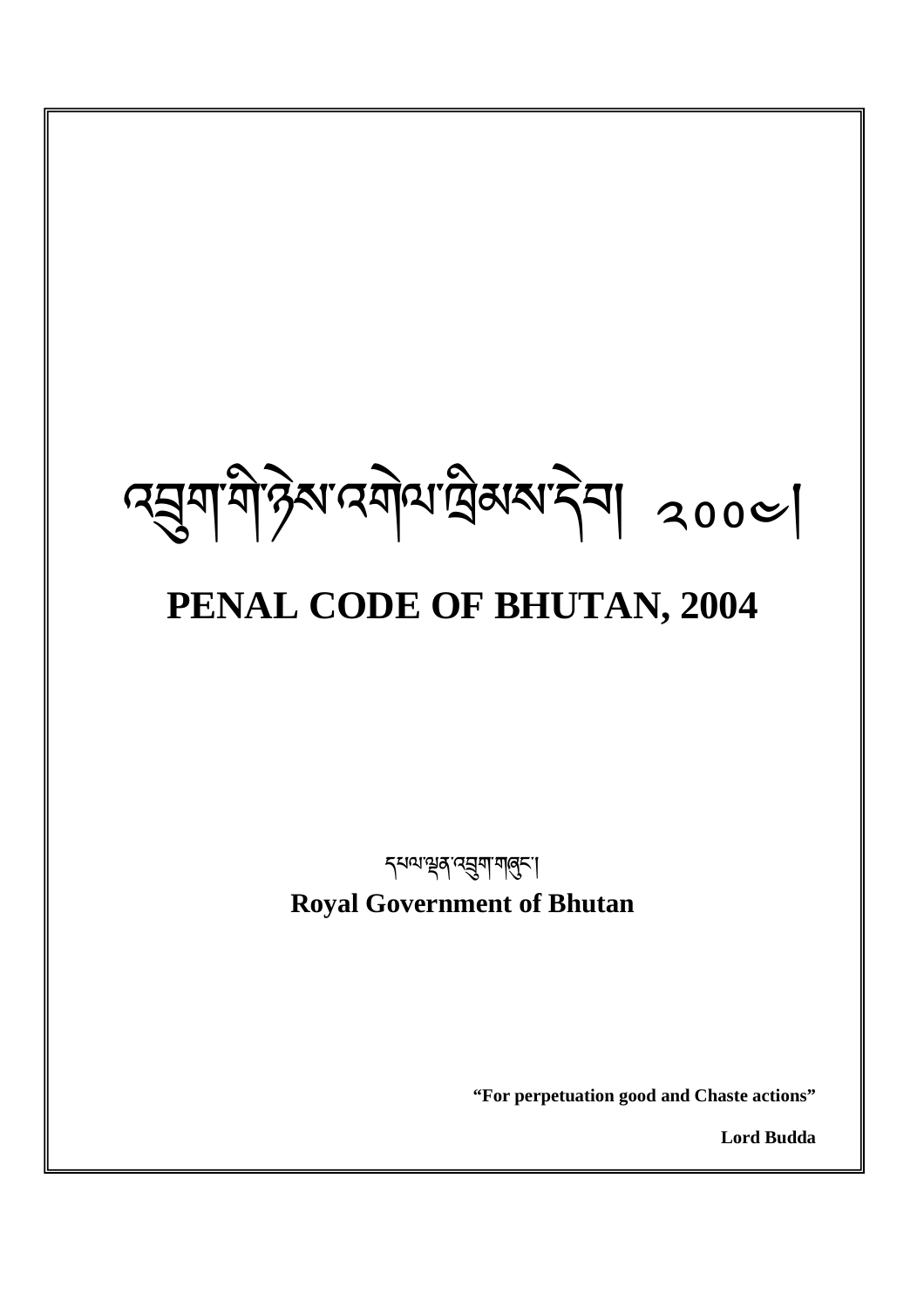# THE BHUTAN PENAL CODE, 2004

## **Table of Contents**

### Content

Page No.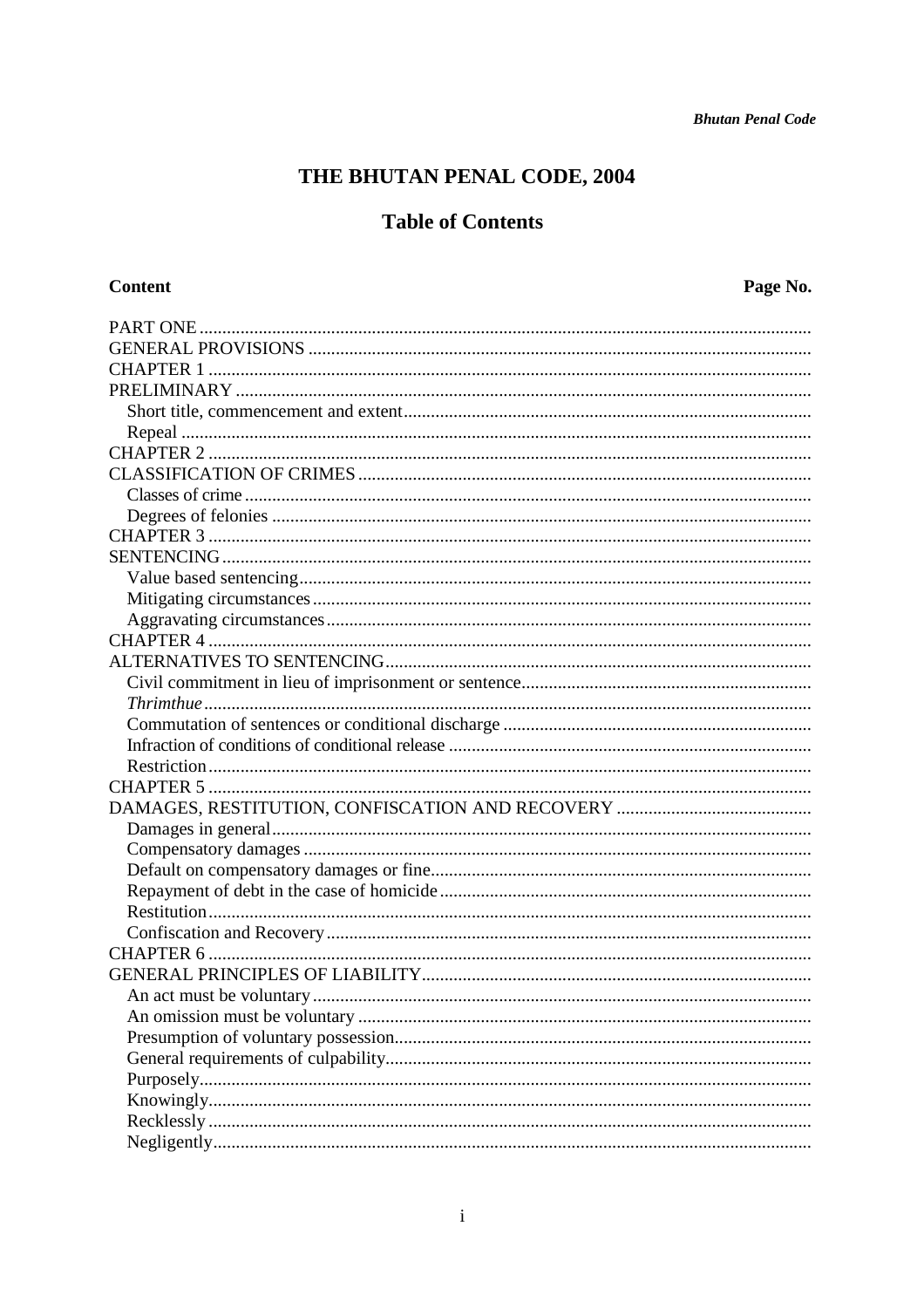| ATTEMPT, AIDING AND ABETTING, SOLICITATION, AND CRIMINAL CONSPIRACY |
|---------------------------------------------------------------------|
|                                                                     |
|                                                                     |
|                                                                     |
|                                                                     |
|                                                                     |
|                                                                     |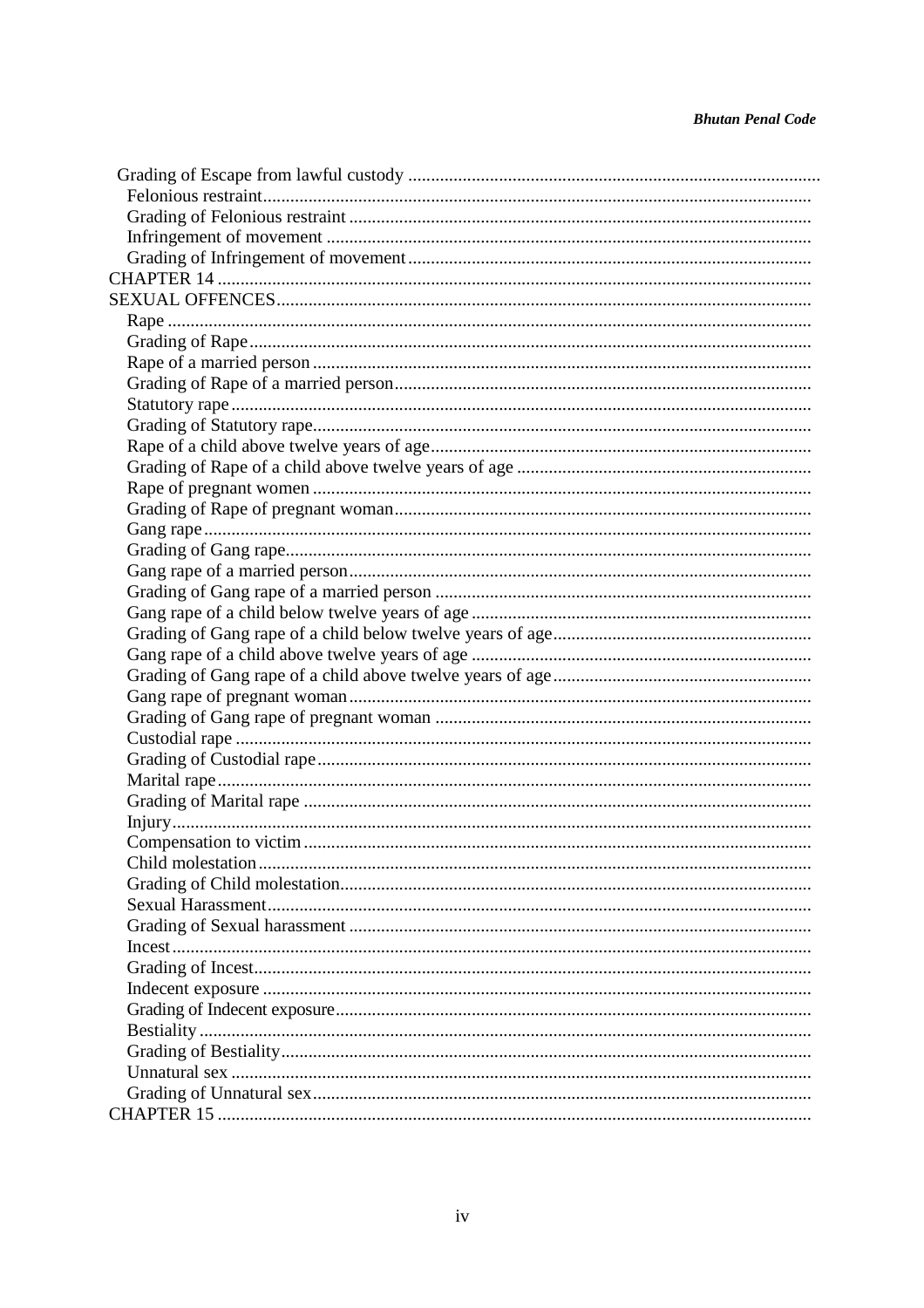# OFFENCES AGAINST INFANT, CHILD, MENTALLY DISABLED AND INCOMPETENT PERSON

| Grading of Endangerment of a mentally disabled or an incompetent person |
|-------------------------------------------------------------------------|
|                                                                         |
|                                                                         |
|                                                                         |
|                                                                         |
|                                                                         |
|                                                                         |
|                                                                         |
|                                                                         |
|                                                                         |
|                                                                         |
|                                                                         |
|                                                                         |
|                                                                         |
|                                                                         |
|                                                                         |
|                                                                         |
| LARCENY, ROBBERY, ARMED ROBBERY AND RELATED OFFENCES                    |
|                                                                         |
| Larceny by deception                                                    |
|                                                                         |
|                                                                         |
|                                                                         |
|                                                                         |
|                                                                         |
|                                                                         |
|                                                                         |
|                                                                         |
|                                                                         |
|                                                                         |
|                                                                         |
|                                                                         |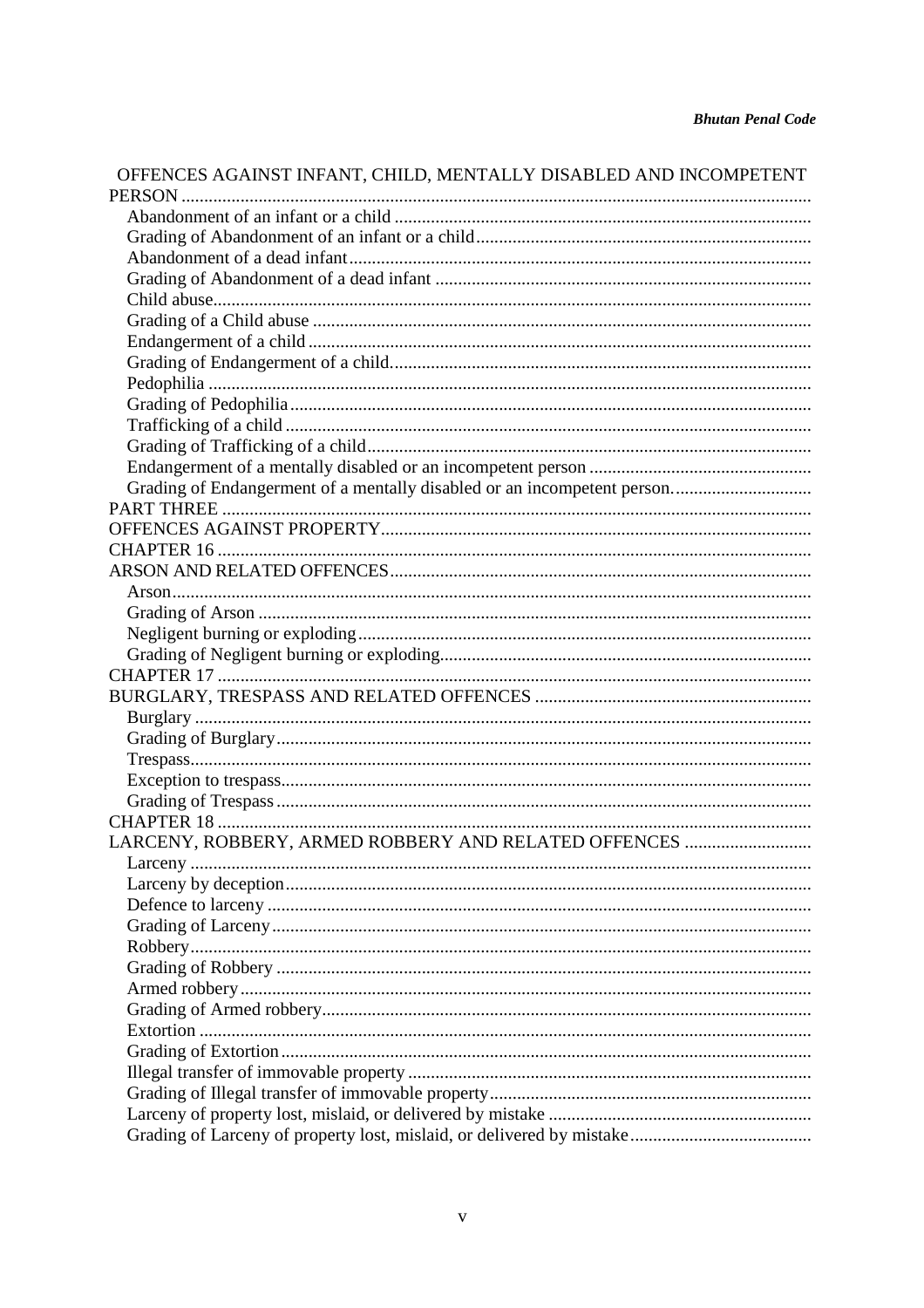| COMMERCIAL CRIME, FRAUD, CORRUPTION AND RELATED OFFENCES |
|----------------------------------------------------------|
|                                                          |
|                                                          |
|                                                          |
|                                                          |
|                                                          |
|                                                          |
|                                                          |
|                                                          |
|                                                          |
|                                                          |
|                                                          |
|                                                          |
|                                                          |
|                                                          |
|                                                          |
|                                                          |
|                                                          |
|                                                          |
|                                                          |
|                                                          |
|                                                          |
|                                                          |
|                                                          |
|                                                          |
|                                                          |
|                                                          |
|                                                          |
|                                                          |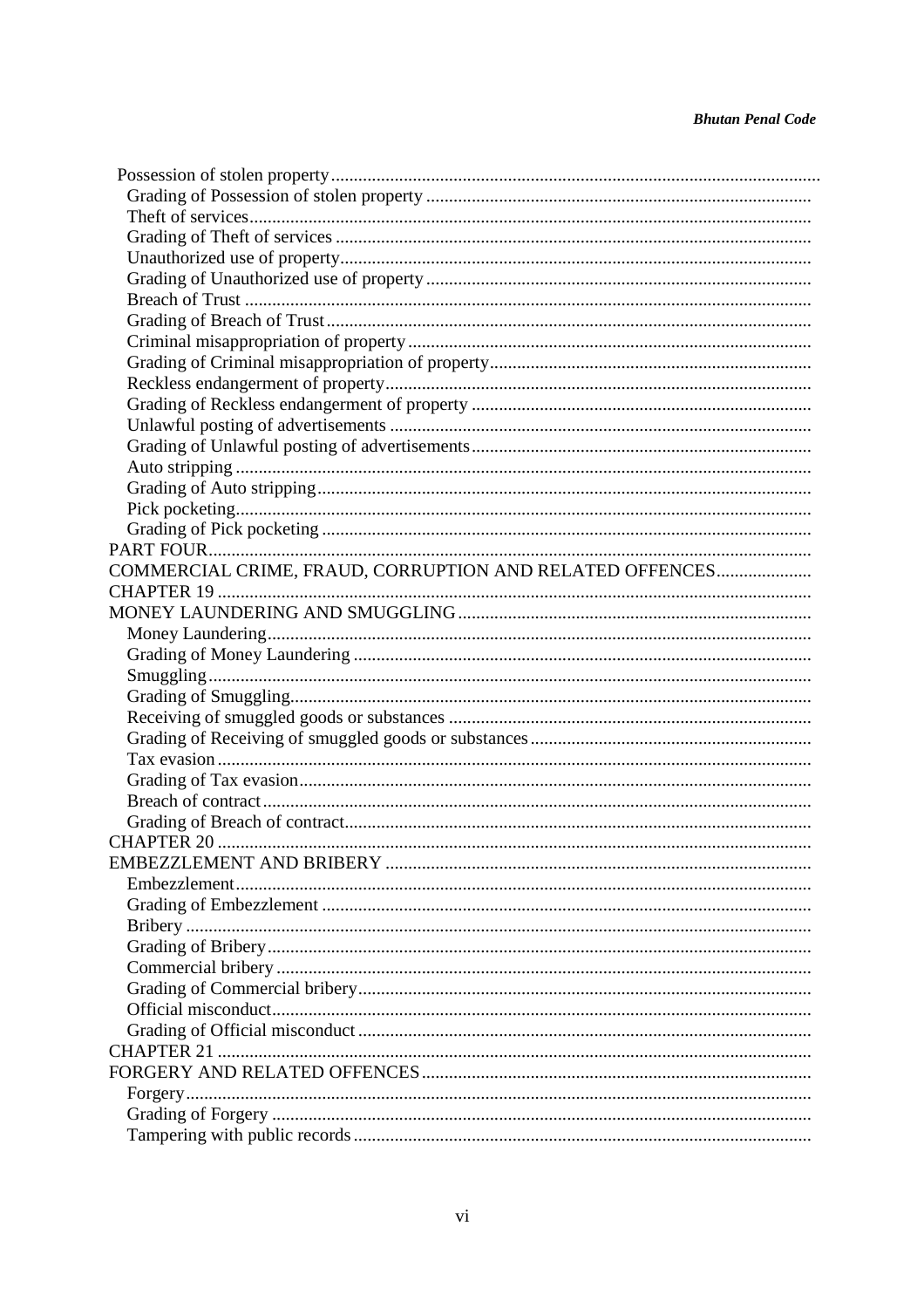#### **Bhutan Penal Code**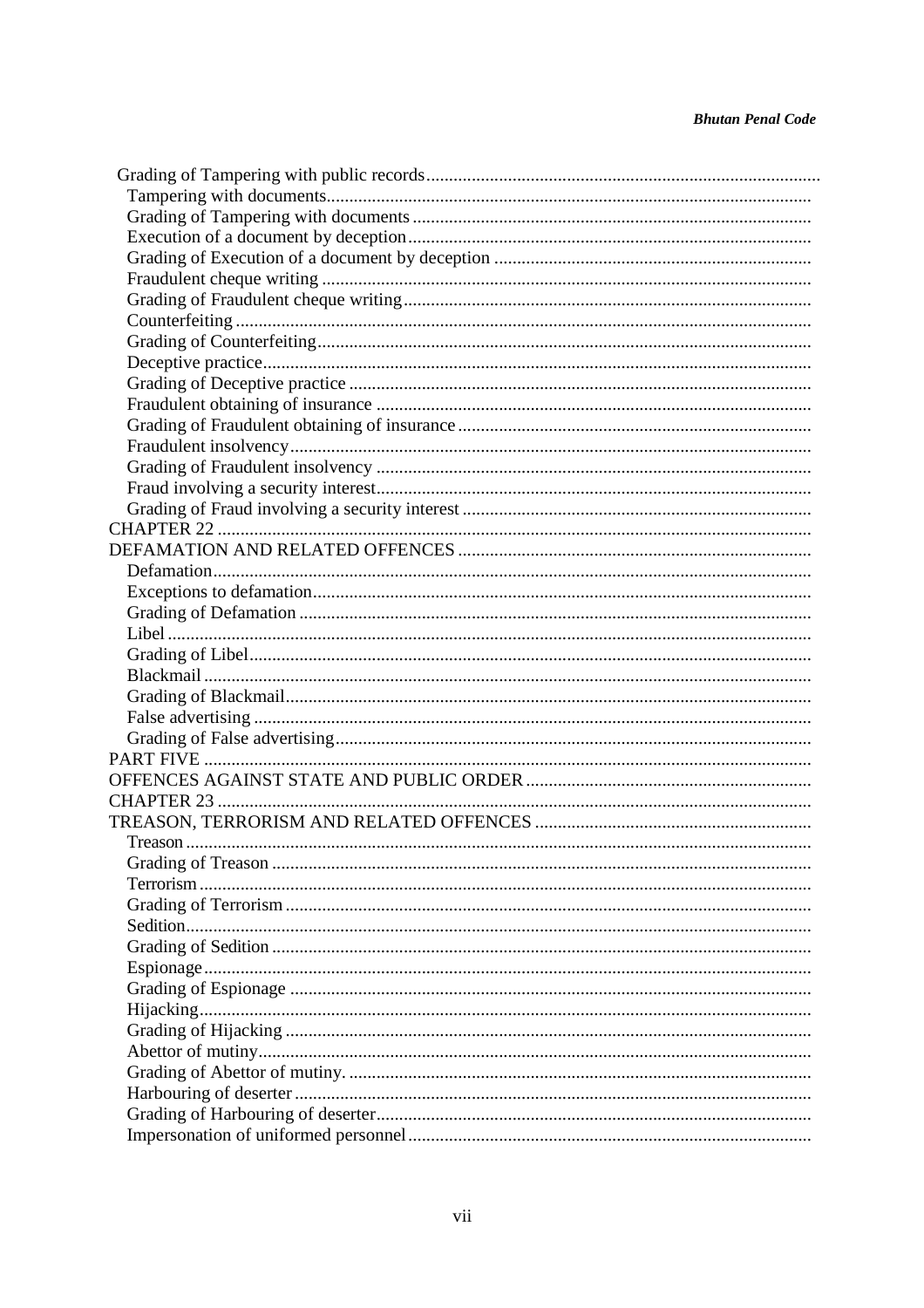| Grading of Damage to cultural or national heritage property and national monuments       |
|------------------------------------------------------------------------------------------|
|                                                                                          |
|                                                                                          |
|                                                                                          |
|                                                                                          |
|                                                                                          |
|                                                                                          |
|                                                                                          |
|                                                                                          |
| Caretaker's negligence causing loss or larceny of Ku, Sung, Thuk-Ten, Zung or antique    |
| Grading of Caretaker's negligence causing loss or larceny of Ku, Sung, Thuk-Ten, Zung or |
|                                                                                          |
|                                                                                          |
|                                                                                          |
|                                                                                          |
|                                                                                          |
|                                                                                          |
|                                                                                          |
|                                                                                          |
|                                                                                          |
|                                                                                          |
|                                                                                          |
|                                                                                          |
|                                                                                          |
|                                                                                          |
|                                                                                          |
|                                                                                          |
|                                                                                          |
|                                                                                          |
|                                                                                          |
|                                                                                          |
|                                                                                          |
|                                                                                          |
|                                                                                          |
|                                                                                          |
|                                                                                          |
|                                                                                          |
|                                                                                          |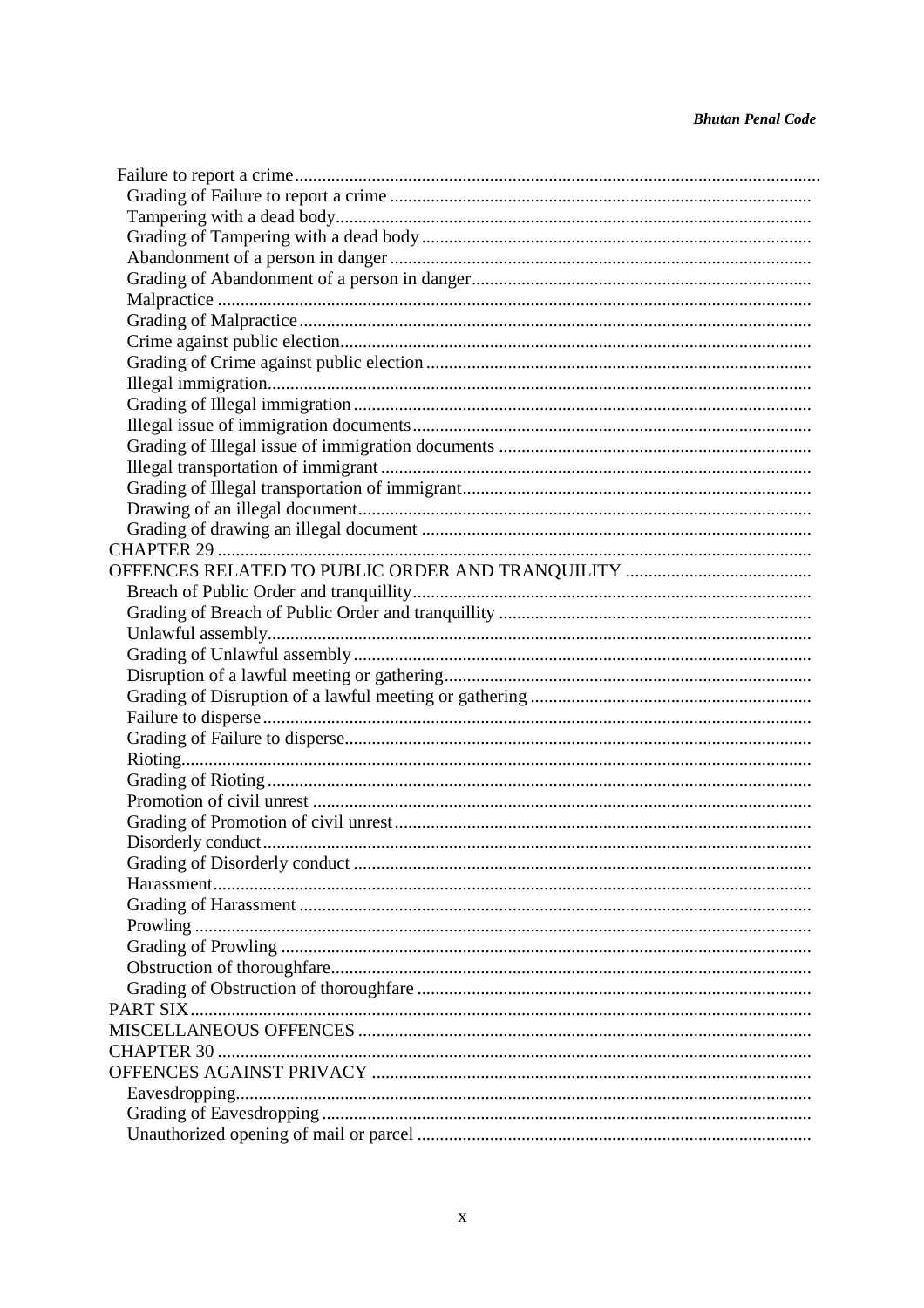| Illegal manufacturing of a firearm, ammunition, explosive or other lethal weapons             |
|-----------------------------------------------------------------------------------------------|
| Grading of Illegal manufacturing of a firearm, ammunition, explosive or other lethal weapons. |
|                                                                                               |
| Illegal possession of a firearm, ammunition, explosive or other lethal weapons                |
| Grading of Illegal possession of a firearm, ammunition, explosive or other lethal weapons     |
| Illegal sale or purchase of a firearm, ammunition, explosive or other lethal weapons          |
| Grading of Illegal sale or purchase of a firearm, ammunition, explosive or other lethal       |
|                                                                                               |
|                                                                                               |
|                                                                                               |
|                                                                                               |
|                                                                                               |
|                                                                                               |
|                                                                                               |
|                                                                                               |
| OFFENCES RELATED TO PROTECTED SPECIES, CONTROLLED & OTHER HARMFUL                             |
|                                                                                               |
|                                                                                               |
|                                                                                               |
|                                                                                               |
|                                                                                               |
|                                                                                               |
|                                                                                               |
|                                                                                               |
|                                                                                               |
|                                                                                               |
|                                                                                               |
|                                                                                               |
|                                                                                               |
|                                                                                               |
|                                                                                               |
|                                                                                               |
|                                                                                               |
|                                                                                               |
|                                                                                               |
|                                                                                               |
|                                                                                               |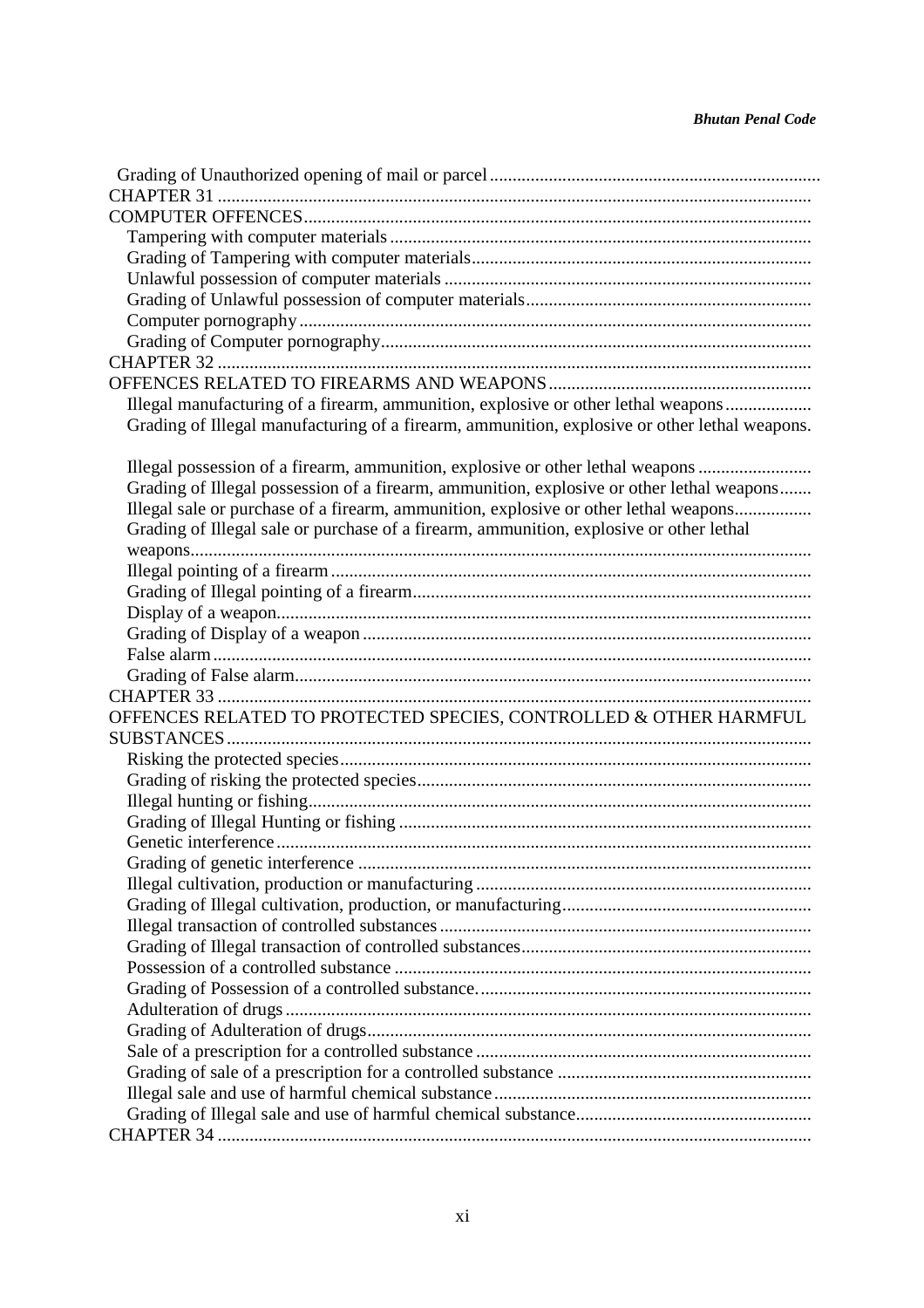| CORPORATE OR OTHER BUSINESS ASSOCIATION'S CRIMINAL LIABILITY                    |
|---------------------------------------------------------------------------------|
|                                                                                 |
| Damages for a corporation's or other business association's criminal liability. |
|                                                                                 |
|                                                                                 |
|                                                                                 |
|                                                                                 |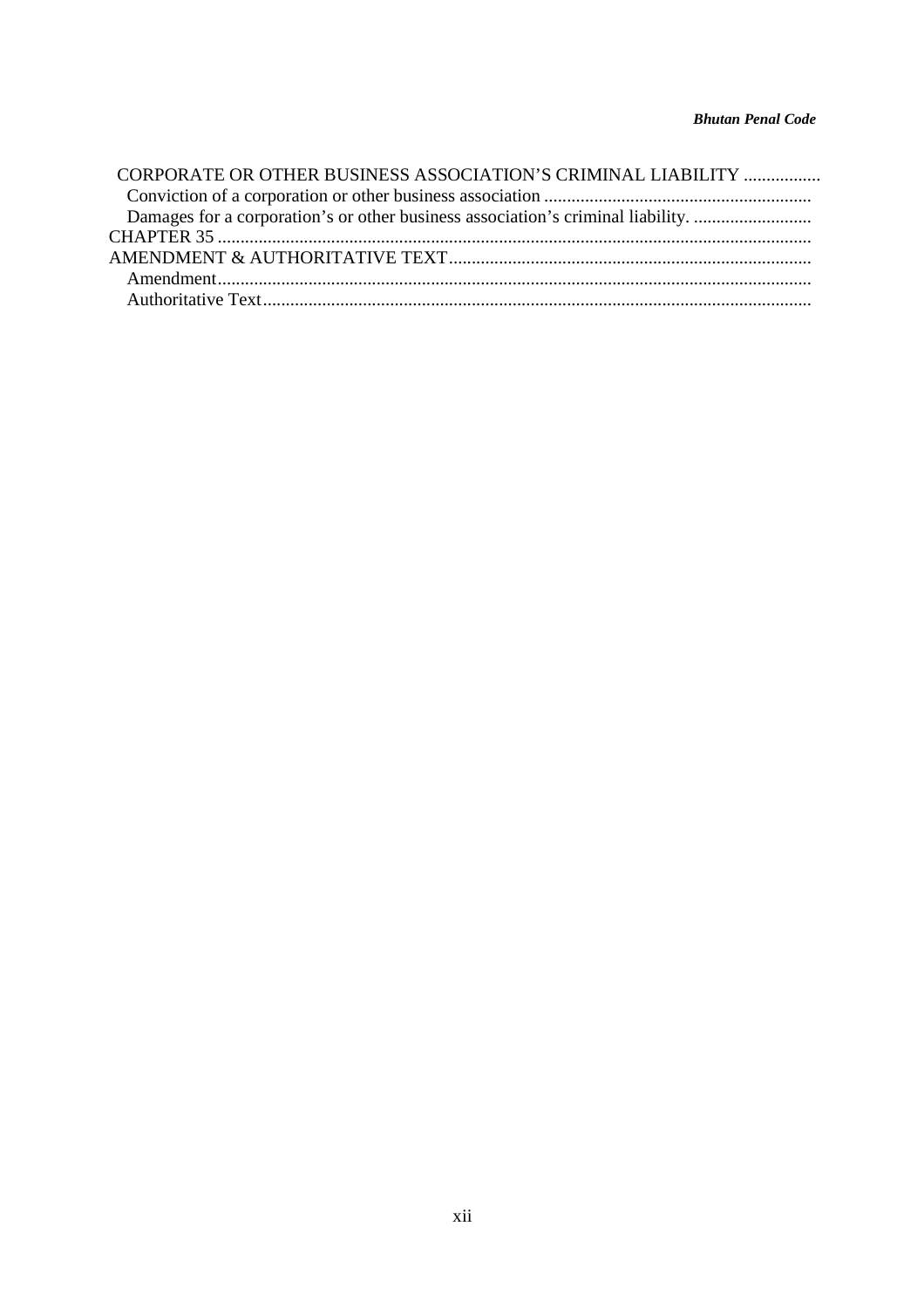#### **THE BHUTAN PENAL CODE, 2004**

In keeping with His Majesty's vision for enlightened laws to protect the society, "perpetuate good and chaste actions, correct those, who have gone wrong", guilty not to escape and innocent not to suffer and to secure justice to ourselves and our posterity, do hereby ordain and establish this Penal Code for the Kingdom of Bhutan.

#### **PART ONE GENERAL PROVISIONS**

#### **CHAPTER 1 PRELIMINARY**

#### **Short title, commencement and extent**

- 1. This Code shall:
	- (a) Be called The PENAL CODE OF BHUTAN;
	- (b) Come into force on the Male Wood Monkey, Sixth Month, the Third Day, corresponding to the Eleventh Day of August, 2004; and
	- (c) Extend to whole of the Kingdom of Bhutan or otherwise within the jurisdiction of Bhutan.

#### **Repeal**

- 2. This Penal Code hereby repeals:
	- (a) Sections *Chha 1.1,1.2,1.3 &1.4, Tha 1.9, 1.10,1.11,1.12,1.13 & 1.14, Da 3-14, Na, Pa, Pha, Ba 1-1 to Ba 1-18, 1-20,1-21 & 1-22* and *Ma,* of the *Thrimzung Chhenmo,* 1959;
	- (b) The Rape Act;
	- (c) The Narcotic Drugs & Psychotropic Substances Notification, 1988;
	- (d) Sections  $3(b)$  (c) &  $4(a)$  of the Firearms and Ammunition Act, 1990; and
	- (e) The penal provisions of any laws, byelaws, rules & regulations and circulars that is inconsistent with this Penal Code.

#### **CHAPTER 2 CLASSIFICATION OF CRIMES**

#### **Classes of crime**

- 3. For the purpose of this Penal Code, the classes of crimes shall be as follows:
	- (a) A crime shall be a felony, if it is so designated in this Penal Code or other laws and provides for a minimum term of imprisonment of three years for the convicted defendant.
	- (b) A crime shall be a misdemeanour, if it is so designated in this Penal Code or other laws and provides for a maximum term of imprisonment of less than three years and a minimum term of one year for the convicted defendant.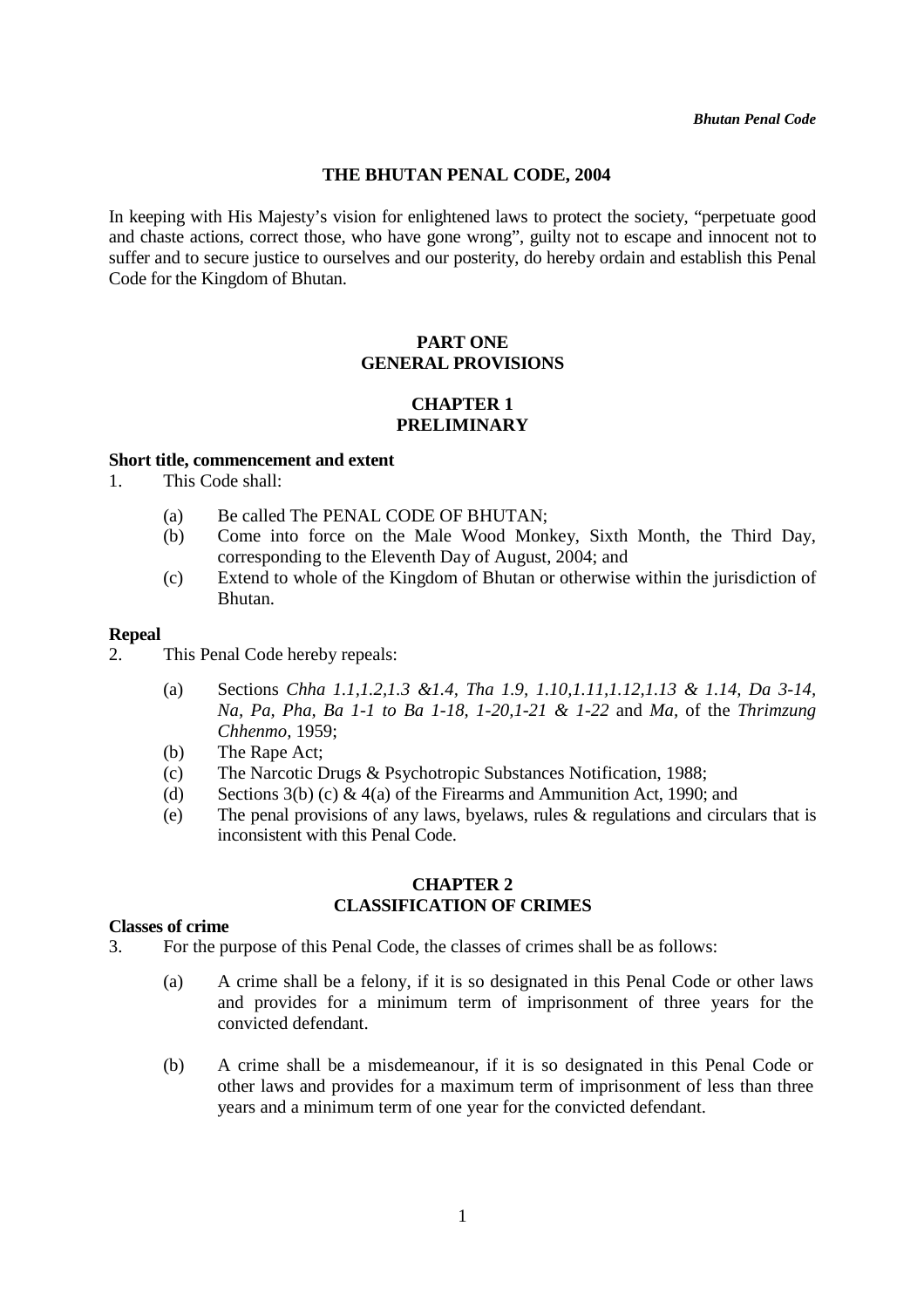- (c) A crime shall be a petty misdemeanour, if it is so designated in this Penal Code or other laws and provides for a maximum term of imprisonment of less than one year and a minimum term of one month for the convicted defendant.
- (d) A crime shall be a violation, if it is so designated in this Penal Code or other laws and provides that the convicted defendant shall not be imprisoned but shall be fined the daily minimum national wage rate up to a maximum of ninety days.

#### **Degrees of felonies**

- 4. A felony shall be classified into the following four degrees:
	- (a) Felony of the first degree;
	- (b) Felony of the second degree;
	- (c) Felony of the third degree; and
	- (d) Felony of the fourth degree.
- 5. An offence defined under other laws of Bhutan and that are not graded under those laws shall be graded accordingly by the Court with the gravity of the crime.

#### **CHAPTER 3 SENTENCING**

- 6. A defendant convicted of a criminal offence shall not be sentenced otherwise than in accordance with this Penal Code.
- 7. Life imprisonment shall be awarded to the defendant:
	- (a) In case of a felony of the first degree comprising of murder, treason or terrorism;
	- (b) For the offence against the *Ku, Sung, Thuk-ten* and *Zung;* or
	- (c) For the offence of illegal manufacturing of weapon of mass destruction
- 8. A defendant convicted of a felony of the first degree shall be sentenced to a term of imprisonment, a minimum of which shall be fifteen years and a maximum of which shall be life imprisonment.
- 9. A defendant convicted of a felony of the second degree shall be sentenced to a term of imprisonment, a minimum of which shall be nine years and a maximum of which shall be less than fifteen years.
- 10. A defendant convicted of a felony of the third degree shall be sentenced to a term of imprisonment, a minimum of which shall be five years and a maximum of which shall be less than nine years.
- 11. A defendant convicted of a felony of the fourth degree shall be sentenced to a term of imprisonment, a minimum of which shall be three years and a maximum of which shall be less than five years.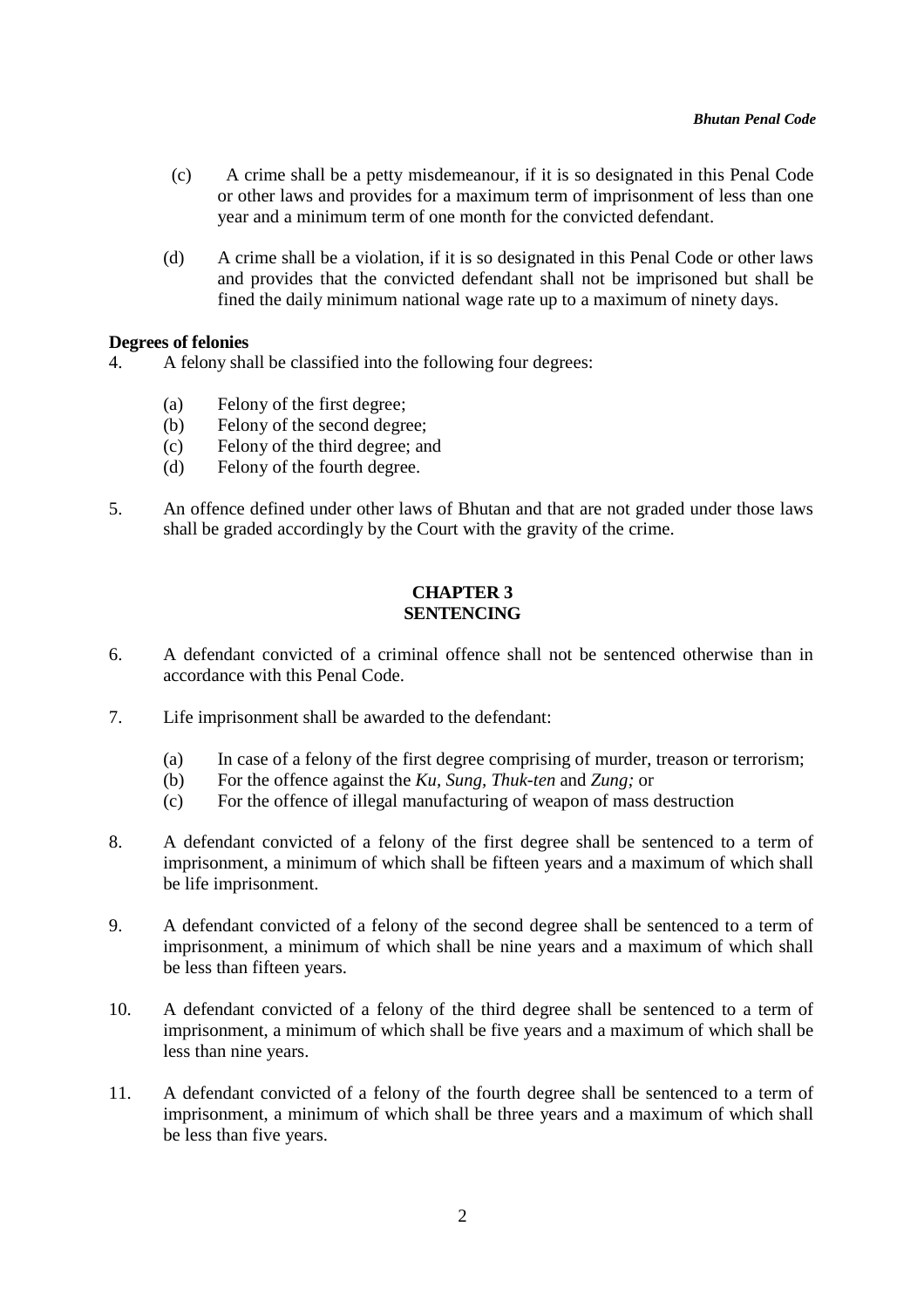- 12. A defendant convicted of a misdemeanour shall be sentenced to a term of imprisonment, a minimum of which shall be one year and a maximum of which shall be less than three years.
- 13. A defendant convicted of a petty misdemeanour shall be sentenced to a term of imprisonment, a minimum of which shall be one month and a maximum of which shall be less than one year.
- 14. A defendant convicted of a violation shall be fined the daily minimum national wage rate for a maximum of ninety days.
- 15. A defendant, who is found guilty of the same offence, shall on the next conviction be liable to enhanced punishment as follows:
	- (a) A violation shall be enhanced to petty misdemeanour.
	- (b) A Petty misdemeanour shall be enhanced to misdemeanour.
	- (c) A Misdemeanour shall be enhanced to felony of the fourth degree.
	- (d) A Felony of the fourth degree shall be enhanced to felony of the third degree.
	- (e) A Felony of the third degree shall be enhanced to felony of the second degree.
	- (f) A Felony of the second degree shall be enhanced to felony of the first degree.
	- (g) A Felony of the first degree shall be enhanced to life imprisonment.
- 16. A convicted defendant, who commits a further offence while undergoing or serving the term of imprisonment or sentence, shall be liable to be tried for that offence and if convicted of the offence, the defendant shall be sentenced accordingly in addition to the original sentence.
- 17. In determining a convicted defendant's sentence within the appropriate sentencing range as set forth above, the Court shall consider mitigating and aggravating factors as are enumerated in this Penal Code.

#### **Value based sentencing**

- 18. The offence graded as value based under this Code shall be:
	- (a) A felony of the third degree, if the value or the amounts involved in the crime exceed the total amount of the daily minimum national wage rate at the time of the crime for a period of thirty years or more;
	- (b) A felony of the fourth degree, if the item of the crime is not of a type described in Section 18(a) and the value or the amounts involved in the crime exceed the total amount of the daily minimum national wage rate at the time of the crime for a period less than thirty years and for period of fifteen years or more;
	- (c) A misdemeanour, if the item of the crime is not of a type described in Section 18 (a)  $\&$  (b) above and the value or the amounts involved in the crime exceed the total amount of the daily minimum national wage rate at the time of the crime for a period less than fifteen years and for a period of seven years or more; or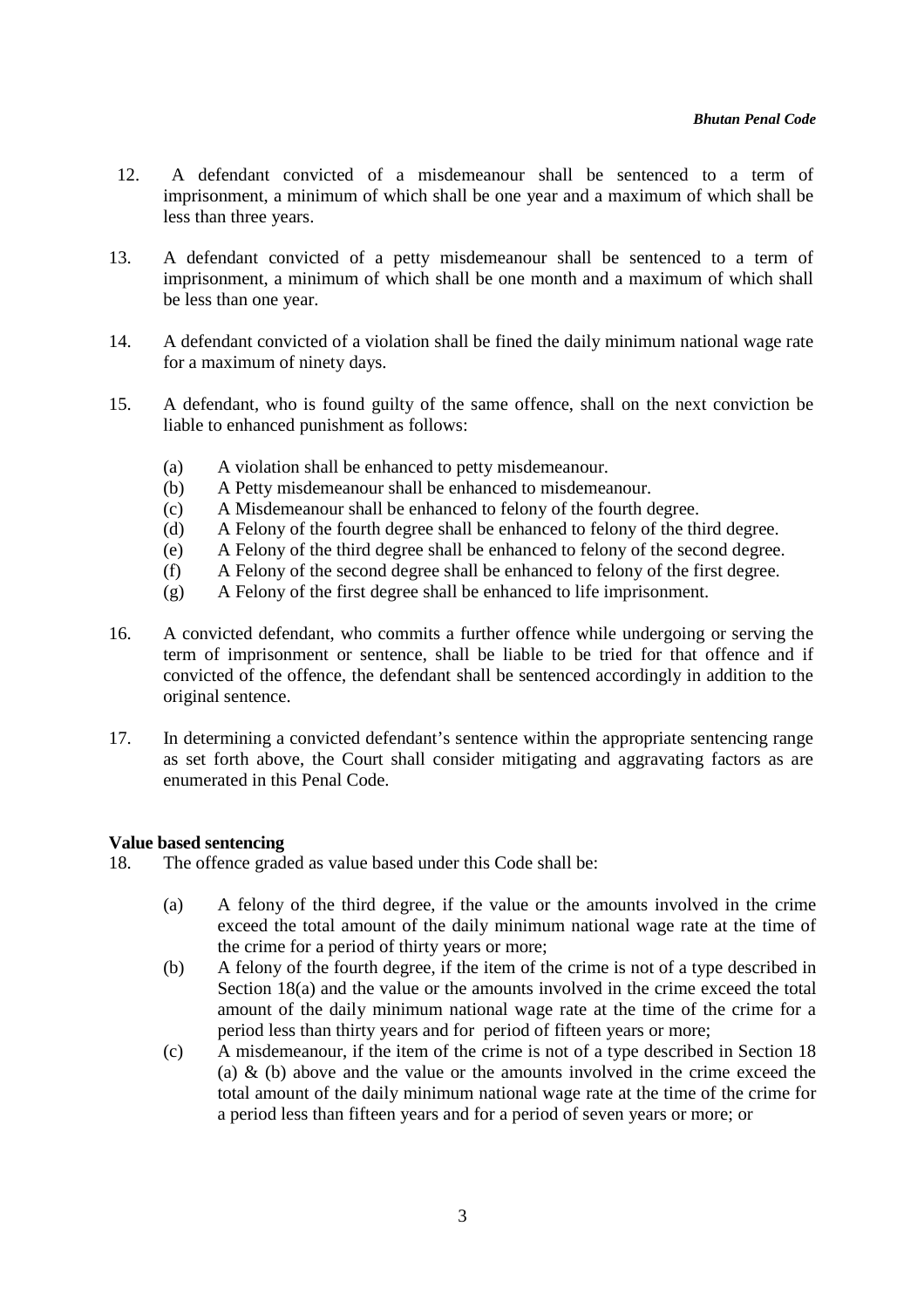- (d) A petty misdemeanour, if the item of the crime is not of a type described in Section 18(a) (b) and (c) above and the value or the amounts are less than the total amount of the daily minimum national wage rate at the time of the crime for a period less than seven years.
- 19. The value of the property or other items in an offence committed, following one scheme or course of conduct, whether from the same person or several persons, shall be aggregated in determining the grade of the offence.
- 20. Without prejudice to the generality of the preceding provisions, a Court may also order forfeiture of property, suspend or cancel a license or a transaction, impound the documents, or remove a person from an official position.
- 21. The Court may, in addition to the sentence awarded under the provisions of this Penal Code, order restitution, recovery, confiscation, of any property or article or may order the payment of any appropriate damages or compensatory damages for the injury, loss, damage or the value of what the victim had been parted or deprived of being possessed.
- 22. The Court may award reasonable sentence within the sentencing parameter enumerated in this Penal Code, if the offence committed by the defendant is not stated in the Code. The Court shall specify its reason in awarding such sentences.

#### **Mitigating circumstances**

23. Mitigating circumstances for sentencing shall include:

- (a) The defendant has no record of a prior criminal conviction;
- (b) The crime is committed while the defendant was under the affliction of extreme mental or emotional distress;
- (c) The crime is committed accidentally;
- (d) The victim is a participant in the defendant's criminal conduct or consented to the criminal act;
- (e) The crime is committed under circumstances that the defendant believed of having a reasonable justification or extenuation for the conduct;
- (f) The defendant is an accomplice in a crime committed by another person and the defendant's participation in the crime is minor;
- (g) The defendant acted under duress or under the domination of another person; or
- (h) At the time of the crime, the capacity of the defendant to appreciate the wrongfulness of the conduct or to conform the conduct to the requirements of law was impaired on account of mental disability or intoxication.

#### **Aggravating circumstances**

- 24. Aggravating circumstances for sentencing shall include:
	- (a) The crime is committed by a defendant, who has previously been convicted of a crime that was punishable by imprisonment or a crime of the same or similar nature;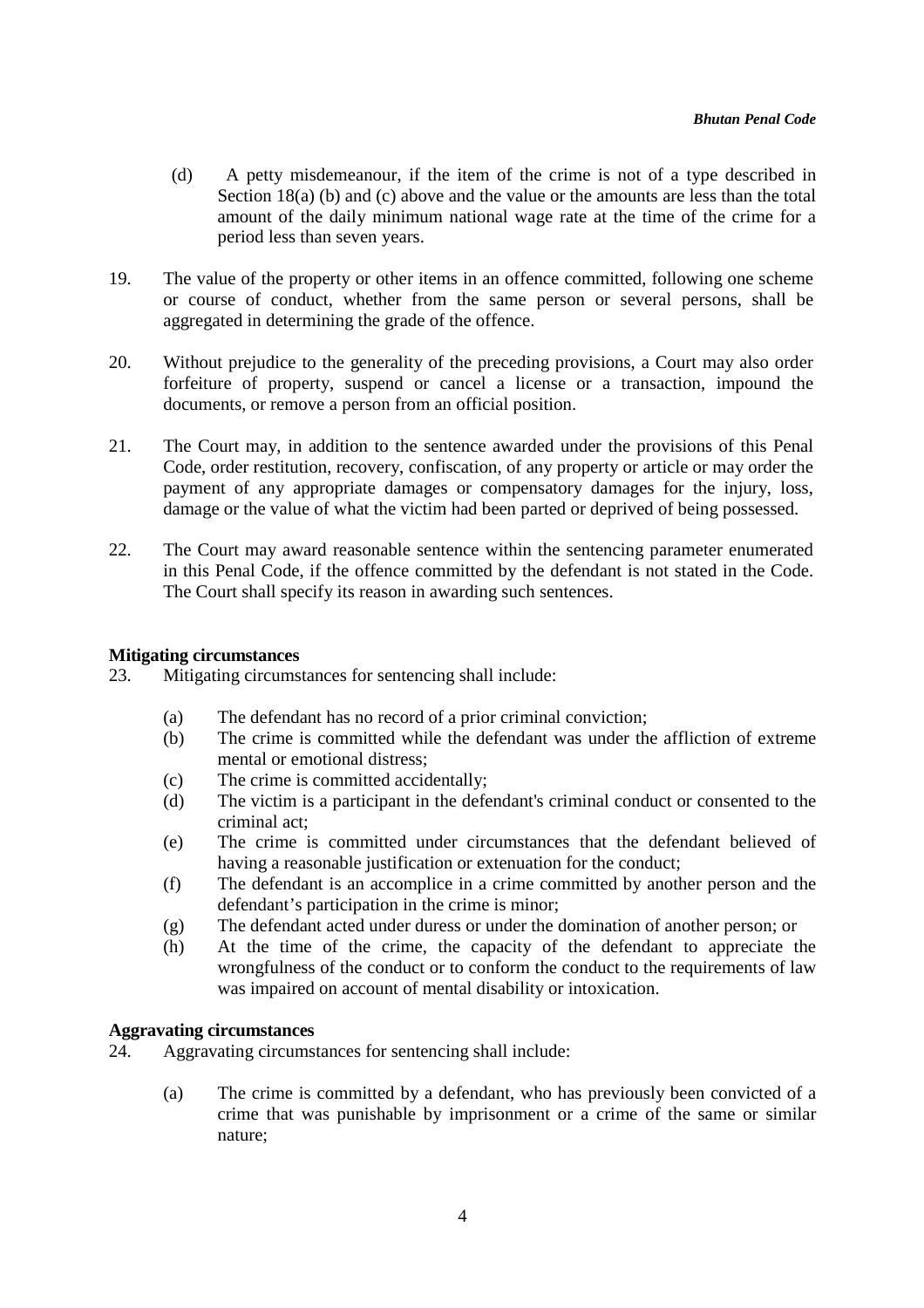- (b) At the time of the commission of the crime, the defendant also committed another crime;
- (c) The defendant knowingly created a grave risk of death or serious bodily injury to another person;
- (d) The defendant negligently caused bodily injury to another person with a deadly weapon; or
- (e) The crime is especially heinous, atrocious, or cruel thus manifesting exceptional depravity on behalf of the defendant.

#### **CHAPTER 4 ALTERNATIVES TO SENTENCING**

#### **Civil commitment in lieu of imprisonment or sentence**

- 25. If a defendant is found to be clinically insane or suffering from a mental abnormality or chronic condition that significantly impairs the defendant's capacity to make sagacious judgments, a Court shall, in lieu of imprisonment, order the civil commitment of the defendant to a hospital or other institution for psychiatric or other rehabilitative treatment.
- 26. If the Court makes an order of civil commitment under Section 25, the Court may also order the defendant to pay compensatory damages as provided for in this Penal Code.
- 27. The Court shall not make an order of civil commitment unless it is of the opinion that the commitment will further reform or rehabilitate the defendant and will not jeopardize the public safety.

#### *Thrimthue*

28. Except for the recidivist and accustomed or habitual offender, the Court may make an order to pay fine in lieu of imprisonment, if the offence is not a felony.

#### **Commutation of sentences or conditional discharge**

- 29. If the community is responsible for damaging the property of another community, or if the criminal act of the defendant affects the public property, the Court may order the community or defendant to restore the property damaged by rendering community service to the affected group.
- 30. The Court may order community service in lieu of the imprisonment, if the defendant is convicted of the offences liable for a petty misdemeanour or misdemeanour, provided that the defendant convicted does not pose potential threat to the society, the victim or there exists no likelihood of flight.
- 31. A defendant conditionally released on probation or when his sentence is suspended shall be required to:
	- (a) Make oneself available to the Court as and when required;
	- (b) Remain within the limits of any particular area as prescribed in the order; and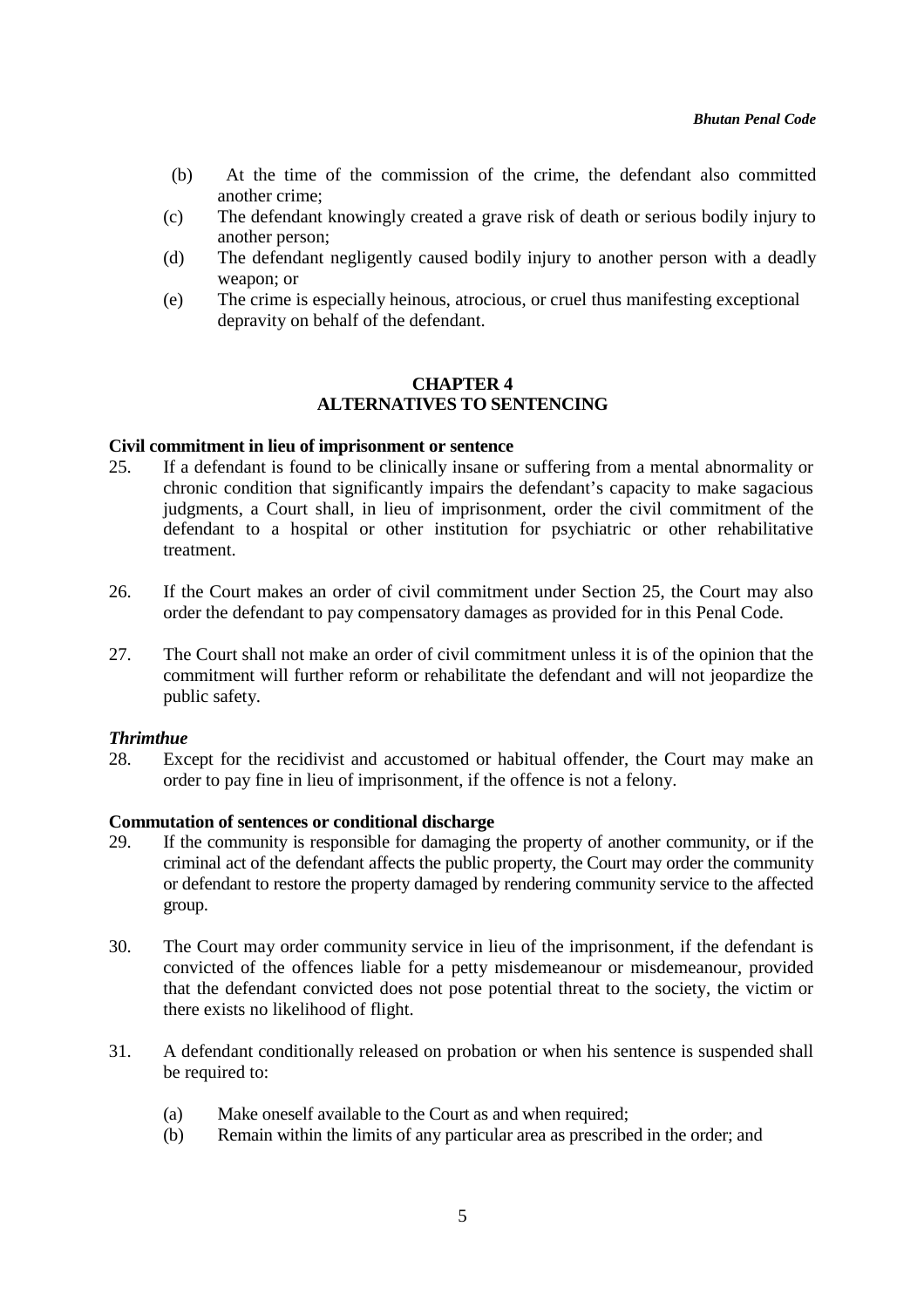- (c) Abstain from doing any act, which violates the conditions of the release.
- 32. His Majesty the *Druk Gyalpo*, in exercise of His Royal Prerogatives may grant amnesty, pardon, leniency, reprieve or remission of punishment or suspend the sentence.

#### **Infraction of conditions of conditional release**

- 33. A convicted defendant conditionally released on probation on the ground of exemplary conduct or behaviour shall be reincarcerated to serve the remainder of the original term of the sentence, if the convict is found to have violated the conditions of the release.
- 34. A probationer, who commits a further offence while on probation shall be liable to be tried for that offence and if convicted of the offence, shall be given a maximum sentence for the commission of that crime in addition to completing the remainder of the original sentence.

#### **Restriction**

35. The Court may give a restriction order to any person accused of a crime to remain within the limits of any particular area as prescribed in the order.

#### **CHAPTER 5 DAMAGES, RESTITUTION, CONFISCATION AND RECOVERY**

#### **Damages in general**

- 36. A Court may order a defendant to pay appropriate damages or reparation for any loss, injury, or deterioration caused to a victim.
- 37. In ordering a convicted defendant to pay damages of any type in addition to serving a sentence of imprisonment or probation, the Court shall consider whether:
	- (a) The defendant has derived a pecuniary gain from the crime;
	- (b) The damage awarded will deter the commission of a subsequent crime of the same or similar nature;
	- (c) Compensation to the victim or the victim's survivors is sanctioned by customs or laws or the severity of the offence warrants such recompense; or
	- (d) The defendant has the ability to pay the damages.

#### **Compensatory damages**

38. A Court may order a defendant sentenced for a crime to pay appropriate compensatory damages in addition to the sentence. However, no such order shall be made if the victim is responsible for his own victimization or have contributed to such victimization in any manner.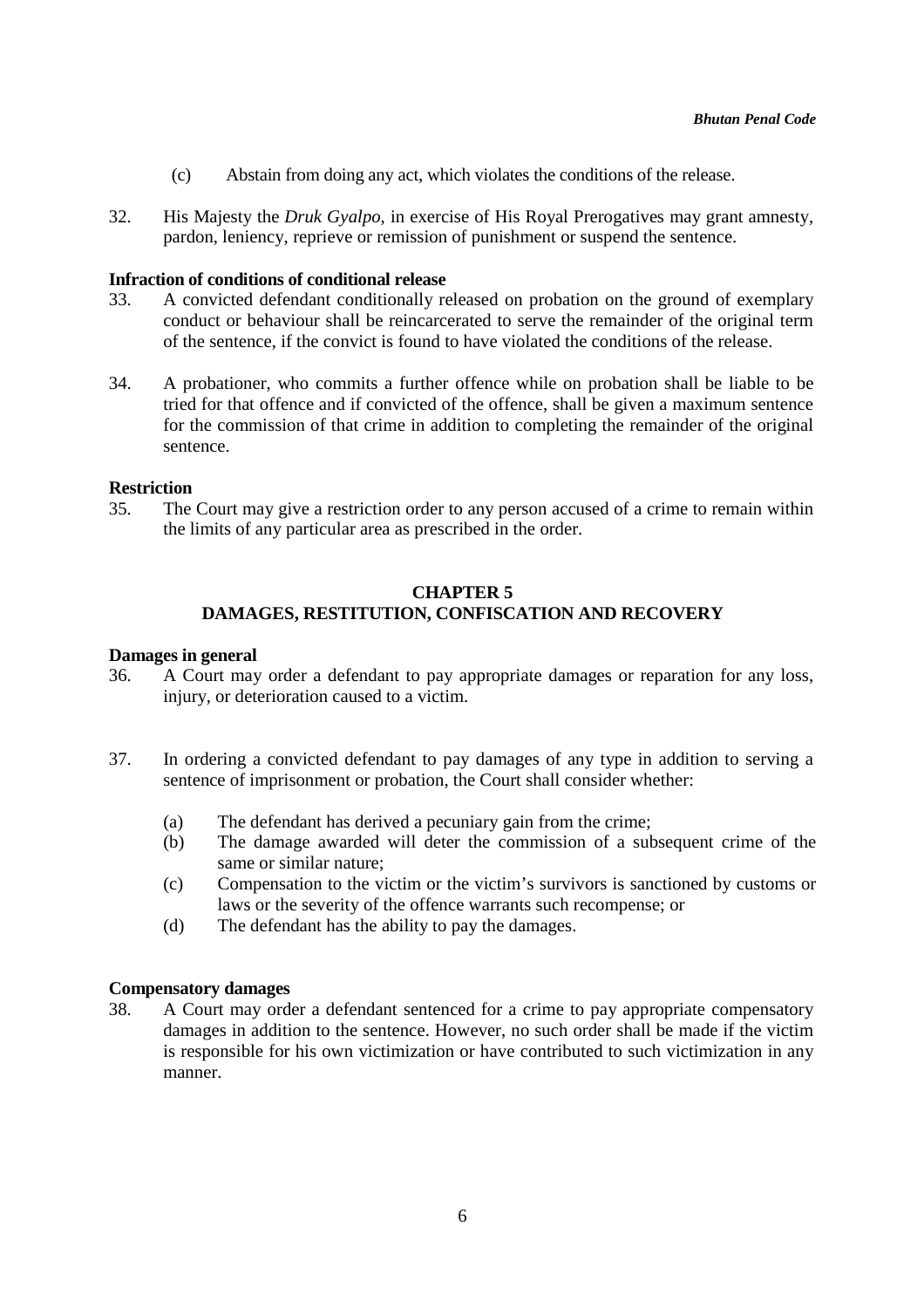- 39. If the Court determines that compensatory damages are appropriate, then a defendant convicted of a crime shall pay appropriate compensatory damages at the rate of the daily minimum national wage rate at the time of the crime for:
	- (a) Maximum ten years to the victim or surviving spouse or next of kin of the victim and the cost for forty-nine days for seven people towards the expenses incurred in the funeral rites of the deceased victim, when the crime has resulted in the death of the victim;
	- (b) Maximum of ten years, if the crime causes permanent disability to the victim;
	- (c) Maximum of seven years, if the crime causes partial disability to the victim;
	- (d) Maximum of five years, if the crime endangers the victim's life or causes serious bodily injury to the victim; or
	- (e) The wages lost to the victim, when the crime has resulted in temporary lost of wages.
- 40. Compensatory damages if determined by the Court shall be paid in lump sum.
- 41. A convicted person who is unable to pay in cash, any damages, compensatory damages, reparation or any payment ordered by the Court, may pay in kind or possessions.
- 42. In addition to compensatory damages, the Court may order a defendant to pay expenses of the victim's medical treatment or other ancillary and incidental expenses incurred on account of the offence committed by the defendant.

#### **Default on compensatory damages or fine**

43. When the Court has ordered a convicted defendant to pay compensatory damages or a fine or make any other monetary payment as a result of the defendant's criminal conduct and the defendant defaults on such payment, the defendant shall be in contempt of court and may be imprisoned until the fine is either paid or recovered and the Court may also attach the property of the defendant.

#### **Repayment of debt in the case of homicide**

- 44. If the crime at issue causes death and the convicted defendant owes a debt or share to the deceased victim, then the Court shall order the convicted defendant to repay the same to the surviving spouse or next of kin.
- 45. A convicted defendant, who causes the death of a victim, shall not be entitled to enforce any legal right against the deceased victim's spouse or next of kin.

#### **Restitution**

46. The Court may order the defendant sentenced for the crime to restore or furbish any property or repay any loss, damage or the value of what the victim had been parted or deprived of being possessed.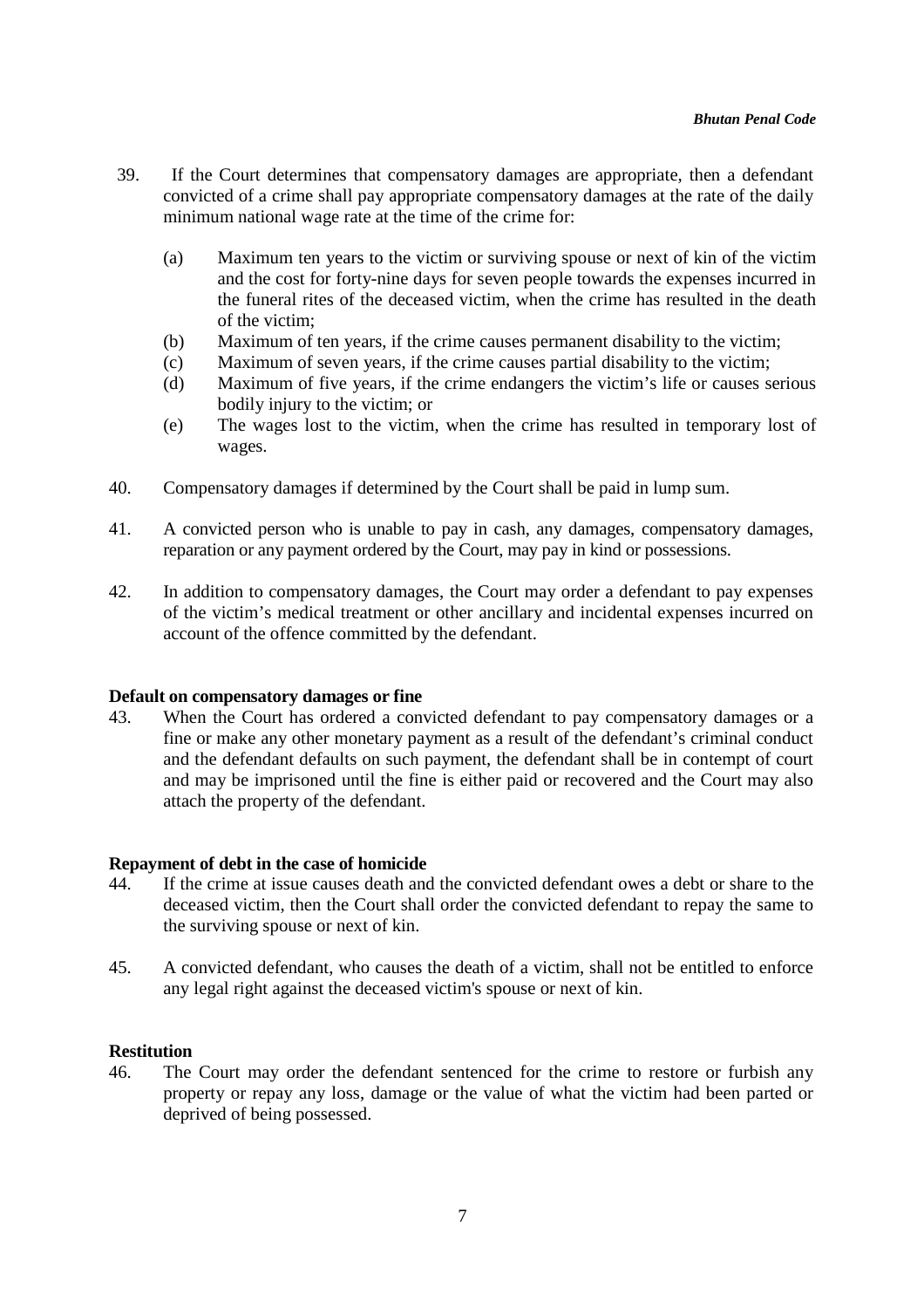#### **Confiscation and Recovery**

- 47. When the defendant is convicted of an offence, any property constituting the criminal proceeds, any weapon or article used or any benefit derived from such offence shall be subjected to confiscation or recovery.
- 48. The Court may order confiscation of any property or assets acquired by the defendant by commission of a crime or by dishonest or fraudulent means such as intimidation, extortion, cheating or corruption.

#### **CHAPTER 6 GENERAL PRINCIPLES OF LIABILITY**

#### **An act must be voluntary**

- 49. A defendant is not guilty of an offence unless the defendant commits the offence voluntarily or omits an act that the defendant legally is bound to perform.
- 50. Acts that are not voluntary are as follows:
	- (a) A reflex or convulsion; or
	- (b) A bodily movement during unconsciousness or sleep.

#### **An omission must be voluntary**

- 51. Liability for the commission of an offence of omission is not accompanied by a voluntary action unless:
	- (a) The omission is expressly made actionable by the law defining the offence;
	- (b) The duty to perform the omitted act is otherwise imposed by law;
	- (c) The omission is accompanied by an intention to cause a result that would be an offence under the law; or
	- (d) The defendant knew that the omission would result in the offence and with that knowledge omitted the duty.

#### **Presumption of voluntary possession**

52. Possession is a voluntary act, if the possessor knowingly procured or received the thing possessed or is aware of his control thereof for a sufficient period of time to have been able to dispose the possession but did not do so.

#### **General requirements of culpability**

53. A defendant shall not be guilty of an offence unless the defendant acted purposely, knowingly, recklessly, or negligently as the laws may require with respect to each quintessential element of the offence.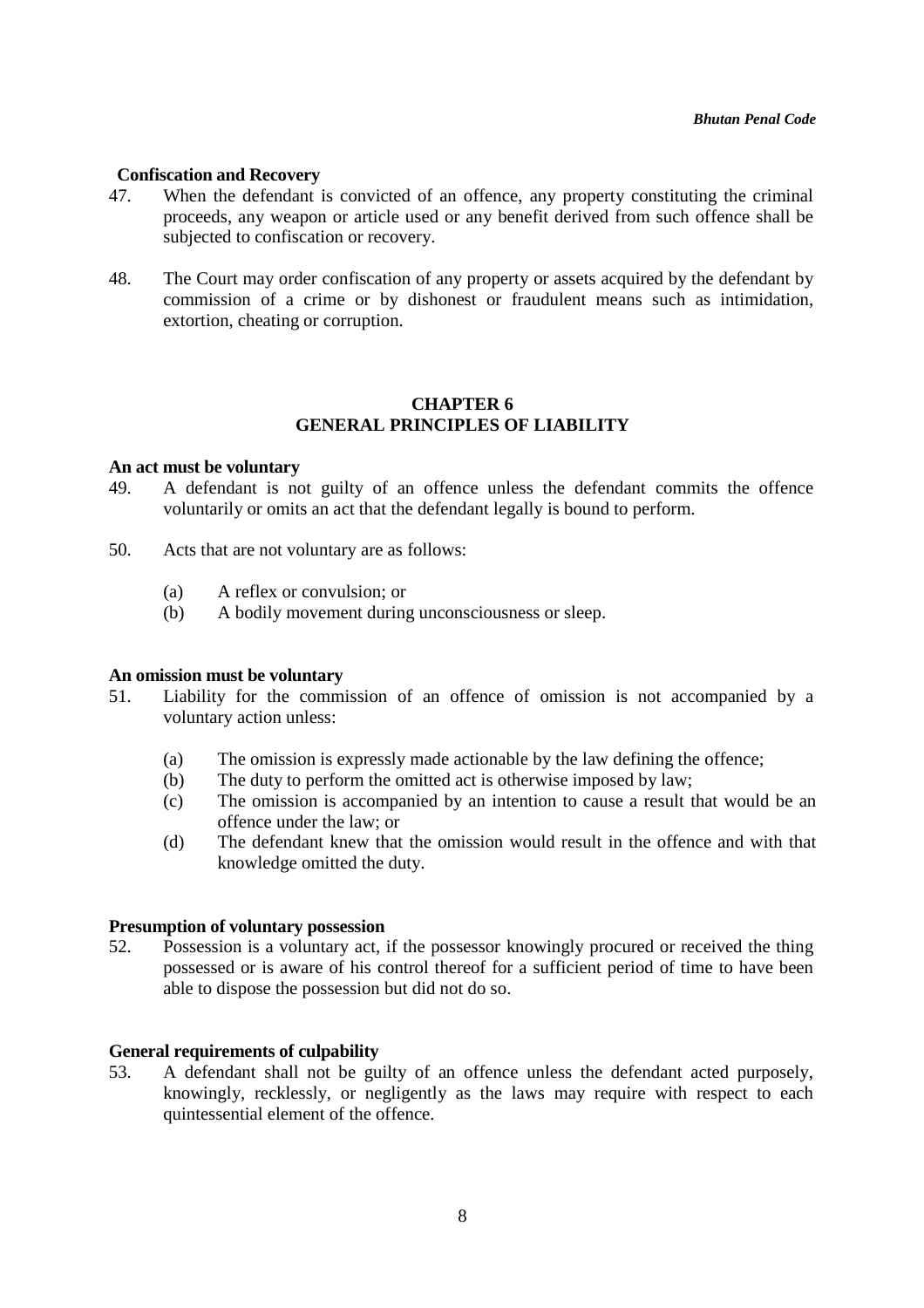#### **Purposely**

54. A defendant acts purposely with respect to a material element of an offence, when the element involves the nature of the defendant's conduct or a result thereof and it is the defendant's conscious objective to engage in a conduct of that nature or to cause the result of the conduct.

#### **Knowingly**

- 55. A defendant acts knowingly with respect to a material element of an offence, when the element involves:
	- (a) The nature of the defendant's conduct or circumstances and the defendant is aware that his conduct is of that nature or that the circumstances exist; or
	- (b) A result of the defendant's conduct and the defendant is aware that it is practically certain that his conduct will cause that result.

#### **Recklessly**

56. A defendant acts recklessly with respect to a material element of an offence, when the defendant consciously disregards a substantial and unjustifiable risk that the material element exists or would result from the defendant's conduct. The risk must be of the nature and degree that, considering the nature and purpose of the defendant's conduct and the circumstances known to the defendant, his disregard for the risk constitutes a gross deviation from the standard of conduct of a reasonable person in the defendant's situation.

#### **Negligently**

57. A defendant acts negligently with respect to a material element of an offence, when the defendant should have been aware that there was a substantial and unjustifiable risk that the material element exists or would result from the defendant's conduct. The risk must be of the nature and degree that the defendant's failure to perceive it, considering the nature and purpose of the conduct and the circumstances known to the defendant, constitutes a deviation from the standard of care of a reasonable person in the defendant's situation.

#### **Culpability**

- 58. When this Penal Code or other laws do not prescribe the culpability sufficient to establish a material element of an offence, the element is established, if a defendant acts purposely, knowingly, or recklessly with respect thereto.
- 59. When this Penal Code or other laws provide that wilfulness suffices to establish an element of an offence, the element also is established, if a defendant acts purposely or knowingly.
- 60. When this Penal Code or other laws provide that knowingly suffices to establish an element of an offence, the element also is established, if a defendant acts purposely or knowingly.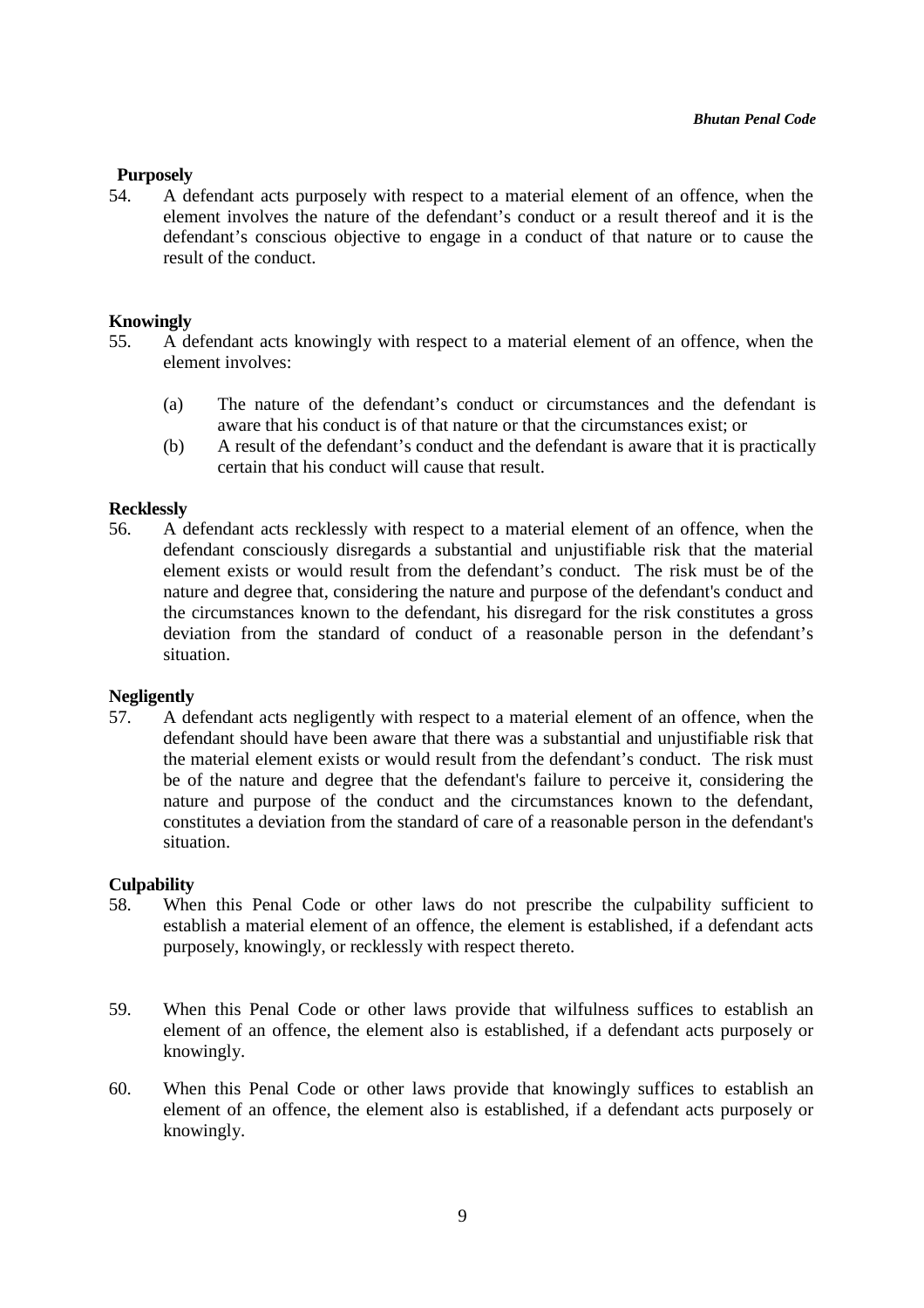- 61. When this Penal Code or other laws provide that recklessness suffices to establish an element of an offence, the element also is established, if a defendant acts knowingly or recklessly.
- 62. When this Penal Code or other laws provide that negligence suffices to establish an element of an offence, the element also is established, if a defendant acts purposely, knowingly or recklessly.

#### **Causal relationship between conducts and result**

63. A conduct is the cause of a result under the circumstances, when:

- (a) For the conduct, the result in question would not have occurred; or
- (b) The relationship between the conduct and result satisfies the causal requirements prescribed in this Penal Code or by other laws defining the offence.

#### **Accomplice liability**

- 64. A defendant is an accomplice of another person in the commission of an offence, if the defendant purposely or knowingly engages in a conduct that helps a person to commit a crime and shall be liable to:
	- (a) A sentence of one degree lower than the degree awarded to the person, who had committed the crime; or
	- (b) Half the penalty awarded to the person, who had committed the crime, if the offence is of a petty misdemeanour.
- 65. A defendant is not an accomplice to an offence committed by another person, if the defendant:
	- (a) Is a victim of that offence; or
	- (b) Terminates the accomplice relationship prior to the commission of the offence and gives timely warning to a public authority or otherwise makes a reasonable effort to prevent the commission of the offence.

#### **Approver**

- 66. A Court in order to obtain evidence and testimony against another suspect for the same or a different crime, which is of serious nature may:
	- (a) Tender pardon to the defendant incriminated in the same or a different offence;
	- (b) Allow the defendant to be sentenced for a lesser crime; or
	- (c) Award the defendant a lesser punishment for the offence charged.
- 67. If the defendant fails to make true and full disclosure of all the facts and circumstances relating to the offence, which the defendant is aware, the approver evidence shall be vacated and the trial of the defendant shall be commenced *de novo.*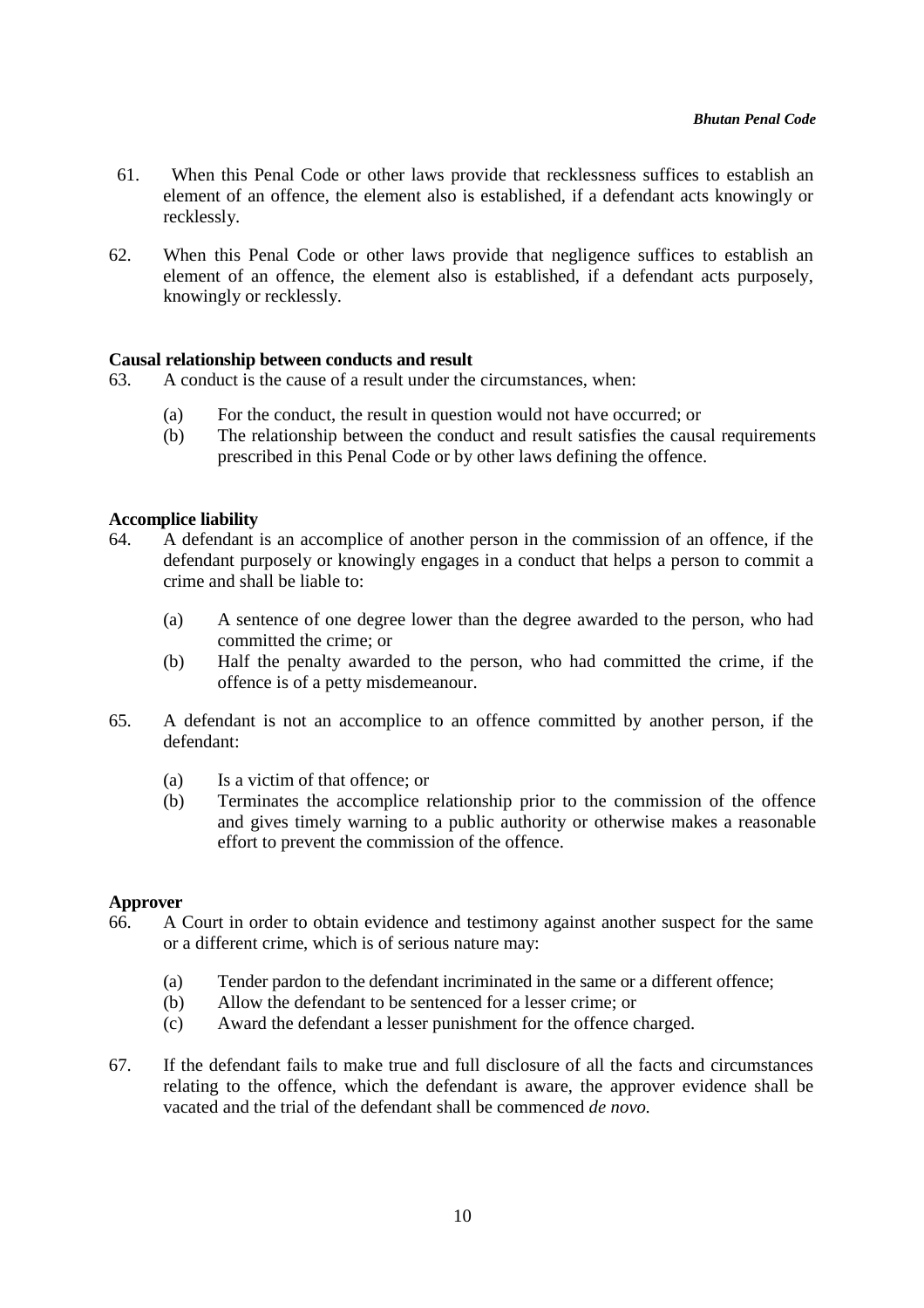#### **Consolidated trials and double jeopardy.**

- 68. If the conduct of a defendant leads to the commission of more than one offence, the defendant shall be prosecuted for each offence in a single trial and shall not be subject to a later trial for an offence arising out of the same criminal conduct.
- 69. A defendant shall not be convicted of more than one offence, if one offence:
	- (a) Is included in the other ("compoundable offence")as defined in this Penal Code; or
	- (b) Consists of a conspiracy or other form of preparation to commit the other offence.

#### **Non-compoundable and Compoundable offences**

- 70. The offences of first, second, third and fourth degree felonies shall be non-compoundable offences.
- 71. Except for the recidivist or habitual offenders, the Court may compound any other offence not otherwise prohibited by this Penal Code.
- 72. The Court shall allow cases to be compounded only upon being satisfied that the substantial or at least a certain part of the wrongful loss or damage or injury to the victim is restored or paid over, as the nature of the case requires.
- 73. In making the determination of whether to compound or pay *Thrimthue* for the offence or not, the Court shall consider:
	- (a) Severity of the charges;
	- (b) Defendant's past criminal record;
	- (c) Potential threat posed to society; and
	- (d) Defendant's age and physical or mental health condition.

#### **Bailable Offences**

74. The defendant shall be admitted to bail subjected to the provisions of the Civil and Criminal Procedure Code, 2001.

#### **CHAPTER 7 AFFIRMATIVE DEFENCES TO LIABILITY**

#### **Ignorance or mistake**

75. Ignorance or mistake as to a matter of fact shall be a defence, if:

- (a) The ignorance or mistake negates the purpose, knowledge, recklessness, or negligence required to establish a material element of the offence; or
- (b) The laws provide that the state of mind established by the ignorance or mistake constitutes a defence.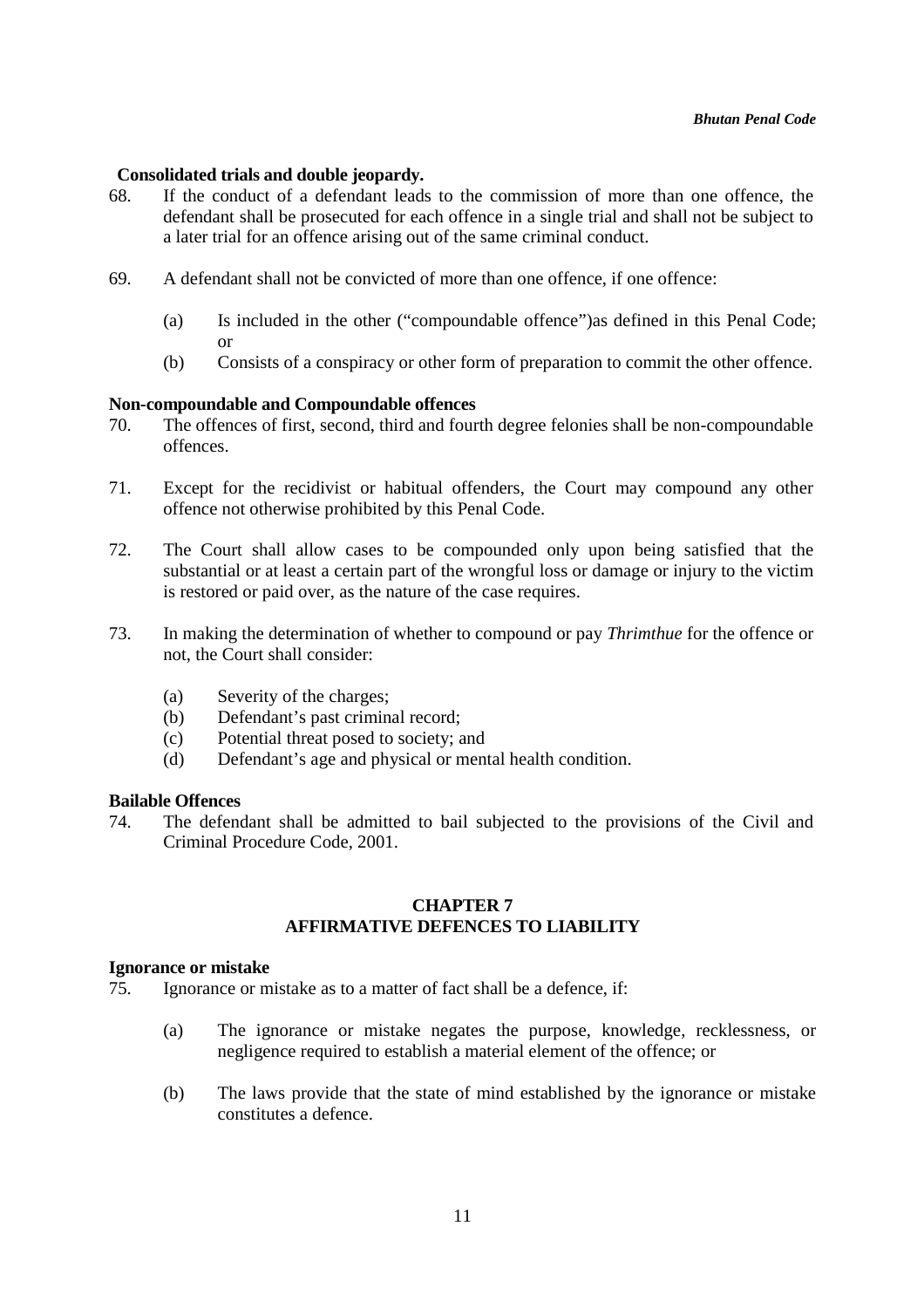- 76. The defence of ignorance or mistake may reduce the sentence of which the defendant may be convicted.
- 77. A defendant's belief that one's conduct does not legally constitute an offence shall be a defence to a prosecution for that offence based upon the conduct, when:
	- (a) The law defining the offence is not known to the defendant and has not been published or disseminated or otherwise reasonably made available prior to the conduct alleged; or
	- (b) The defendant acts in good faith with reasonable reliance upon an official statement of the law after having declared invalid or erroneous.

#### **Intoxication**

- 78. Intoxication shall not constitute a defence unless it:
	- (a) Negates an element of the offence; or
	- (b) Is administered to the defendant without the defendant's knowledge or against the defendant's will.
- 79. When recklessness establishes an element of the offence, if a defendant due to self-induced intoxication is deluded of a risk of which the defendant would have been aware had the defendant been sober, then the defendant's unawareness of the risk shall not be a defence.

#### **Duress, compulsion, or coercion**

- 80. It shall be a defence to a criminal charge, if the defendant indulges in the offence under duress, compulsion, or coercion whether by actual use of force or a threat to use unlawful force against the defendant or another person in a situation where a reasonable person in the defendant's situation would have been unable to resist.
- 81. The defence of duress, compulsion, or coercion shall be unavailable, if a defendant:
	- (a) Recklessly places oneself in a situation in which it is probable that the defendant would be subjected to duress, compulsion, or coercion; or
	- (b) Negligently places oneself in a situation in which it is foreseeable that the defendant would be subjected to duress, compulsion, or coercion.
- 82. It is not a defence that a spouse acted at the order of the other spouse unless either spouse acted under duress, compulsion, or coercion as would establish a defence under the above Sections.

#### **Consent of the victim**

83. The consent of the victim to the conduct charged to constitute an offence or to the result thereof may be a defence.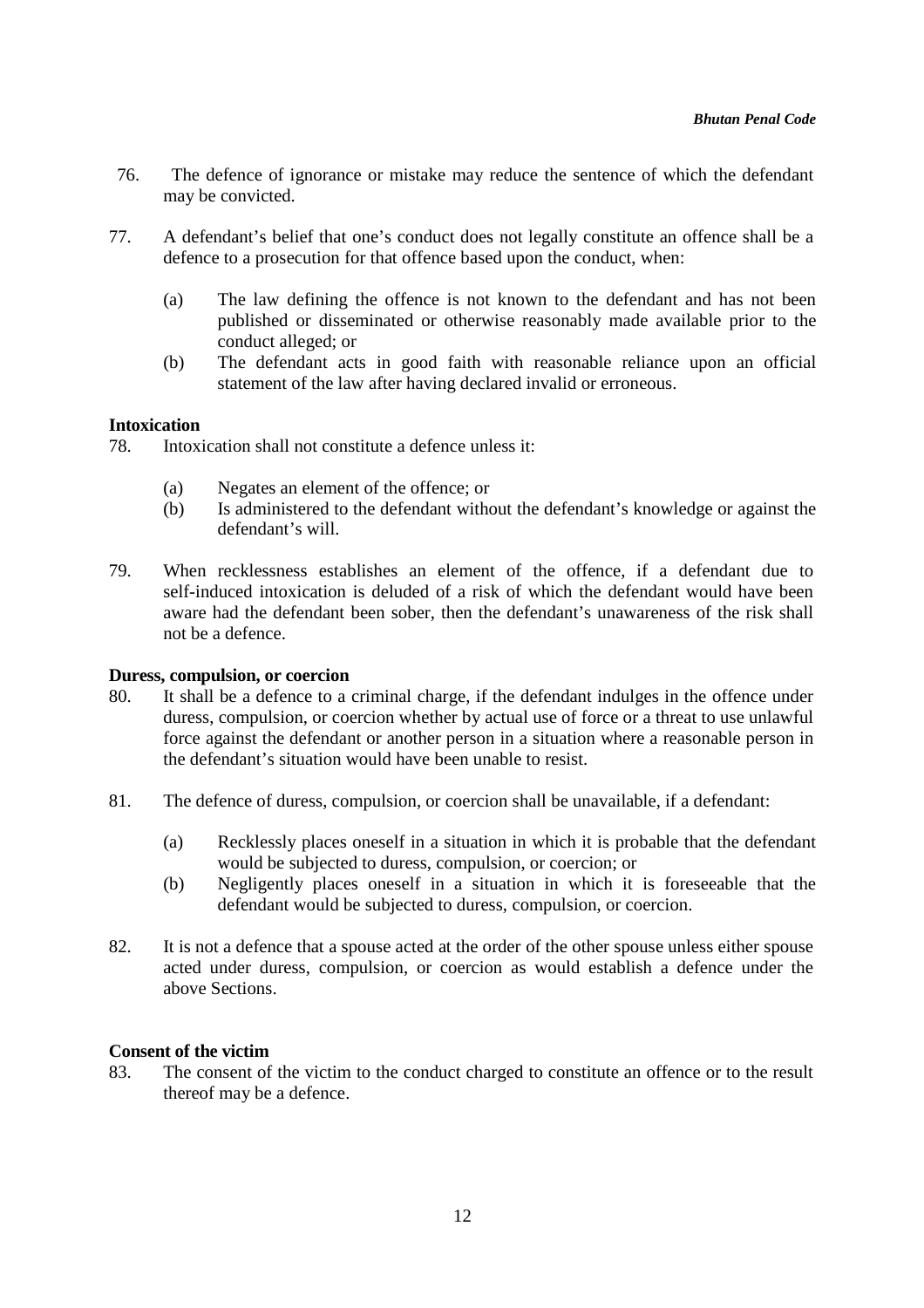#### **Conditions for valid consent**

84. A victim's consent shall be valid only, if:

- (a) The victim is capable of giving consent;
- (b) The consent is not obtained by fraud, duress, compulsion, or coercion; or
- (c) The victim giving consent has authority to do so.

#### **Consent to bodily injury**

85. Consent to a conduct that causes or threatens bodily injury shall be a defence, if:

- (a) The bodily injury consented or threatened by the conduct consented to is not serious; or
- (b) The conduct and the bodily injury are reasonably foreseeable hazards of joint participation in a lawful athletic contest or competitive sport.

#### **Entrapment defence**

86. A defendant shall have the defence of entrapment, if any person or law enforcement official induces the defendant to commit a crime.

#### **Defence of alibi**

87. A defendant shall have the defence of alibi, if the defendant was in another place at the time the crime was committed.

#### **CHAPTER 8 JUSTIFICATION AS AN AFFIRMATIVE DEFENCE**

#### **Justification in general**

88. Justification may be a defence as provided in this Penal Code.

#### **Prevention of greater harm or crime**

- 89. Subject to the provisions of this chapter, a defendant shall have the defence of justification, when the defendant in good faith engages in a conduct that the defendant reasonably believed was necessary to prevent a harm or crime to oneself or to another person and the harm or crime sought to be prevented by the conduct is greater than that sought to be prevented by the law defining the offence charged.
- 90. When a defendant is reckless or negligent in encompassing the situation requiring a choice of whether to engage in a conduct that will result in a lesser harm or crime or in appraising the necessity for such conduct, the justifications afforded by this Penal Code are unavailable as a defence.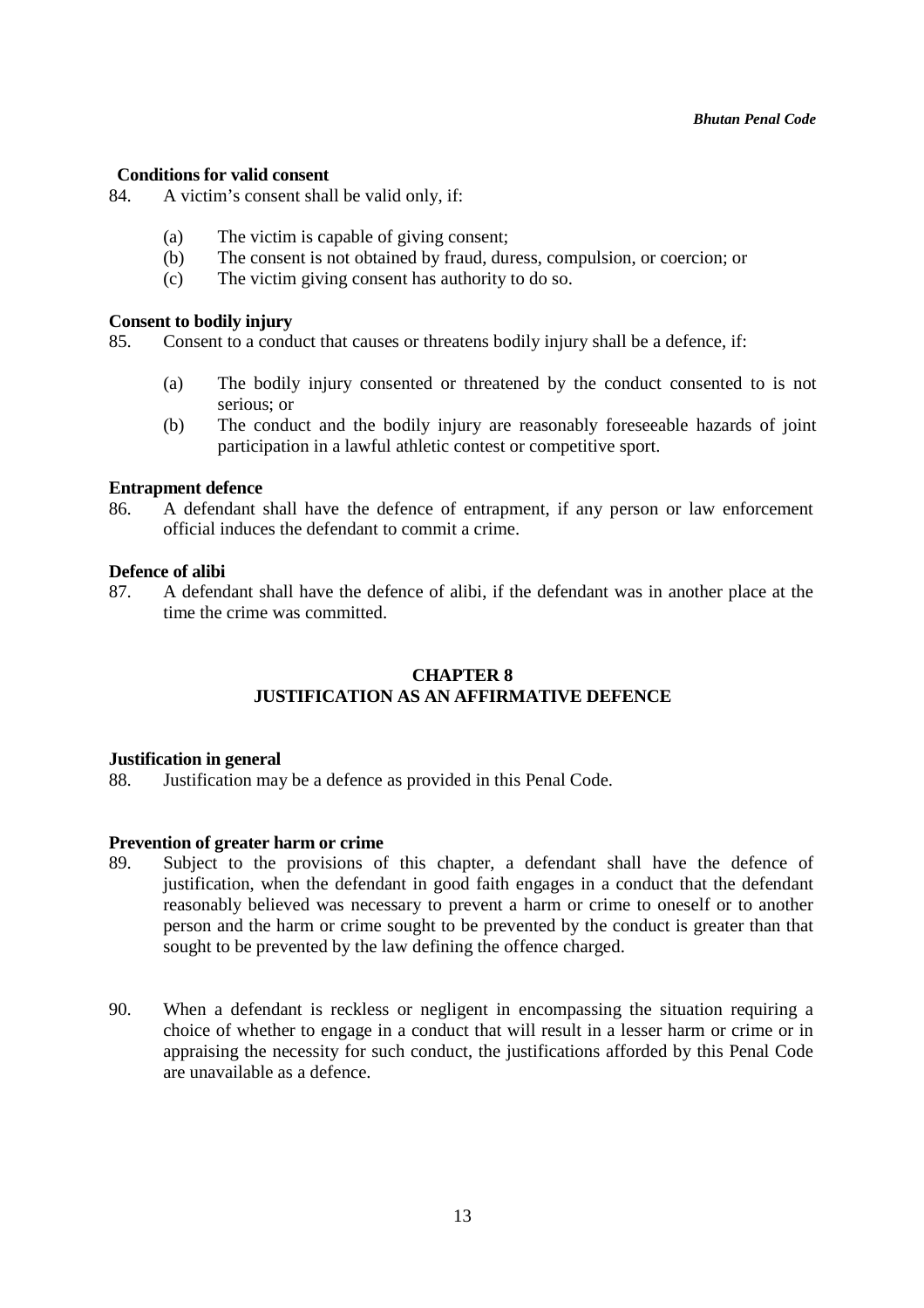#### **Execution of public duty**

- 91. A defendant shall have the defence of justification, when the conduct is required or authorized by:
	- (a) The law defining the duty or function of a public officer or the assistance to be rendered to the public officer in the performance of the duty;
	- (b) The law governing the execution of legal process;
	- (c) An order, decision, or judgment of a Court notwithstanding lack of jurisdiction of the Court or defect in the legal process;
	- (d) The law governing the armed forces of Bhutan for the lawful conduct of war; or
	- (e) Other provisions of law imposing a public duty.
- 92. When a defendant abuses the power in execution of public duty then the defence of justification shall not be available.

#### **Error in the execution of a superior's order**

93. A defendant shall have the defence of justification, when the defendant is a subordinate and engages in a conduct that constitutes an offence as a result of executing an order of a superior provided that the subordinate did not know the order to be unlawful.

#### **Officially induced error**

94. A defendant shall have the defence of justification, when a public official charged with responsibility led the defendant to believe that the defendant's conduct was lawful.

#### **Use of force**

- 95. A defendant shall have the defence of justification, when the defendant uses force upon or towards another person to protect the defendant or a third person if:
	- (a) The defendant uses the same or a lesser degree of force to protect oneself or the third person;
	- (b) The defendant believes that the force is necessary for the protection of oneself or the third person; and
	- (c) The force used is no greater than that which is necessary.

#### **When use of force is not a defence**

- 96. The use of force shall not constitute the defence of justification, when the defendant is arrested by an identified police officer or other identified authorized public official notwithstanding the illegality of the arrest.
- 97. The use of force shall not constitute the defence of justification, when force is used by or on behalf of the occupier or possessor of property or by another person, if the defendant knows that the person using the force is doing so under a claim of right to protect the property except that this limitation shall not apply, if the defendant:
	- (a) Is a public official acting in the performance of an official duty, a person lawfully assisting a public official therein, or a person making or assisting a lawful arrest;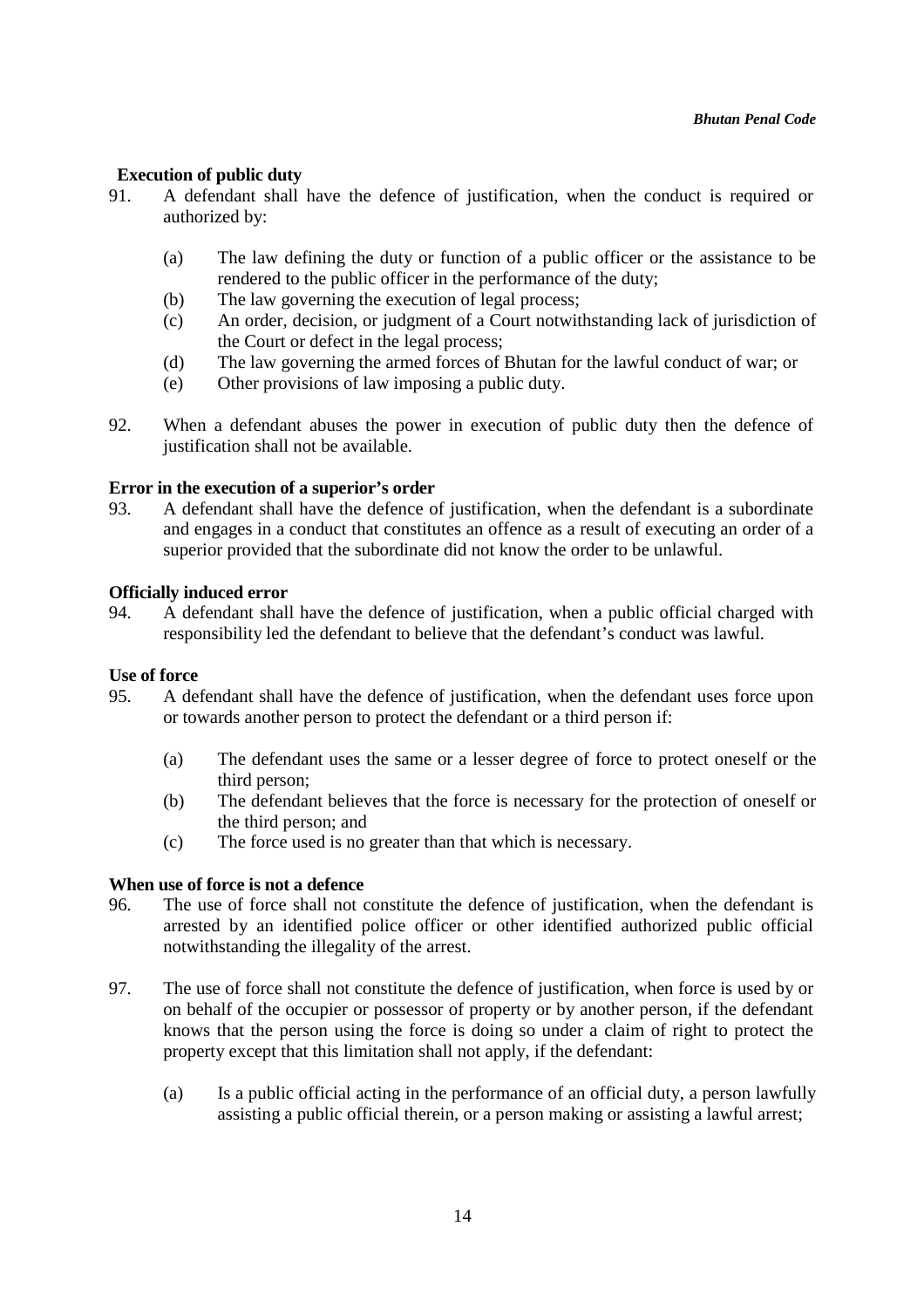- (b) Has been unlawfully dispossessed of the property and is making a re-ingress justified by law; or
- (c) Believes that the force is necessary to protect oneself or a third person against death or serious bodily injury.

#### **Use of deadly force**

- 98. A defendant shall not have the defence of justification, if the defendant uses deadly force unless the defendant believes that the use of deadly force was necessary to protect the defendant or a third person from death, serious bodily injury, kidnapping, or rape except, if the defendant:
	- (a) With the purpose of causing death or serious bodily injury, provoked the use of deadly force against the person; or
	- (b) Knew how to or could avoid the necessity of using deadly force by retreating or by surrendering possession of a item or by complying with a demand that the defendant abstain from an action which is not a duty the defendant is bound to perform by law.

#### **Use of confinement as protective force**

99. A defendant shall have the defence of justification, when confinement is used as protective force only and if the defendant takes all reasonable measures to terminate the confinement as soon as it is safe to do so.

#### **Use of force to protect property**

- 100. A defendant shall have the defence of justification, when the defendant uses force to protect property and believes that the force is immediately necessary to prevent or terminate a trespass or from unlawful carrying away of the property, provided that the property is, or is believed to be, in the defendant's possession or in the possession of another person for whose protection the defendant acts and the force used is no greater than that which is necessary.
- 101. A defendant shall have the defence of justification, if the defendant first requests the person against whom the force will be used to desist from interference with the property, unless the defendant believes that:
	- (a) It would be dangerous to the defendant or another person to make the request; or
	- (b) There is a risk of substantial harm to the physical condition of the property sought to be protected before the request can be made.
- 102. A defendant is not obliged to retreat from an abode or place of work except:
	- (a) When the defendant is the initial trespasser; or
	- (b) The defendant is attacked in the defendant's place of work by another person.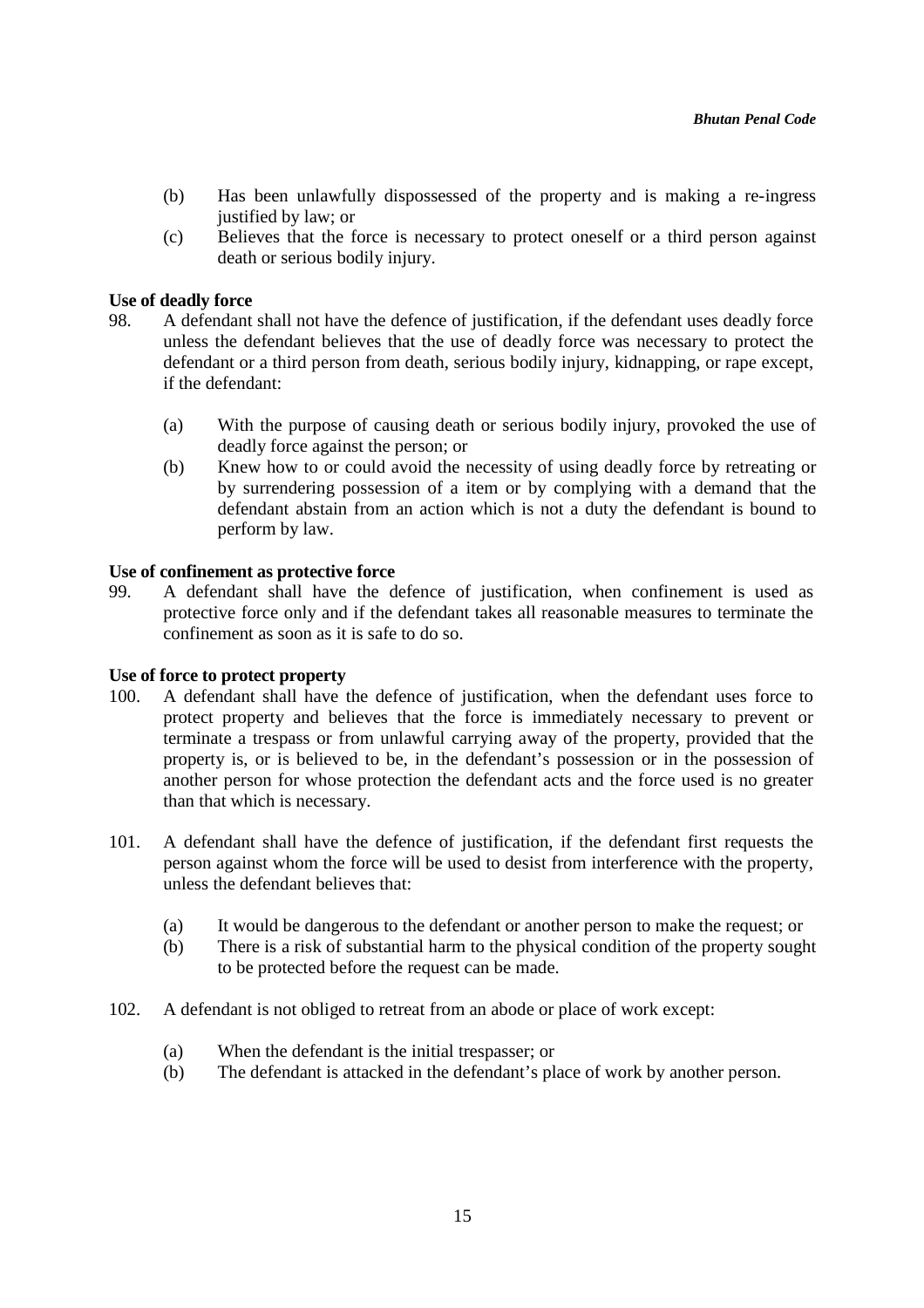#### **Use of force to a wrongful obstructer**

- 103. A defendant shall have the defence of justification, when the defendant uses force upon a person whom the defendant believes to be unjustifiably obstructing the defendant from going to a place to which the defendant lawfully may go provided that:
	- (a) The defendant believes that the person against whom the defendant uses force has no claim of right to obstruct the defendant;
	- (b) The defendant is being obstructed from entry or movement on property which the defendant knows to be in the possession or custody of the person obstructing the defendant or in the possession or custody of another person by whose authority the obstructer acts and the defendant believes not to be reasonable to postpone the entry or movement on the property until a court order is obtained; and
	- (c) The force used is no greater than that which is necessary.

#### **Use of force by a private person assisting an arrest**

- 104. A private person, who is summoned by a police officer or other authorized official to assist in effecting an arrest shall have the defence of justification, if the person uses force to assist a lawful arrest or reasonably believes the arrest to be lawful and the force used is no greater than that which is necessary.
- 105. A private person assisting another private person in effecting an arrest shall have the defence of justification, if the person, giving assistance:
	- (a) Reasonably believes the arrest is lawful;
	- (b) Believes that force is immediately necessary to effect a lawful arrest; and
	- (c) The force used is no greater than that which is necessary.

#### **Use of force to prevent escape from custody**

- 106. A defendant shall have the defence of justification, if the defendant uses reasonable force to prevent the escape of an arrested person from custody.
- 107. A prison guard or other authorized person shall have the defence of justification, if uses force, including deadly force, when the person believes such force to be immediately necessary to prevent the escape of a person charged with or convicted of a crime or under a civil commitment order, provided the force used is no greater than that which is necessary.

#### **Use of force to prevent suicide or the commission of a crime**

108. A defendant shall have the defence of justification, if the defendant uses force upon a person and believes that the force is immediately necessary to prevent from committing suicide, inflicting serious bodily injury, or committing or consummating the commission of a crime involving or threatening bodily injury or damage to or loss of property.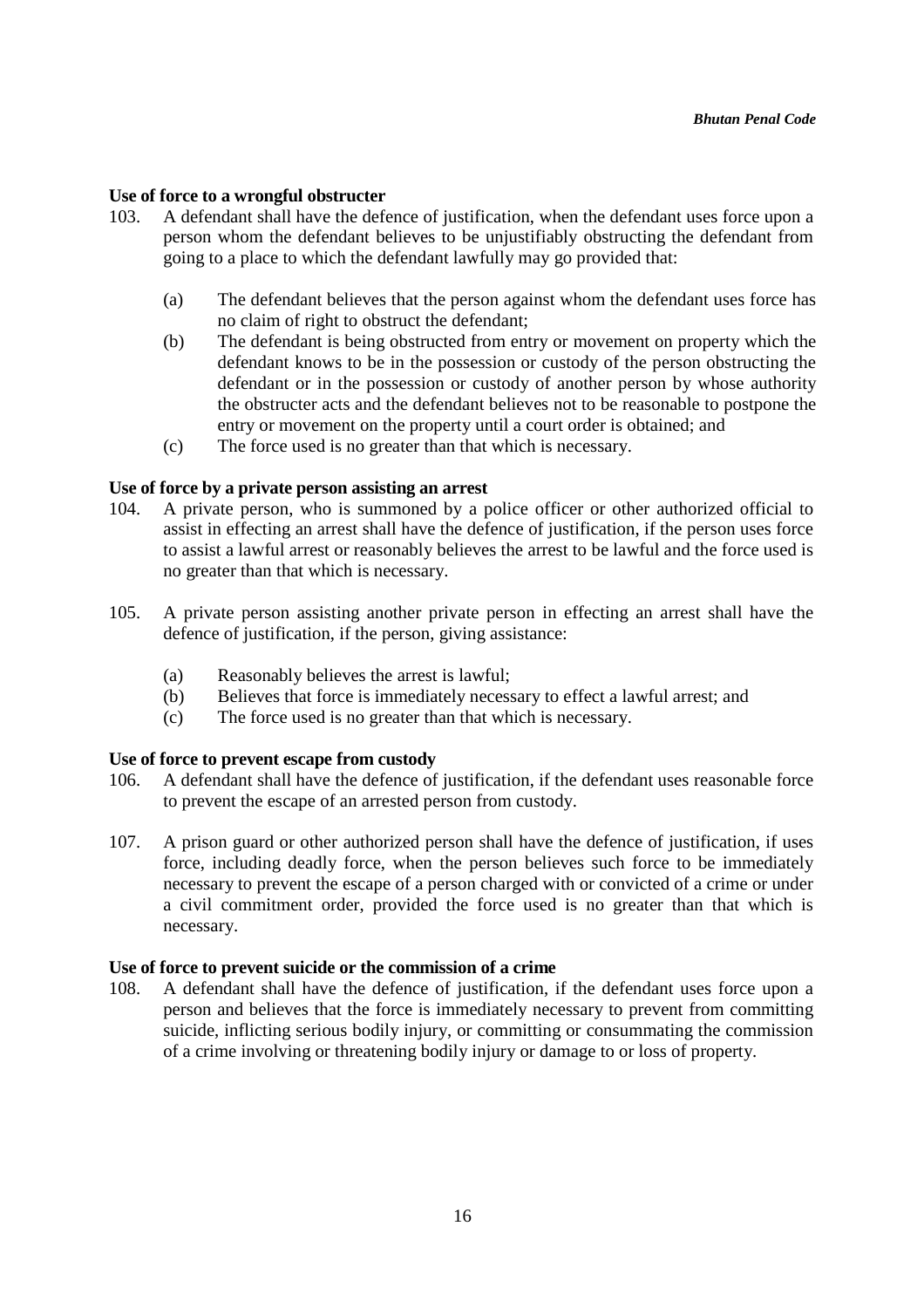#### **Use of force for care, discipline, or safety of another**

- 109. A defendant shall have the defence of justification, if the defendant uses force on an incompetent or incapable person and the defendant is the parent or guardian or other person responsible for the general care and supervision of such person and the force:
	- (a) Is used with the purpose of safeguarding or promoting the welfare of the incompetent or incapable person, including the prevention of serious misconduct;
	- (b) Used is not designed to cause or known to create a substantial risk of causing death or serious bodily injury; and
	- (c) Used is no greater than that which is necessary.
- 110. A defendant shall have the defence of justification, if the defendant uses force on a patient and the defendant is a doctor, medical personnel, or person assisting a doctor or medical personnel and:
	- (a) The force used is for the purpose of administering a recognized form of treatment which the defendant believes is being used to promote the physical or mental health of the patient; and
	- (b) The treatment is administered with the consent of the patient or, if the patient is a child or an incompetent person, with the consent of the parent, guardian, or other legally competent person, or the treatment is administered in an emergency, when the defendant believes that no competent person can be consulted and a reasonable person wishing to safeguard the welfare of the patient would have consented.
- 111. A defendant, who is an authorized official of a prison or other correctional institution shall have the defence of justification, if the defendant uses force and:
	- (a) The defendant believes that the force used is necessary to enforce the lawful rules or procedures of the institution;
	- (b) The nature and degree of the force used is not otherwise forbidden by this Penal Code;
	- (c) If deadly force used is justified under this Penal Code; and
	- (d) The force used is no greater than that which is necessary.
- 112. A defendant, who is responsible for the safety of a commercial land transport vehicle or an aircraft or a person acting under that defendant's direction shall have the defence of justification, if the defendant uses force and:
	- (a) The defendant believes that the force used was necessary to prevent interference with the operation of the commercial vehicle or aircraft; and
	- (b) The force used is no greater than that which is necessary.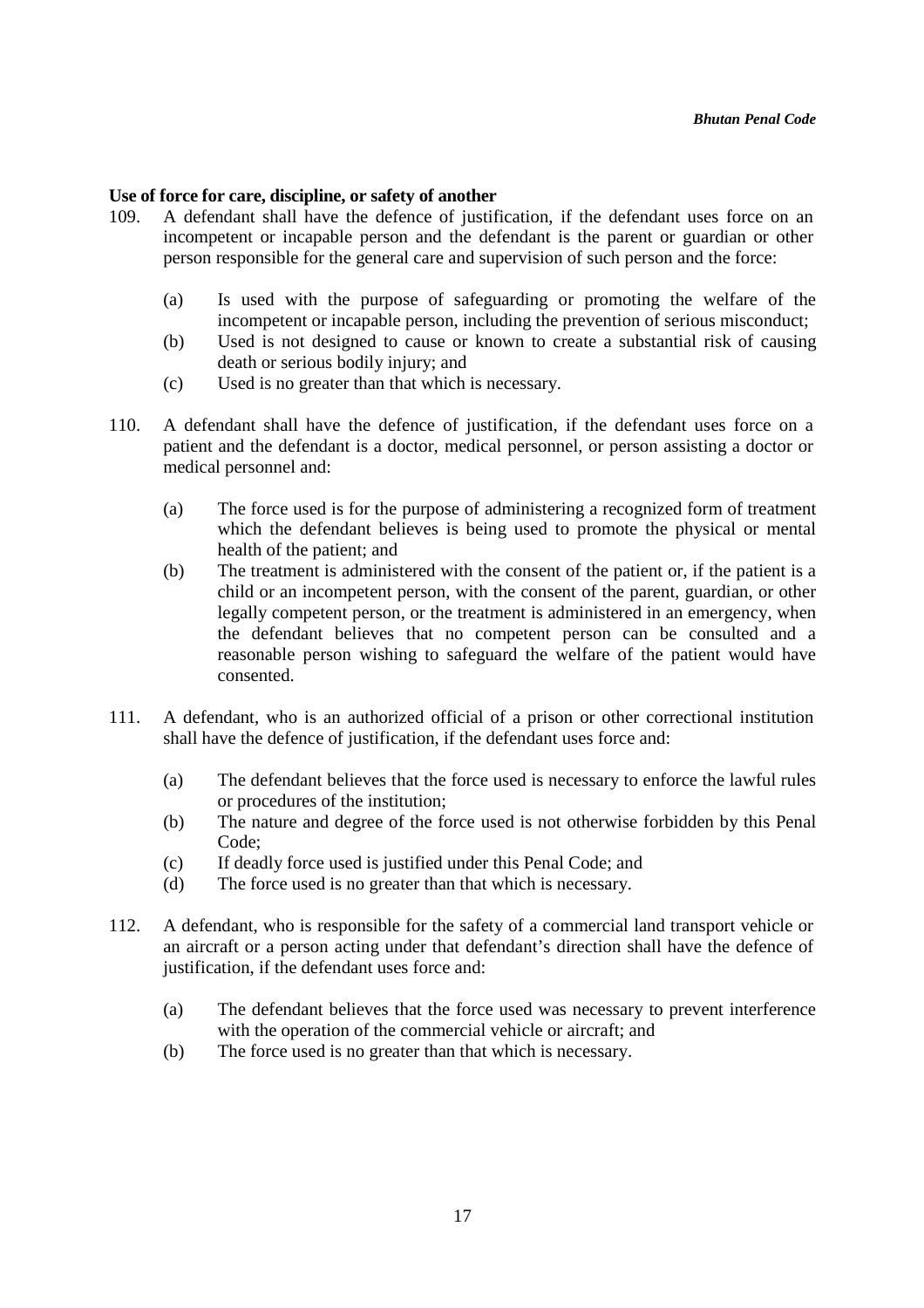#### **Reckless or negligent use of otherwise justifiable force**

113. Wherein a defendant is justified under this Penal Code in using force upon a person but the defendant recklessly or negligently injures or creates a risk of injury to a third person, the justifications afforded by this Penal Code are unavailable.

#### **CHAPTER 9 JUVENILE DELINQUENCY AND MENTAL DISABILITY**

#### **Juvenile**

- 114. If the defendant is a child of 10 years and below, he shall not be held liable for any offence committed by him.
- 115. If the defendant is a Juvenile of 10 years above, a Court may sentence the juvenile to a minimum of half of the sentence prescribed for the offence.
- 116. If a Juvenile is found guilty of an offence for which imprisonment is prescribed, the Court may in lieu of imprisonment consider the availability of other appropriate facilities and correctional institutions.
- 117. If a Juvenile is found guilty of an offence for which damages are appropriate, the Court may order the parents or legal guardian of the Juvenile to pay the damages.

#### **Mentally disabled persons**

- 118. A defendant is not responsible for the criminal conduct, if the defendant is of permanent mental disability, who lacks substantial capacity either to appreciate the criminality of the defendant's conduct or to conform the conduct to the requirement of the law.
- 119. A defendant shall have the defence of mental disability if, at the time of the conduct, on account of a mental disability, the defendant lacked substantial capacity either to appreciate the criminality of the defendant's conduct or to conform the conduct to the requirement of the law.

#### **CHAPTER 10 ATTEMPT, AIDING AND ABETTING, SOLICITATION, AND CRIMINAL CONSPIRACY**

#### **Criminal attempt**

- 120. A defendant shall be guilty of the offence of an attempt to commit a crime, if the defendant:
	- (a) Acts with the culpability required for commission of a crime; and
	- (b) Engages in a conduct or an omission, which constitutes the commission of the crime.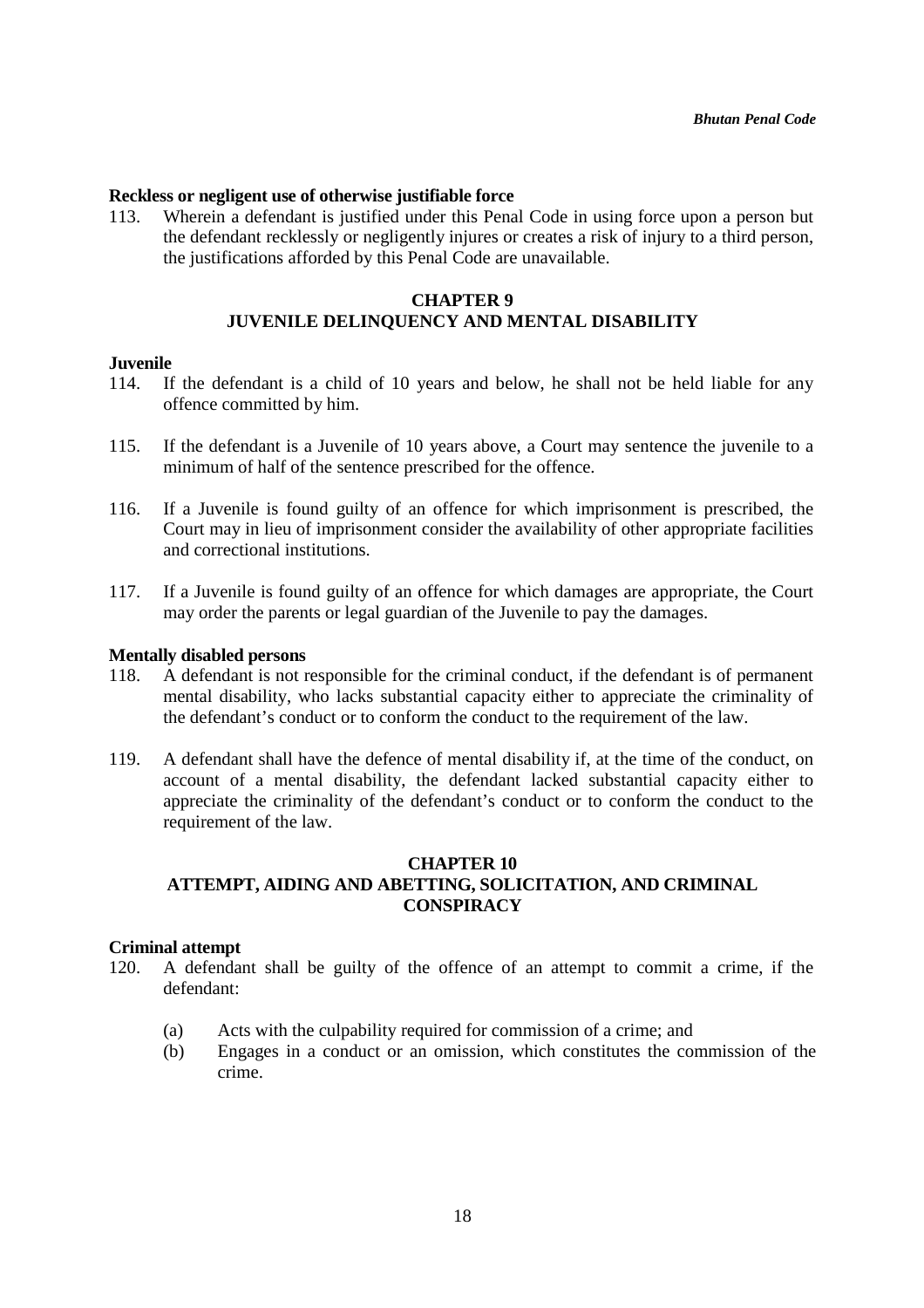- 121. Conduct shall not constitute a substantial step towards the commission of a crime unless the conduct strongly suggests that the defendant acted with a criminal intention or the conduct falls under one of the descriptions listed below:
	- (a) Laying an ambush, searching or following the victim of the attempted crime in contemplation of committing the crime;
	- (b) Enticing or seeking to entice the victim of the attempted crime to a place in contemplation for committing the crime;
	- (c) Reconnoitring a place in contemplation of committing a crime;
	- (d) Unlawful entry into a structure, vehicle, or enclosure in which it is contemplated that a crime will be committed;
	- (e) Possession of material to employ in the commission of a crime, which material is specially designed for the unlawful use or which serves no lawful purpose for the defendant to possess under the circumstances;
	- (f) Possession, collection, or fabrication of material to employ in the commission of a crime at or near the place in contemplation for its commission, if the possession, collection, or fabrication serves no lawful purpose for the defendant under the circumstances; or
	- (g) Soliciting an innocent agent to engage in a conduct, which constitutes an element of a crime.
- 122. When a defendant's conduct otherwise constitutes an attempt to commit a crime under Sections 120 and 121, the defendant shall have a defence, if:
	- (a) The defendant abandoned the attempt to commit the crime; or
	- (b) Otherwise prevented the commission of the crime under circumstances that manifest an absolute and voluntary renunciation of the defendant's criminal purpose.
- 123. Renunciation of a criminal attempt is not voluntary, if it is motivated in whole or in part, by a change in circumstances during the attempt that increases the probability of detection or apprehension for the attempted crime or which makes it more difficult the accomplishment of the attempted crime.
- 124. Renunciation is not a defence to the attempted crime, if it is motivated by a decision to postpone the criminal conduct until a more advantageous time or to direct the criminal conduct to another person with similar object.

#### **Aiding and abetting**

125. A defendant shall be guilty of the offence of aiding and abetting a crime, if the defendant engages in a conduct designed to accommodate or help another person in the commission of a crime.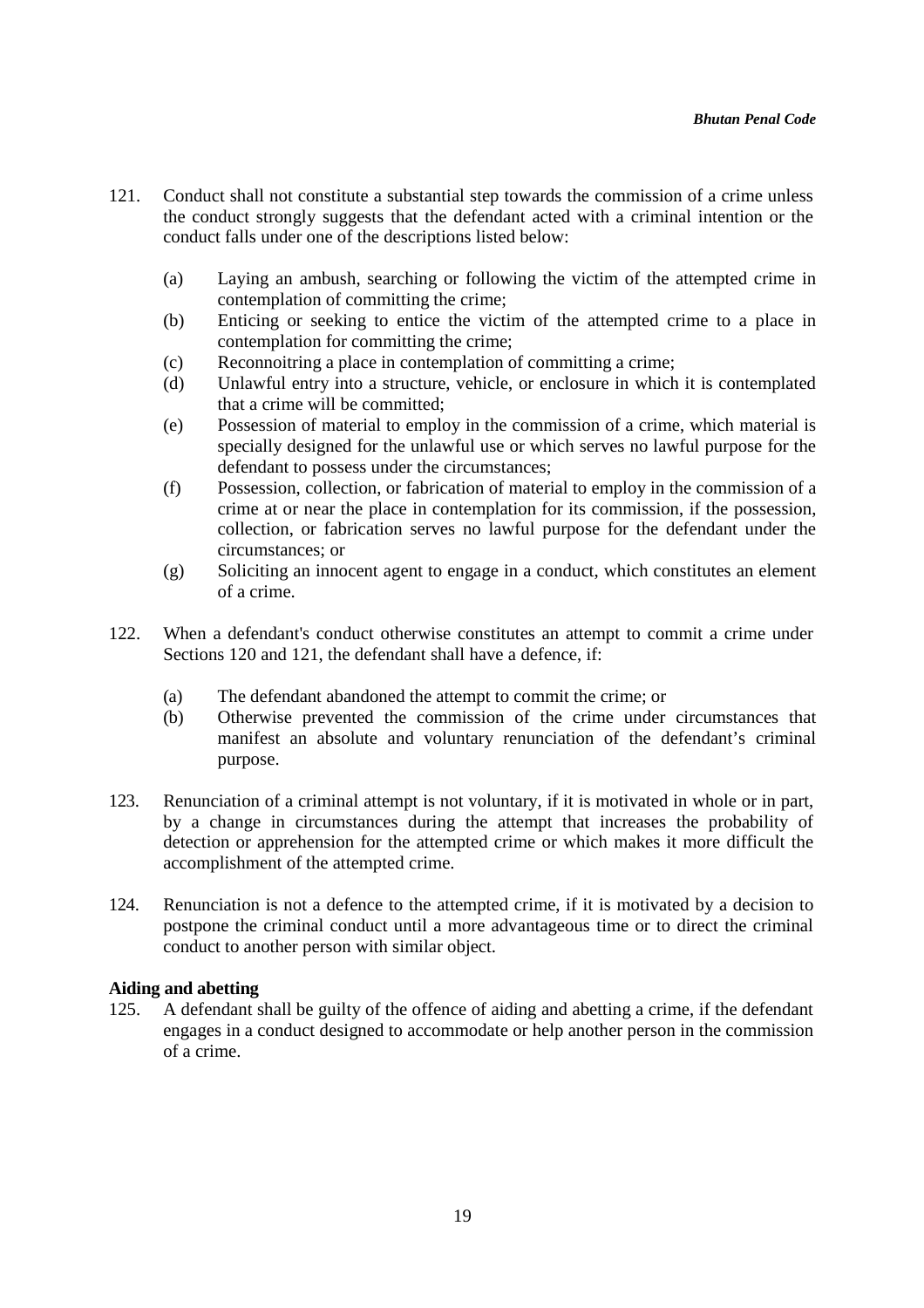#### **Solicitation**

126. A defendant shall be guilty of the offence of solicitation to commit a crime, if the defendant purposely or knowingly solicits, requests, commands, or causes another person to commit a crime.

#### **Criminal conspiracy**

127. A defendant shall be guilty of the offence of criminal conspiracy to commit a crime, if the defendant agrees with another person or persons that they or one or more of them will engage in a conduct that constitutes a crime.

#### **Scope of conspiratorial relationship**

128. If a defendant knows that another person with whom the defendant conspired to commit a crime has conspired with a third person to commit the same crime, the defendant is guilty of conspiring with that third person whether or not the defendant knew the identity of the third person.

#### **Conspiracy to commit multiple crimes**

129. If a defendant conspires to commit more than one crime through the same conduct, then the defendant is guilty of only one charge of conspiracy so long as the multiple crimes are the object of the same agreement or continuous conspiratorial relationship.

#### **Joinder in conspiracy prosecution**

- 130. Two or more defendants charged with a criminal conspiracy may be prosecuted jointly, if:
	- (a) They are charged with conspiring with each other; and
	- (b) Neither defendant will be unfairly prejudiced by a joint trial.

#### **Defence to conspiracy**

131. It shall be a defence to a prosecution for the offence of conspiracy that the defendant, after conspiring to commit a crime, thwarted the success of the crime under circumstances that manifest an absolute and voluntary renunciation of the defendant's criminal intent.

#### **Cessation of a conspiracy**

132. A conspiracy shall be terminated under the circumstances:

- (a) When the defendant advises the co-conspirators if the defendant is abandoning the conspiracy; and
- (b) The defendant or co-conspirator informs a law enforcement agency of the existence of the conspiracy and one's participation therein before the commission or attempted commission of the crime.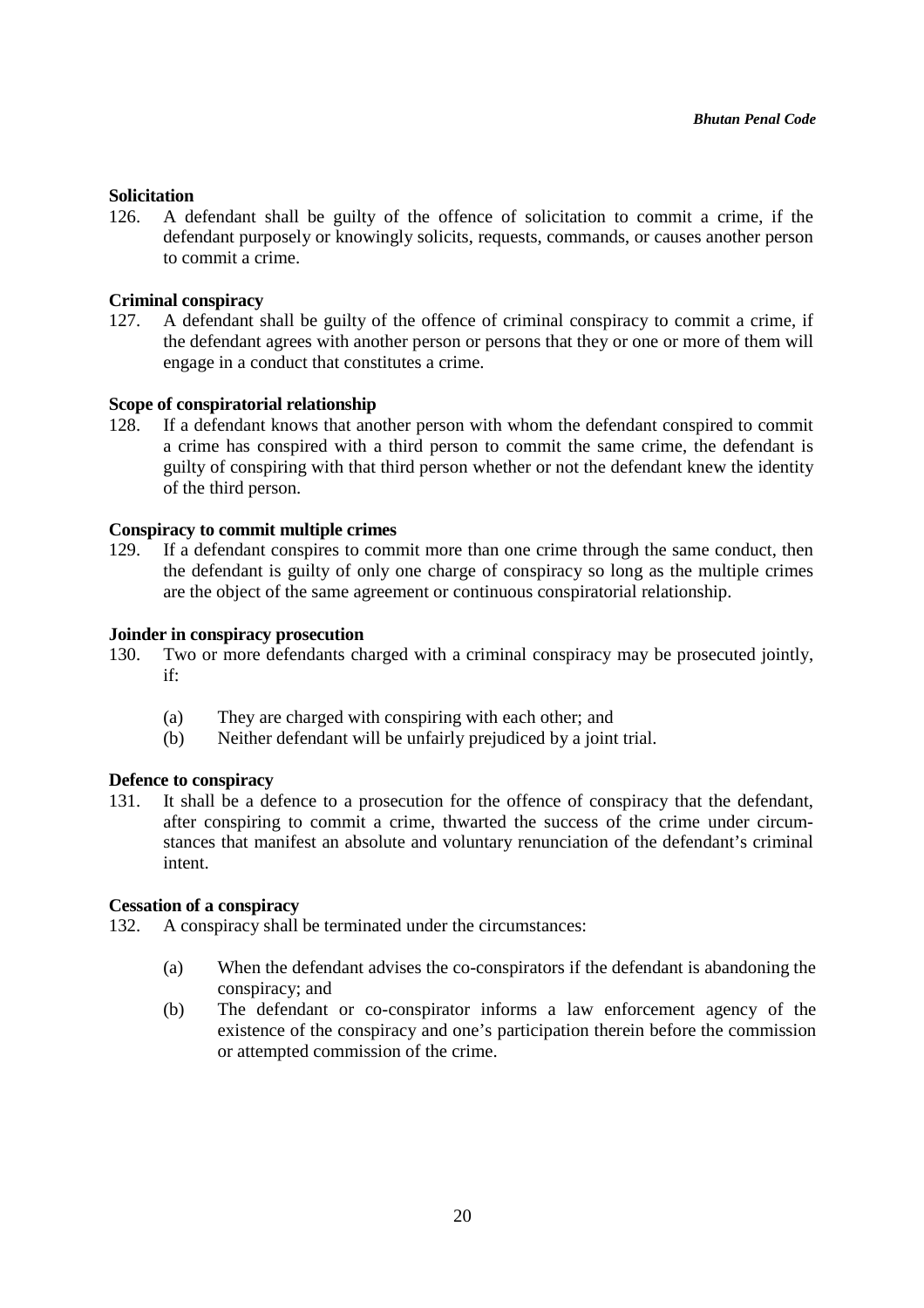#### **Conspiracy as a continuing offence**

133. For the purposes of this chapter a conspiracy:

- (a) Is a continuing offence which terminates when the crime or crimes which are its object are committed or attempted to be committed or the agreement to commit the crime is abandoned by the conspirator or the co-conspirator; or
- (b) Terminates by abandonment, if neither the defendant nor a co-conspirator engages in an overt act in pursuance of the conspiracy during the applicable period of time limitations that applies to the crime that is the object of the conspiracy.

#### **Grading of criminal attempt, solicitation and criminal conspiracy**

- 134. Unless otherwise indicated in this Penal Code, the defendant who is guilty of the offence of criminal attempt, solicitation, or criminal conspiracy shall be liable to:
	- (a) Third degree felony, if the offence is of first and second degree felony; or
	- (b) Half the penalty awarded to the person, who had committed the crime, if the offence is of third degree felony, fourth degree felony, misdemeanour or petty misdemeanour.

#### **Grading of aiding and abetting**

- 135. Unless otherwise indicated in this Penal Code, the defendant who is guilty of the offence of aiding and abetting shall be liable to:
	- (a) Fourth degree felony, if the offence is of first, second and third degree felony; or
	- (b) Half the penalty awarded to the person, who had committed the crime, if the offence is of fourth degree felony, misdemeanour or petty misdemeanour.
- 136. If the particular conduct charged to constitute a criminal attempt, aiding and abetting, solicitation, or criminal conspiracy is so inherently unlikely to result or culminate in the commission of the crime that is the object of the attempt, aiding and abetting, solicitation, or criminal conspiracy that neither the conduct nor the defendant presents a public danger, the Court may impose a sentence for a crime of lower degree or, in a trivial case, may dismiss the charges against the defendant.

#### **PART TWO OFFENCES AGAINST THE PERSON**

#### **CHAPTER 11 HOMICIDE**

#### **Homicide**

137. Homicide means a conduct that causes the death of a person and includes murder, voluntary manslaughter, involuntary manslaughter, and negligent homicide.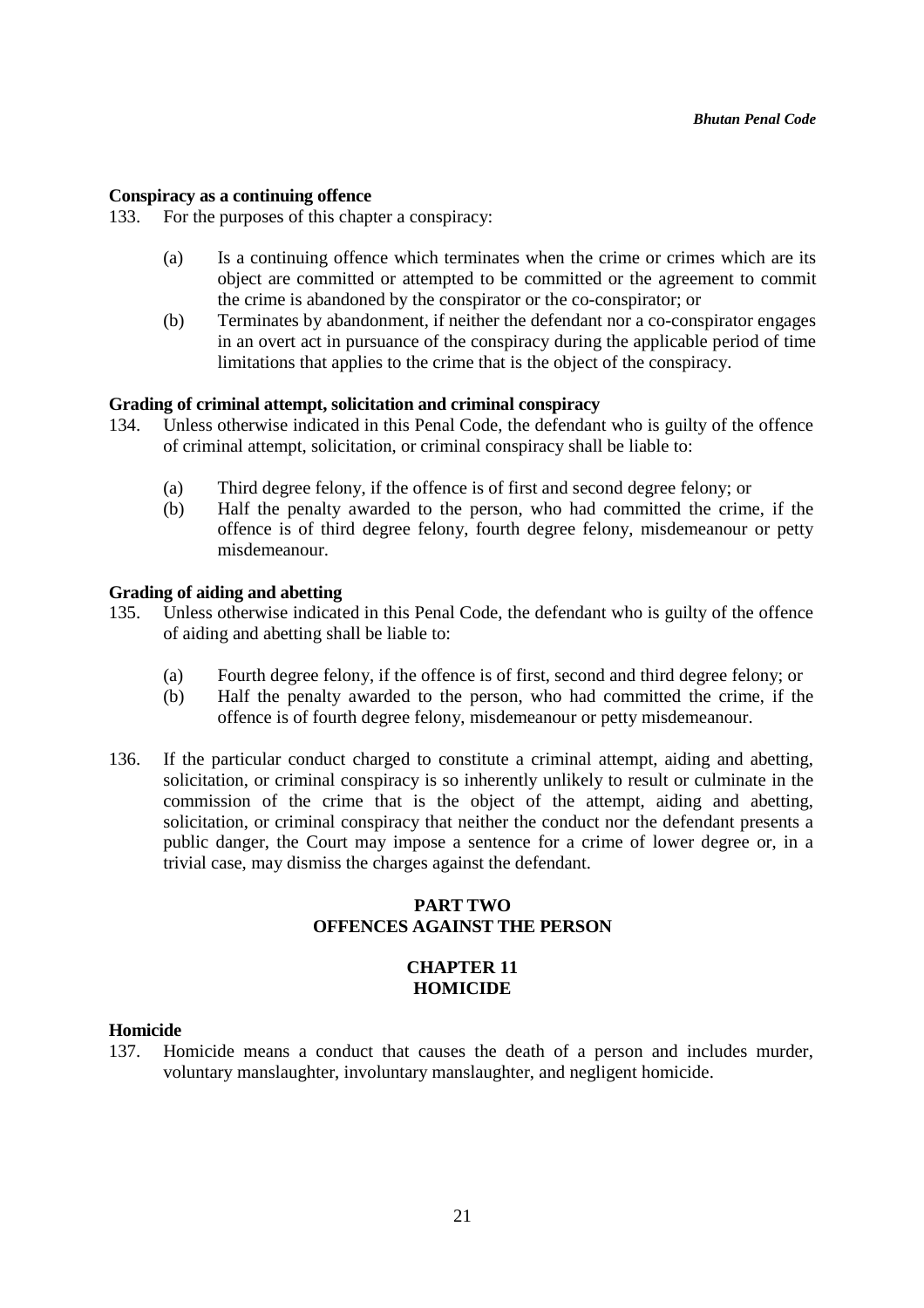#### **Murder**

- 138. A defendant shall be guilty of the offence of murder, if the defendant commits a homicide knowingly and deliberately:
	- (a) With premeditated malice; or
	- (b) While in the commission or attempted commission of another felony ("felony murder").

#### **Grading of Murder**

139. The offence of murder shall be a felony of the first degree.

#### **Voluntary manslaughter**

140. A defendant shall be guilty of the offence of voluntary manslaughter, if the defendant:

- (a) Possess the intention to kill but without premeditated malice, acts under the violence of sudden passion occasioned by some great provocation such that a reasonable person would be induced to cause the death of other person; or
- (b) With vicious intent to cause serious bodily injury to a person causes the death of that person.

#### **Grading of Voluntary manslaughter**

141. The offence of voluntary manslaughter shall be a felony of the second degree.

#### **Involuntary manslaughter**

142. A defendant shall be guilty of the offence of involuntary manslaughter, if:

- (a) The conduct that leads to the death of the victim is committed during the defendant's commission of a reckless act;
- (b) The conduct that leads to the death of the victim is committed during the commission of another unlawful act other than a felony; or
- (c) A homicide that would otherwise be murder is committed under the immediate influence of extreme mental or emotional distress for which there is reasonable explanation or excuse.

#### **Grading of Involuntary manslaughter**

143. The offence of involuntary manslaughter shall be a felony of the fourth degree.

#### **Negligent homicide**

144. A defendant shall be guilty of the offence of negligent homicide, if the death is a result of the defendant's negligence.

#### **Grading of Negligent homicide**

145. The offence of negligent homicide shall be a felony of the fourth degree.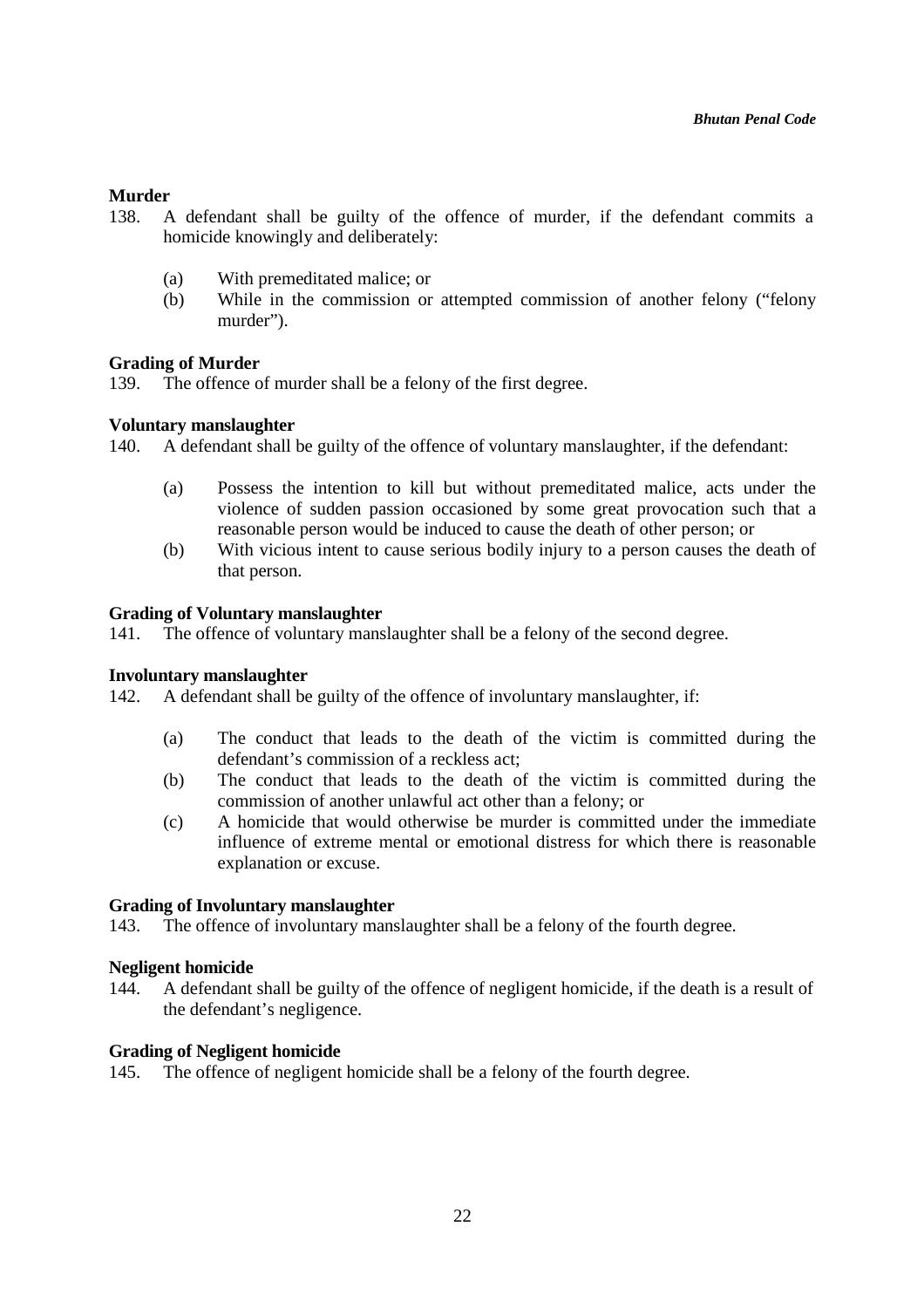#### **Illegal Abortion**

146. A defendant shall be guilty of the offence of illegal abortion, if the defendant unlawfully aborts or induces expulsion of an embryo or foetus or prevents a child from being born alive, except the act is caused in good faith for the purpose of saving the life of the mother or when the pregnancy is a result of rape or incest, or when the mother is of unsound mental condition.

#### **Grading of Illegal abortion**

147. The offence of illegal abortion shall be a misdemeanour.

#### **Custodial death**

148. A defendant shall be guilty of the offence of custodial death, if the death of a person, who is under the custody of the defendant, occurs due to the negligence, carelessness or recklessness of the defendant.

#### **Grading of Custodial death**

149. The offence of custodial death shall be a felony of the third degree.

#### **Complicity in suicide**

150. A defendant shall be guilty of the offence of complicity in suicide, if the defendant aids, abets, counsels or procures the suicide of another person.

#### **Grading of Complicity in suicide**

151. The offence of complicity in suicide shall be a misdemeanour.

#### **Illegal selling or buying of human organs**

152. A defendant shall be guilty of the offence of the selling or buying of human organ, if the defendant sells or buys any human body organ for money or profit.

#### **Grading of Illegal selling or buying of human organs**

153. The offence of illegal selling or buying of human organ shall be a misdemeanour.

#### **Trafficking a person**

154. A defendant shall be guilty of the offence of trafficking a person, if the defendant transports, sells or buys a person within, into or outside of Bhutan for any purpose.

#### **Grading of trafficking a person**

155. The offence of trafficking a person shall be a felony of the fourth degree.

#### **CHAPTER 12 ASSAULT, BATTERY AND RELATED OFFENCES**

#### **Assault**

156. A defendant shall be guilty of the offence of assault, if the defendant purposely, knowingly, recklessly, or negligently causes apprehension of bodily injury to another person.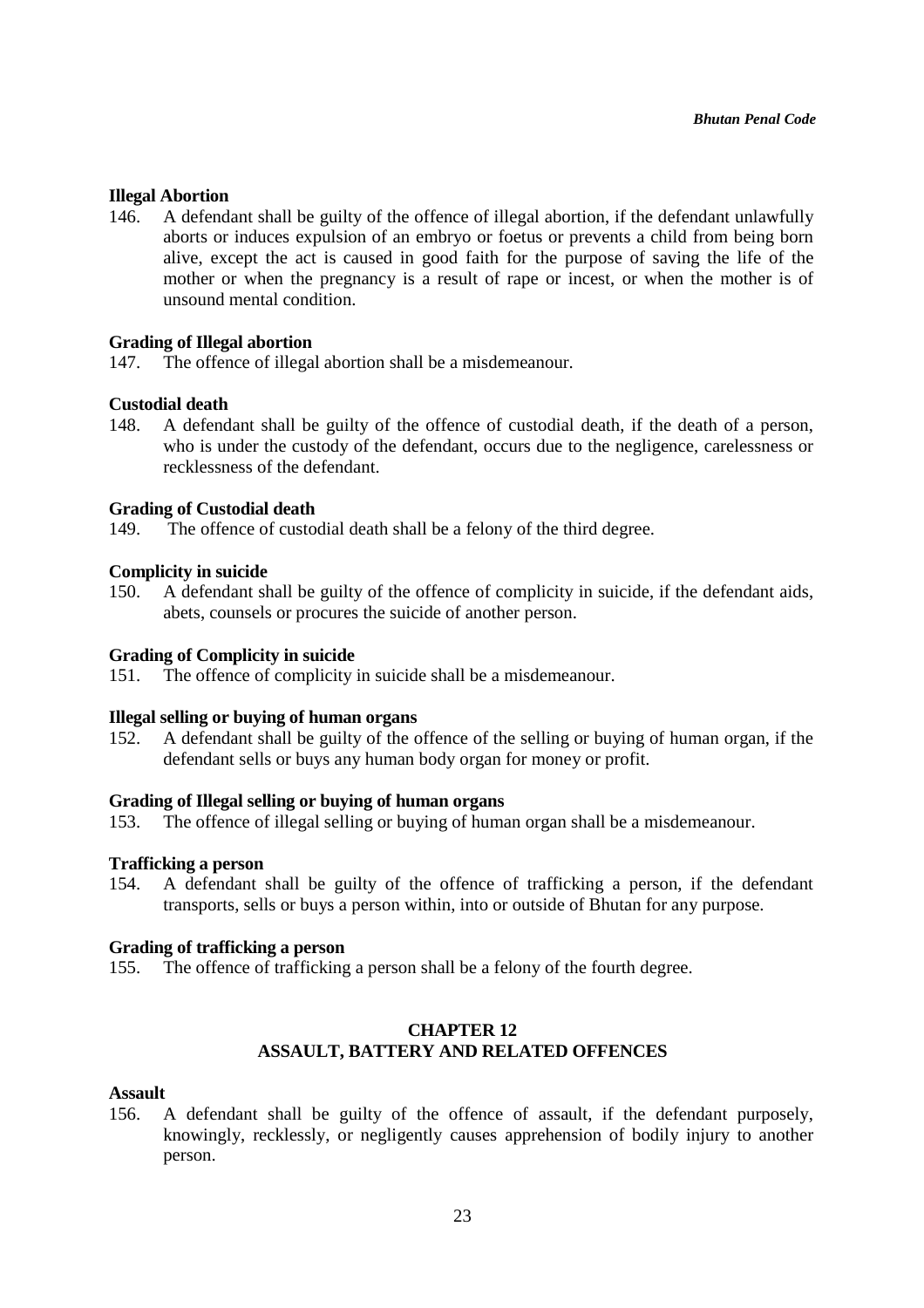### **Grading of Assault**

157. The offence of assault shall be a violation.

### **Battery**

158. A defendant shall be guilty of the offence of battery, if the defendant purposely uses physical force of an adverse nature on another person.

### **Grading of Battery**

159. The offence of battery shall be:

- (a) A petty misdemeanour; or
- (b) A misdemeanour, if aggravated circumstances is present.

### **Reckless endangerment**

160. A defendant shall be guilty of the offence of reckless endangerment, if the defendant's reckless conduct including laying of *sangda* places another person in danger of death or serious bodily injury.

### **Grading of Reckless endangerment**

161. The offence of reckless endangerment shall be a petty misdemeanour.

# **CHAPTER 13 KIDNAPPING AND RELATED OFFENCES**

### **Kidnapping**

- 162. A defendant shall be guilty of the offence of kidnapping, if the defendant unlawfully removes another person from a place of abode or business or from a place where the person was present and unlawfully takes the person to another country.
- 163. The removal or confinement is unlawful, if:
	- (a) It is accomplished by force, threat, or deception; or
	- (b) In the case of a child or incompetent person, without the consent of the parent, guardian, or other person responsible for general supervision of the person's welfare.

### **Grading of Kidnapping**

164. The offence of kidnapping shall be a felony of the:

- (a) Second degree; or
- (b) Third degree, if the defendant voluntarily releases the victim alive and in a safe place prior to the victim's rescue by police or other persons.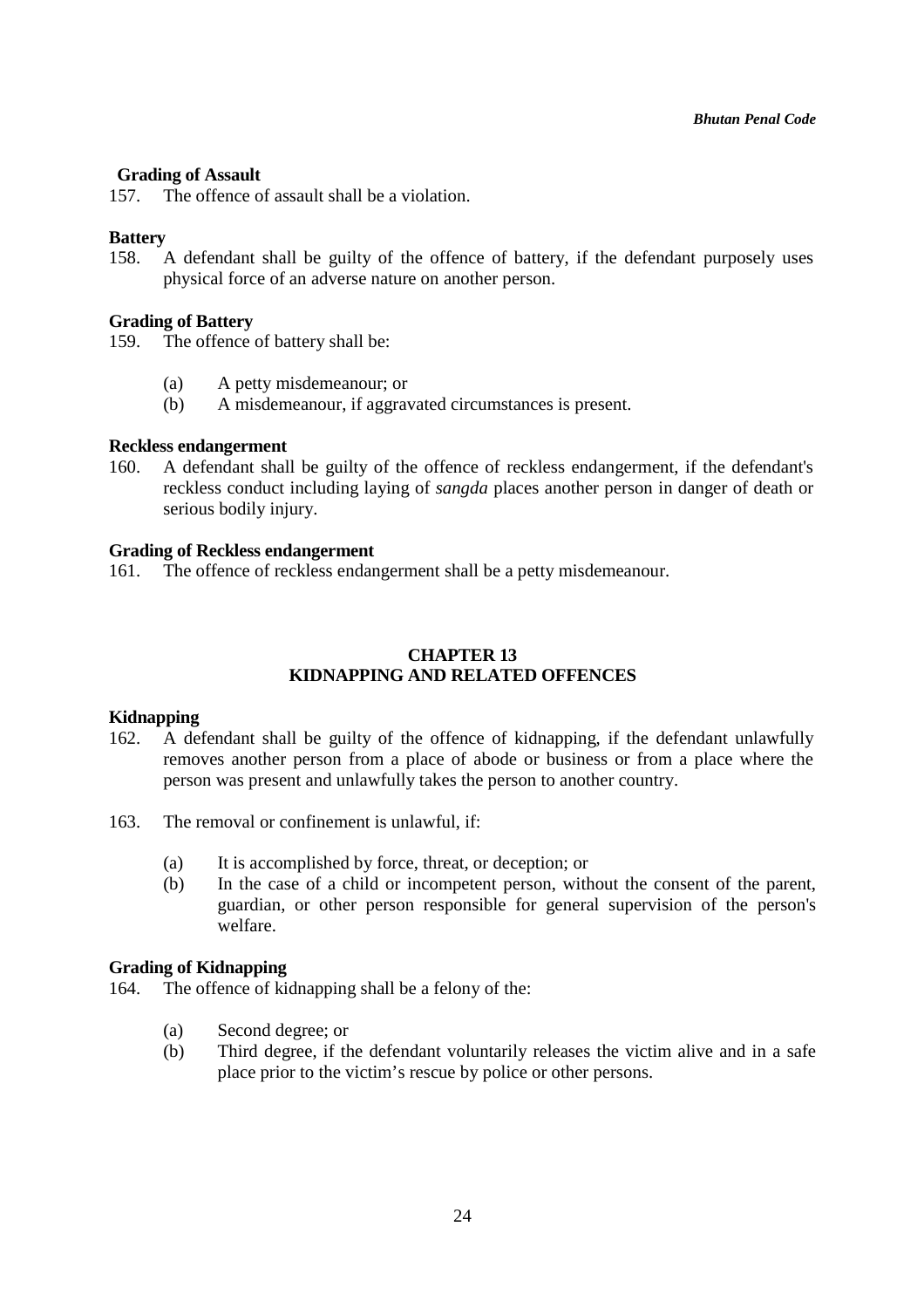# **Abduction**

- 165. A defendant shall be guilty of the offence of abduction, if the defendant removes another person from a place of abode or business or from a place where the person was present and unlawfully confines the person or takes the person to another place.
- 166. A defendant shall be guilty of the offence of abduction, if the defendant unlawfully takes or entices a child or incompetent person from the custody of the person's parent, guardian, or other lawful custodian.
- 167. Confinement, transportation, taking away, or enticing of a child or incompetent person from lawful custody does not constitute the offence of abduction, if it is done with a judicious belief that it is necessary to protect the child or incompetent person from imminent danger.

### **Grading of Abduction**

168. The offence of abduction shall be a felony of the fourth degree.

#### **Criminal elopement**

169. A defendant shall be guilty of the offence of criminal elopement, if the defendant takes or entices away any person whether married or otherwise from a place with intent that the person may have illicit intercourse with the defendant or any other person.

#### **Grading of Criminal elopement**

170. The offence of criminal elopement shall be a misdemeanour.

### **Escape from lawful custody**

171. A defendant shall be guilty of the offence of escape from lawful custody, if the defendant escapes from a prison, correctional institution, rehabilitation center, or other lawful custody.

#### **Grading of Escape from lawful custody**

172. The offence of escape from lawful custody shall be a misdemeanour in addition to the remaining sentences of which the defendant is undergoing.

#### **Felonious restraint**

- 173. A defendant shall be guilty of the offence of felonious restraint, if the defendant knowingly:
	- (a) Restrains another person unlawfully in circumstances that exposes the person to a risk of serious bodily injury; or
	- (b) Holds another person in a condition of involuntary servitude.

### **Grading of Felonious restraint**

174. The offence of felonious restraint shall be a misdemeanour.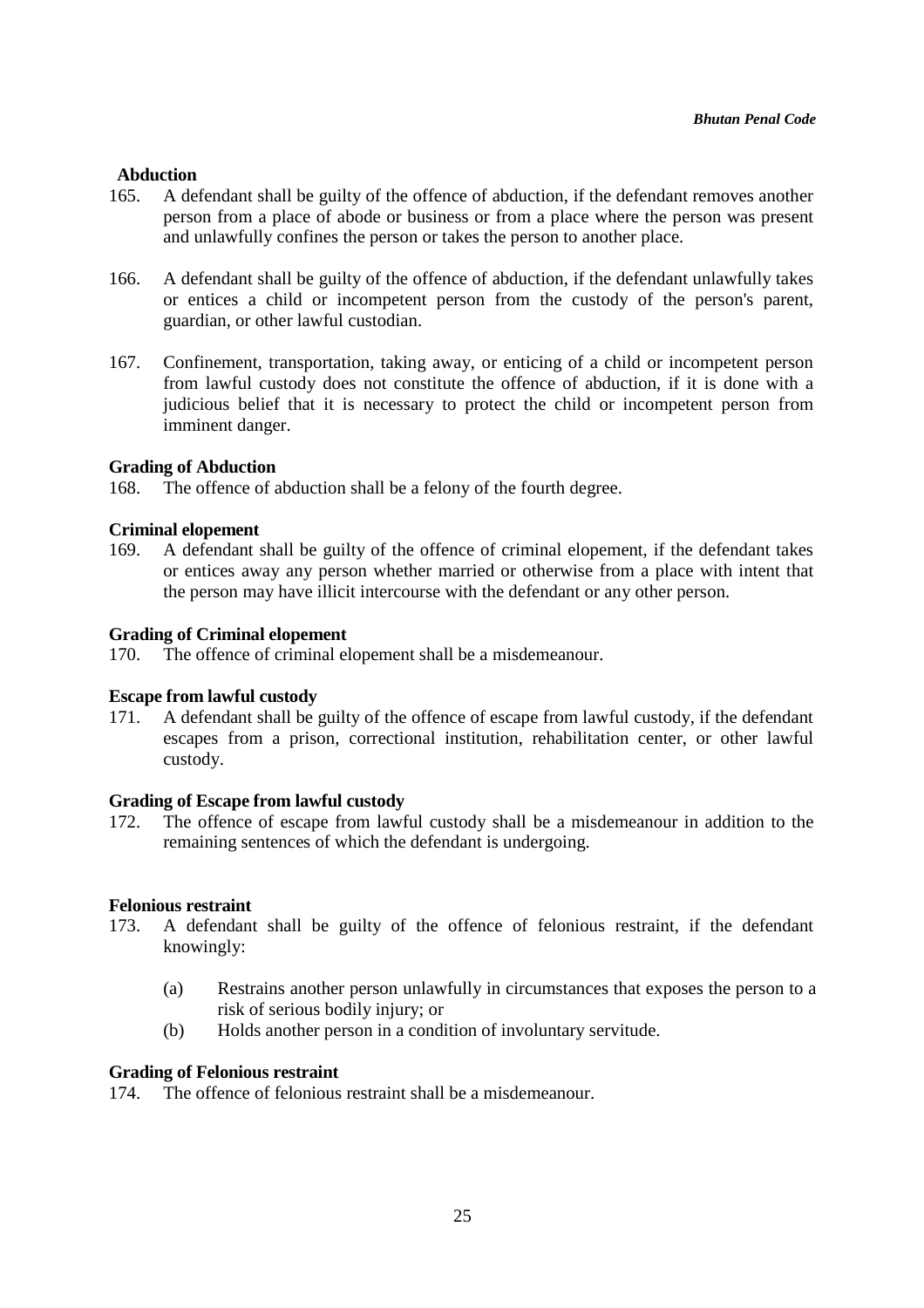# **Infringement of movement**

175. A defendant shall be guilty of the offence of infringement of movement, if the defendant knowingly or unlawfully restrains another person so as to interfere substantially with that person's movement.

### **Grading of Infringement of movement**

176. The offence of infringement of movement shall be a misdemeanour.

# **CHAPTER 14 SEXUAL OFFENCES**

# **Rape**

- 177. A defendant shall be guilty of the offence of rape, if the defendant has sexual intercourse with another person:
	- (a) Without the person's consent or with consent, when consent is obtained by putting the person or a third person in fear of death or of grievous hurt;
	- (b) Compels the other person to submit to sexual intercourse by force, or by threat of imminent death, bodily injury or serious bodily injury or the commission of a felony to that person or a third person;
	- (c) Substantially impairs the other persons ability to appraise or control the conduct by administering drugs, intoxicants, or other substances without consent for the purpose of preventing the person's resistance to the sexual intercourse, or
	- (d) Renders the other person unconscious for the purpose of committing sexual intercourse.

### **Grading of Rape**

178. The offence of rape shall be a felony of the fourth degree.

### **Rape of a married person**

179. A defendant shall be guilty of the offence of rape of a married person, if the defendant rapes a married person.

### **Grading of Rape of a married person**

180. The offence of rape of a married person shall be a felony of the fourth degree and shall also be liable to pay "GAO" in accordance with the other laws.

### **Statutory rape**

181. A defendant shall be guilty of the offence of statutory rape, if the defendant engages in sexual intercourse with a child below twelve years, or an incompetent person, either with or without knowledge of the other person being a child or incompetent person.

### **Grading of Statutory rape**

182. The offence of statutory rape shall be a felony of the second degree.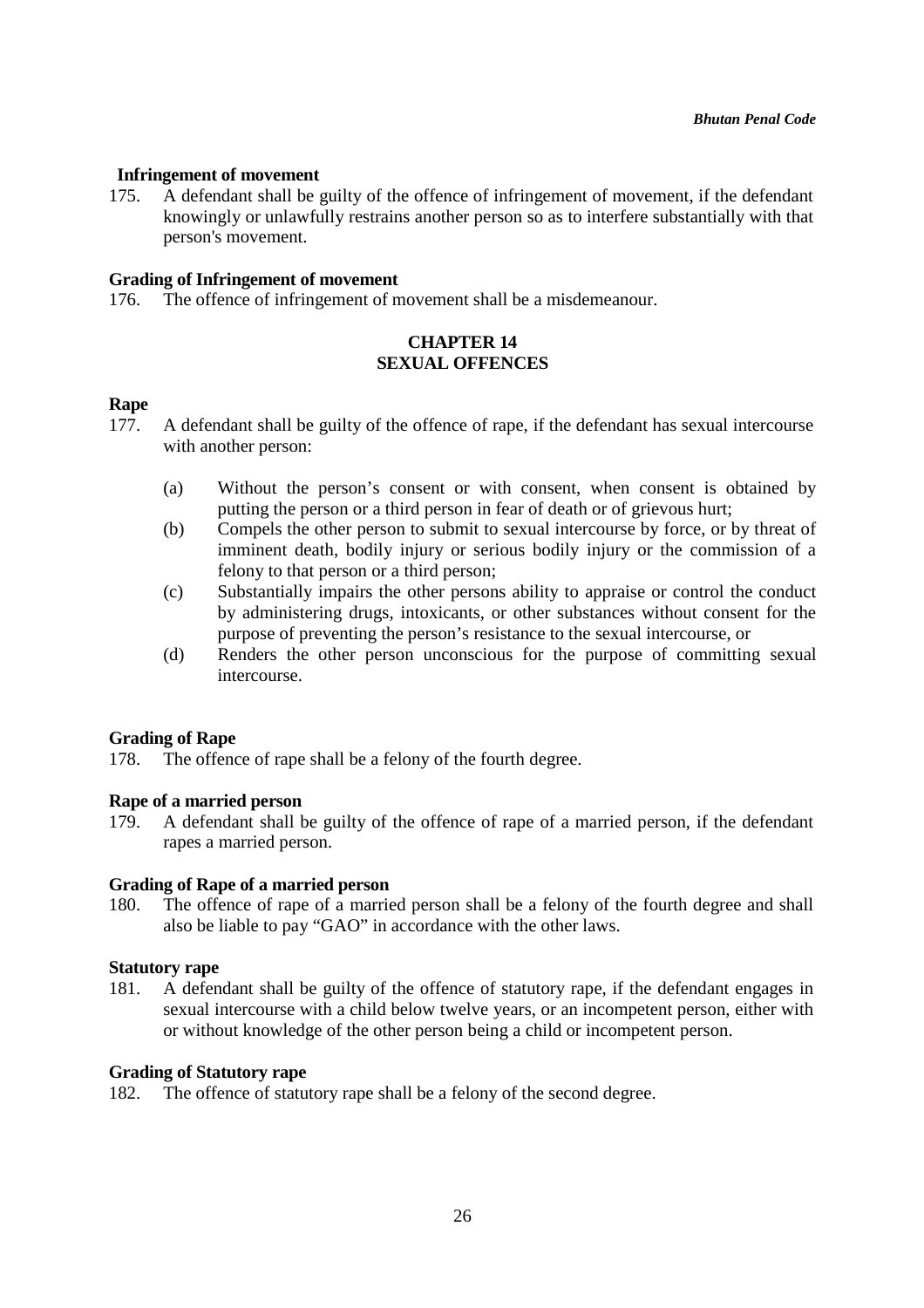### **Rape of a child above twelve years of age**

183. A defendant shall be guilty of the offence of rape of a child above the age of twelve years, if the defendant has sexual intercourse with a child between the age of twelve to eighteen years.

### **Grading of Rape of a child above twelve years of age**

184. The offence of rape of a child above the age of twelve years shall be a felony of the third degree.

### **Rape of pregnant women**

185. A defendant shall be guilty of the offence of rape of a pregnant woman, if the defendant rapes a pregnant woman.

#### **Grading of Rape of pregnant woman**

186. The offence of rape of pregnant woman shall be a felony of the fourth degree and shall also be liable to pay "GAO" in accordance with other laws wherever applicable.

#### **Gang rape**

187. A defendant shall be guilty of the offence of gang rape where two or more persons engage in raping another person.

#### **Grading of Gang rape.**

188. The offence of gang rape shall be a felony of the third degree.

#### **Gang rape of a married person**

189. A defendant shall be guilty of the offence of gang rape of a married person, when two or more person engages in raping a married person.

### **Grading of Gang rape of a married person**

190. The offence of gang rape of a married person shall be a felony of the third degree and shall also be liable to pay "GAO" by each defendant in accordance with the other laws.

#### **Gang rape of a child below twelve years of age**

191. A defendant shall be guilty of the offence of gang rape of a child below the age of twelve years, when two or more persons engage in a sexual intercourse with a child below the age of twelve years.

### **Grading of Gang rape of a child below twelve years of age**

192. The offence of gang rape of a child below twelve years of age shall be a felony of the first degree.

# **Gang rape of a child above twelve years of age**

193. A defendant shall be guilty of the offence of gang rape of a child above the age of twelve years, when two or more persons engages in raping or indulging into a sexual intercourse with a child between the age of twelve and eighteen years.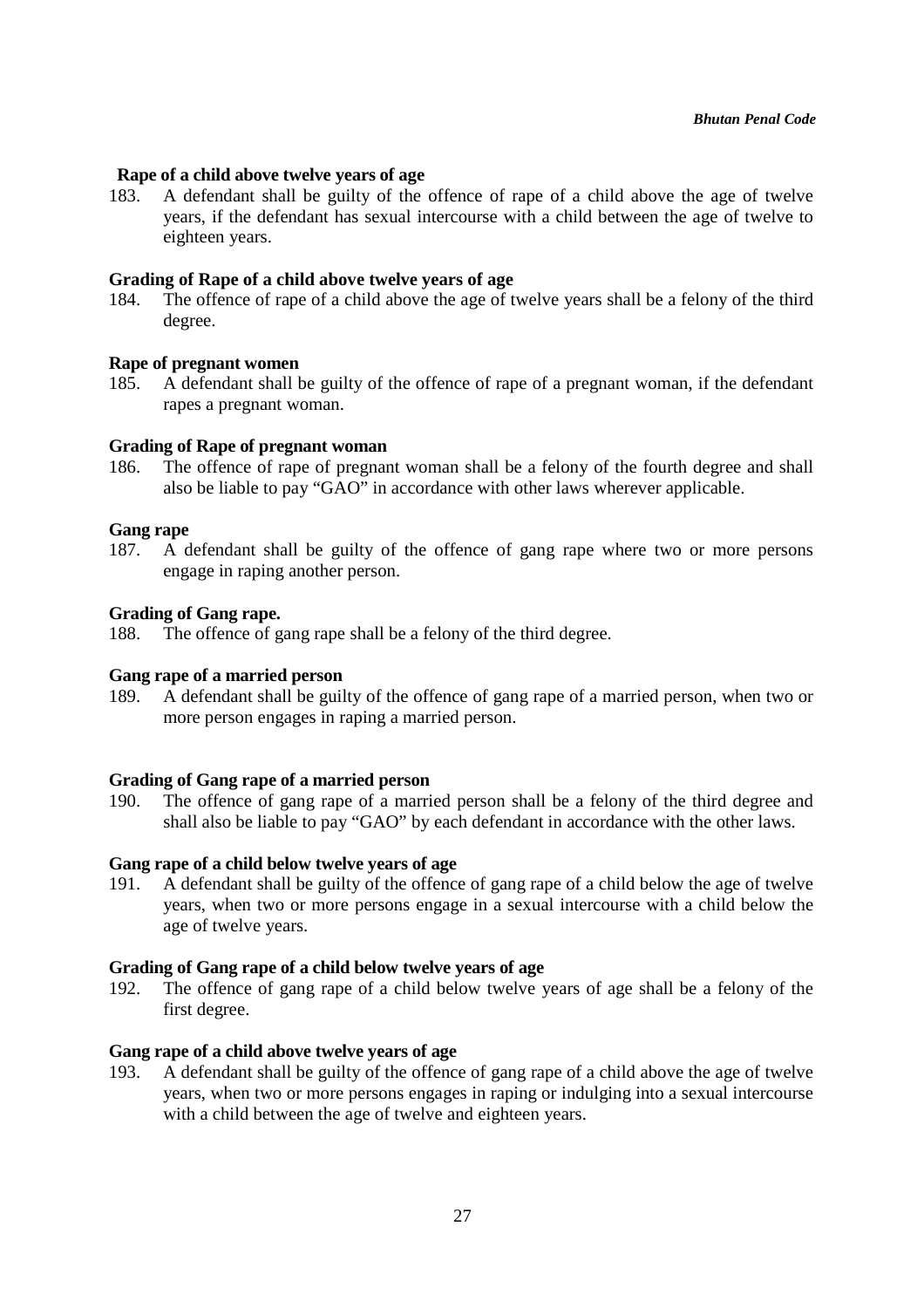# **Grading of Gang rape of a child above twelve years of age**

194. The offence of gang rape of a child above twelve years of age shall be a felony of the second degree.

#### **Gang rape of pregnant woman**

195. A defendant shall be guilty of the offence of gang rape of a pregnant woman, when two or more persons engage in raping a pregnant woman.

### **Grading of Gang rape of pregnant woman**

196. The offence of gang rape of pregnant woman shall be a felony of the third degree and shall also be liable to pay "GAO" by each defendant in accordance with the other laws wherever applicable.

#### **Custodial rape**

197. A defendant shall be guilty of the offence of custodial rape, if the defendant who has custody of a person, or being a legal guardian takes advantage of one's official position and engages in sexual intercourse with such person.

### **Grading of Custodial rape**

198. The offence of custodial rape shall be a felony of the third degree.

#### **Marital rape**

199. A defendant shall be guilty of marital rape, if the defendant engages in sexual intercourse with one's own spouse without consent or against the will of the other spouse.

#### **Grading of Marital rape**

200. The offence of marital rape shall be a petty misdemeanour.

#### **Injury**

201. Where injury is the result of the commission of rape of any description, the victim is entitled to compensation as provided by this Penal Code.

#### **Compensation to victim**

202. The victim of rape shall be entitled to compensation as per the provision of this Penal Code. Each defendant or defendants shall be liable to pay individually.

### **Child molestation**

203. A defendant shall be guilty of the offence of child molestation, if the defendant molests a child.

#### **Grading of Child molestation**

204. The offence of child molestation shall be a felony of the fourth degree.

#### **Sexual Harassment**

205. A defendant shall be guilty of sexual harassment, if the defendant makes unwelcome physical, verbal or non-verbal abuse of sexual nature.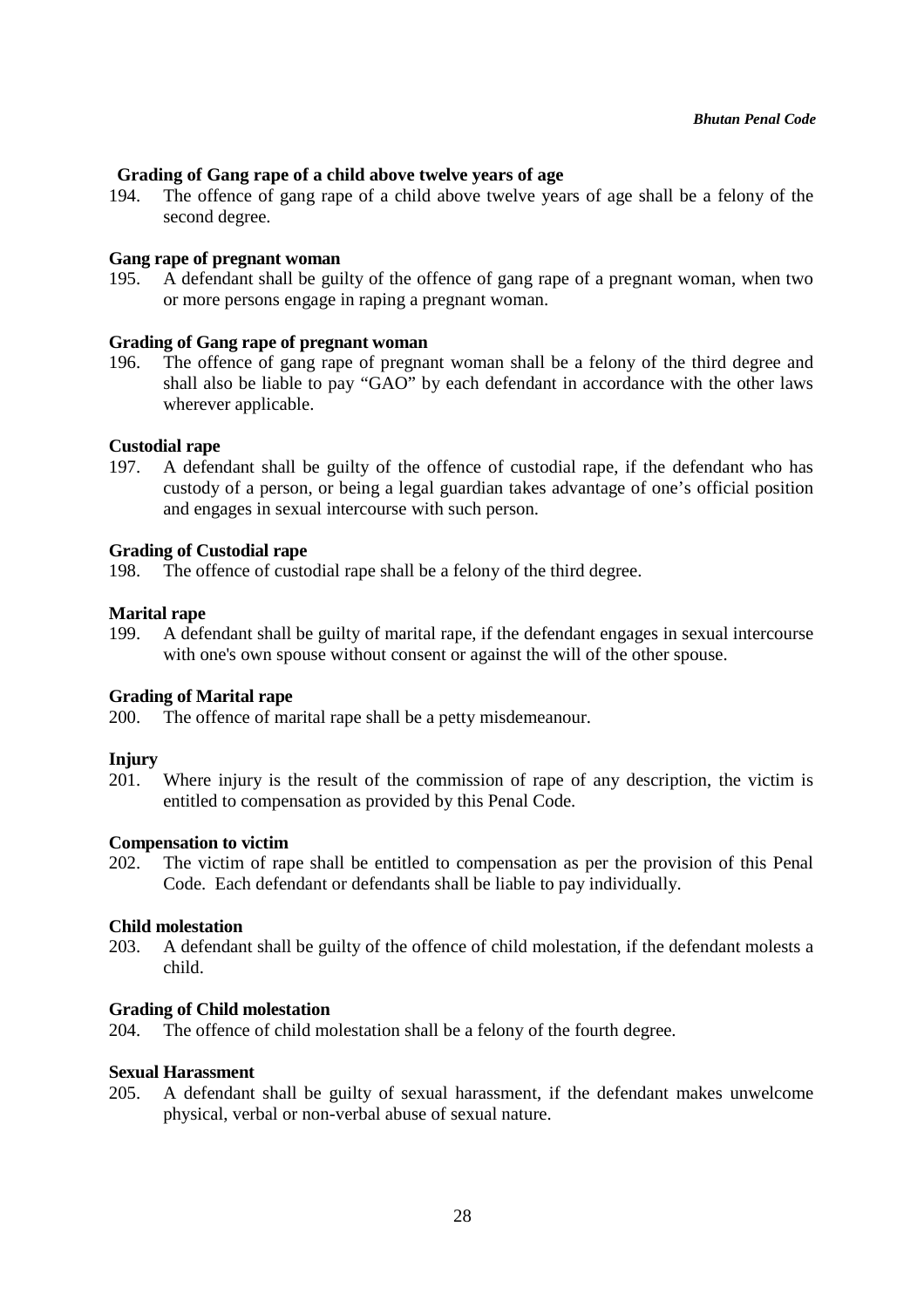### **Grading of Sexual harassment**

206. The offence of sexual harassment shall be a petty misdemeanour.

### **Incest**

207. A defendant shall be guilty of the offence of incest, if the defendant engages in sexual intercourse or any other sexual conduct with a person to whom the defendant is related by consanguinity or affinity in such a way that they cannot legally marry except otherwise provided in other laws.

### **Grading of Incest**

208. The offence of incest shall be a misdemeanour.

### **Indecent exposure**

209. A defendant shall be guilty of the offence of indecent exposure, if the defendant exposes one's private parts to another person or does any obscene act in a public place under circumstances, which the defendant knows or should know that it is likely to cause affront or alarm.

# **Grading of Indecent exposure**

210. The offence of indecent exposure shall be a petty misdemeanour.

# **Bestiality**

211. A defendant shall be guilty of the offence of bestiality, if the defendant engages in sexual intercourse or other sexual contact with an animal.

### **Grading of Bestiality**

212. The offence of bestiality shall be a petty misdemeanour.

### **Unnatural sex**

213. A defendant shall be guilty of the offence of unnatural sex, if the defendant engages in sodomy or any other sexual conduct that is against the order of nature.

### **Grading of Unnatural sex**

214. The offence of unnatural sex shall be a petty misdemeanour.

# **CHAPTER 15 OFFENCES AGAINST INFANT, CHILD, MENTALLY DISABLED AND INCOMPETENT PERSON**

# **Abandonment of an infant or a child**

215. A defendant shall be guilty of the offence of abandonment of an infant or a child, if a defendant is a parent, guardian, or other person legally charged with the care or custody of an infant or a child and the defendant leaves the infant or child in any place with the intent to abandon the infant or child.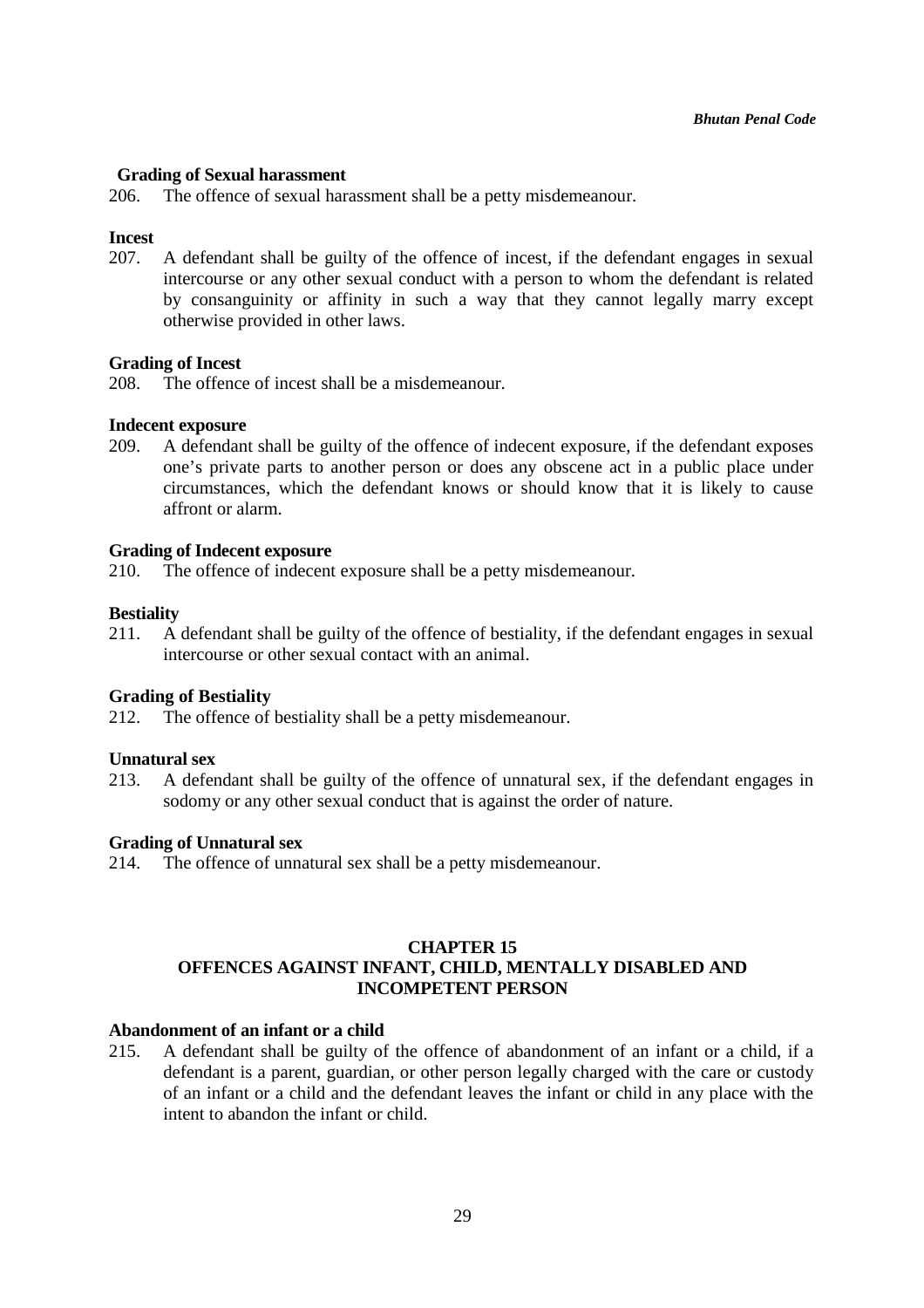- 216. A defendant shall be guilty of the offence of homicide, if the abandonment of an infant or a child by the defendant results in death.
- 217. A defendant shall have a defence to the offence of abandonment of an infant or a child, if the defendant leaves the infant or a child in a place or with a person where the infant or a child will be cared for appropriately.

#### **Grading of Abandonment of an infant or a child**

218. The offence of abandonment of an infant or a child shall be a misdemeanour.

#### **Abandonment of a dead infant**

219. A defendant shall be guilty of the offence of abandonment of a dead infant, if the defendant leaves a dead corpse of an infant in any place or manner other than required by practice of disposal of such corpse.

#### **Grading of Abandonment of a dead infant**

220. The offence of abandonment of a dead infant shall be a petty misdemeanour.

#### **Child abuse**

221. A defendant shall be guilty of the offence of a child abuse, if the defendant subjects a child to an economic exploitation or any job that is likely to be hazardous.

#### **Grading of a Child abuse**

222. The offence of a child abuse shall be a misdemeanour.

#### **Endangerment of a child**

223. A defendant shall be guilty of the offence of endangerment of a child, if the defendant engages in a conduct that would injure the physical or mental condition of a child.

#### **Grading of Endangerment of a child.**

224. The offence of endangerment of a child shall be:

- (a) A petty misdemeanour, or
- (b) A misdemeanour, if aggravated circumstance is present.

#### **Pedophilia**

225. A defendant shall be guilty of the offence of pedophilia, if the defendant:

- (a) Photographs or videotapes a child in a sexual act;
- (b) Sells, manufactures, distributes, or otherwise deals in material that contains any depiction of a child engaged in sexual contact; or
- (c) Solicits directly or indirectly the services of a child for sex.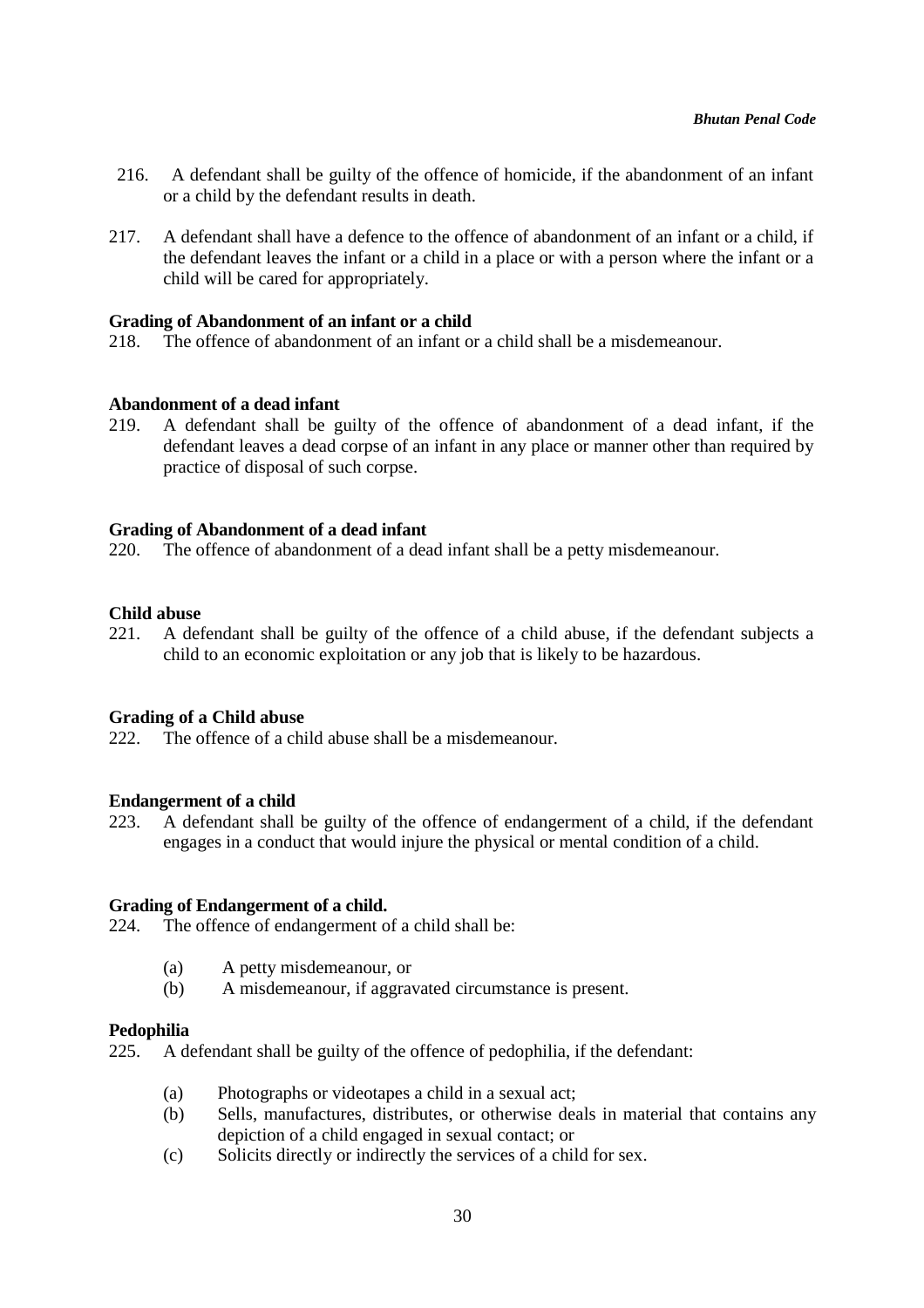### **Grading of Pedophilia**

226. The offence of pedophilia shall be

- (a) A misdemeanour; or
- (b) A felony of the third degree, if the defendant solicits directly or indirectly the services of a child for sex.

# **Trafficking of a child**

227. A defendant shall be guilty of the offence of trafficking of a child, if the defendant, sells, buys or transports a child for any illegal purpose.

# **Grading of Trafficking of a child**

228. The offence of trafficking of a child shall be a felony of the third degree.

### **Endangerment of a mentally disabled or an incompetent person**

229. A defendant shall be guilty of the offence of endangerment of a mentally disabled or an incompetent person, if the defendant intentionally engages in a conduct that injures the physical or mental condition of a mentally disabled or an incompetent person.

### **Grading of Endangerment of a mentally disabled or an incompetent person.**

230. The offence of endangerment of a mentally disabled or incompetent person shall be a misdemeanour.

# **PART THREE OFFENCES AGAINST PROPERTY**

# **CHAPTER 16 ARSON AND RELATED OFFENCES**

#### **Arson**

231. A defendant shall be guilty of the offence of arson, if the defendant starts a fire or causes an explosion, thereby destroying or damaging the property of another, which does not belong to the defendant.

### **Grading of Arson**

232. The offence of arson shall be a felony of the fourth degree.

### **Negligent burning or exploding**

233. A defendant shall be guilty of the offence of negligent burning, if the defendant negligently starts a fire or causes an explosion, thereby causing fire on the property of another.

### **Grading of Negligent burning or exploding**

234. The offence of negligent burning or exploding shall be a petty misdemeanour.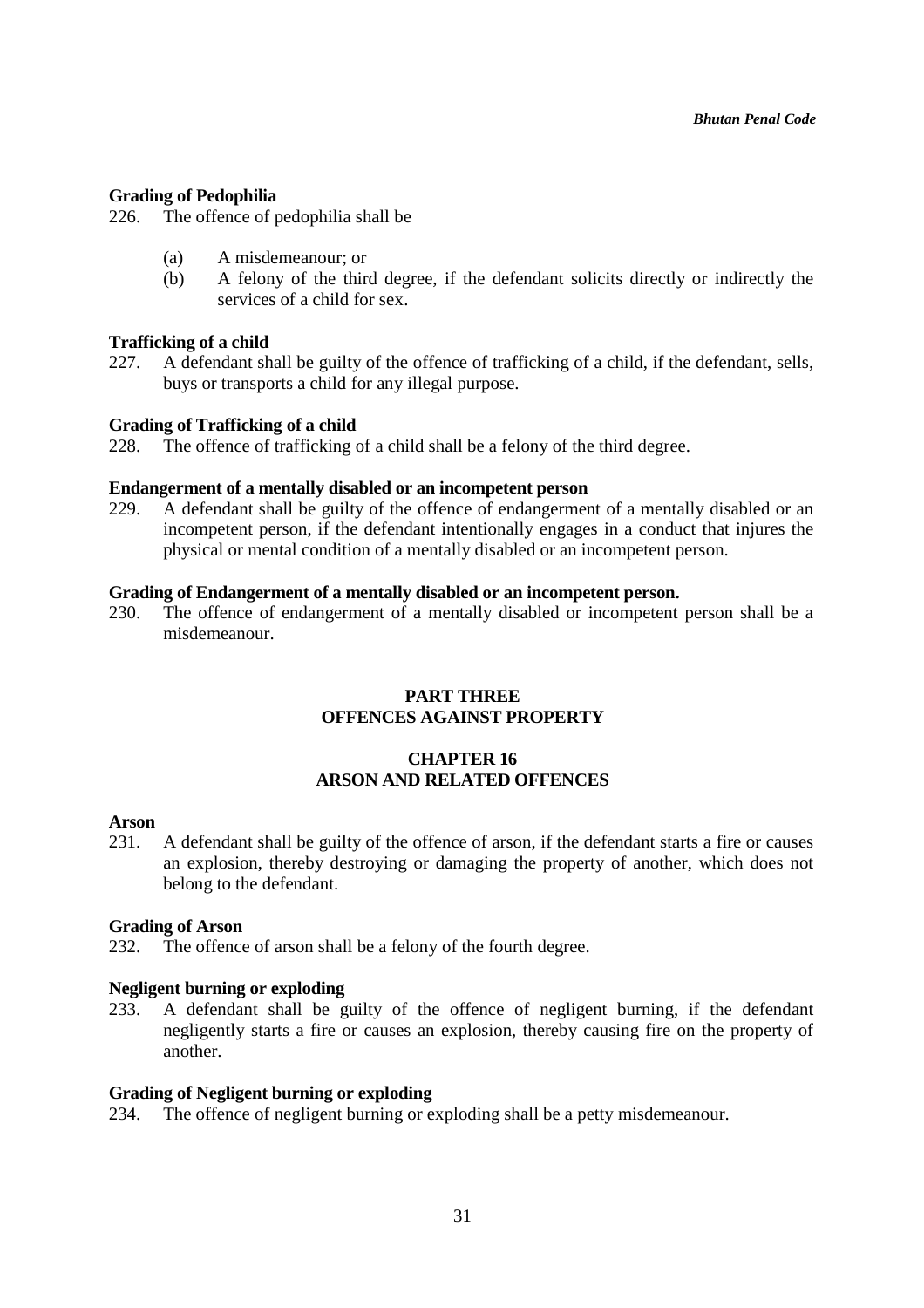# **CHAPTER 17 BURGLARY, TRESPASS AND RELATED OFFENCES**

# **Burglary**

235. A defendant shall be guilty of the offence of burglary, if the defendant unlawfully enters or remains in a building, an occupied structure, or a separately secured or occupied portion of a building or structure used as an abode, industry, or business, with or without force, with the intent to commit a crime therein, unless the building, occupied structure, or separately secured or occupied portion of the building or structure is at the time open to the public or the defendant is licensed or privileged to enter or remain.

# **Grading of Burglary**

- 236. The offence of burglary shall be a felony of the:
	- (a) Fourth degree; or
	- (b) Third degree, if in the course of committing the burglary the defendant purposely, knowingly, or recklessly inflicts or attempts to inflict bodily injury on another person, who is not a participant in the crime; or is armed with explosives or a deadly weapon.

### **Trespass**

237. A defendant is guilty of the offence of trespass, if the defendant intentionally enters or remains on others property or in a building, occupied structure, or separately secured or occupied portion of a building or structure with the knowledge that the defendant is not or no longer licensed or privileged to enter or remain thereto.

### **Exception to trespass**

- 238. The entry or remaining in a building, occupied structure, separately secured or occupied portion of a building or structure, or on any property is not a trespass, if:
	- (a) The property involved in the trespass has been abandoned;
	- (b) The property involved in the trespass was at the time of the trespass open to members of the public and the defendant complied with all lawful conditions imposed for accessing or remaining on the property; or
	- (c) The defendant reasonably believed that the owner of the property or other person empowered to license access thereto gave the defendant license to enter or remain.

### **Grading of Trespass**

239. The offence of trespass shall be:

- (a) A petty misdemeanour; or
- (b) A misdemeanour, if in the course of committing the trespass, the defendant purposely, knowingly, or recklessly inflicts or attempts to inflict bodily injury on another person, who is not a participant in the crime or is armed with explosives or a deadly weapon.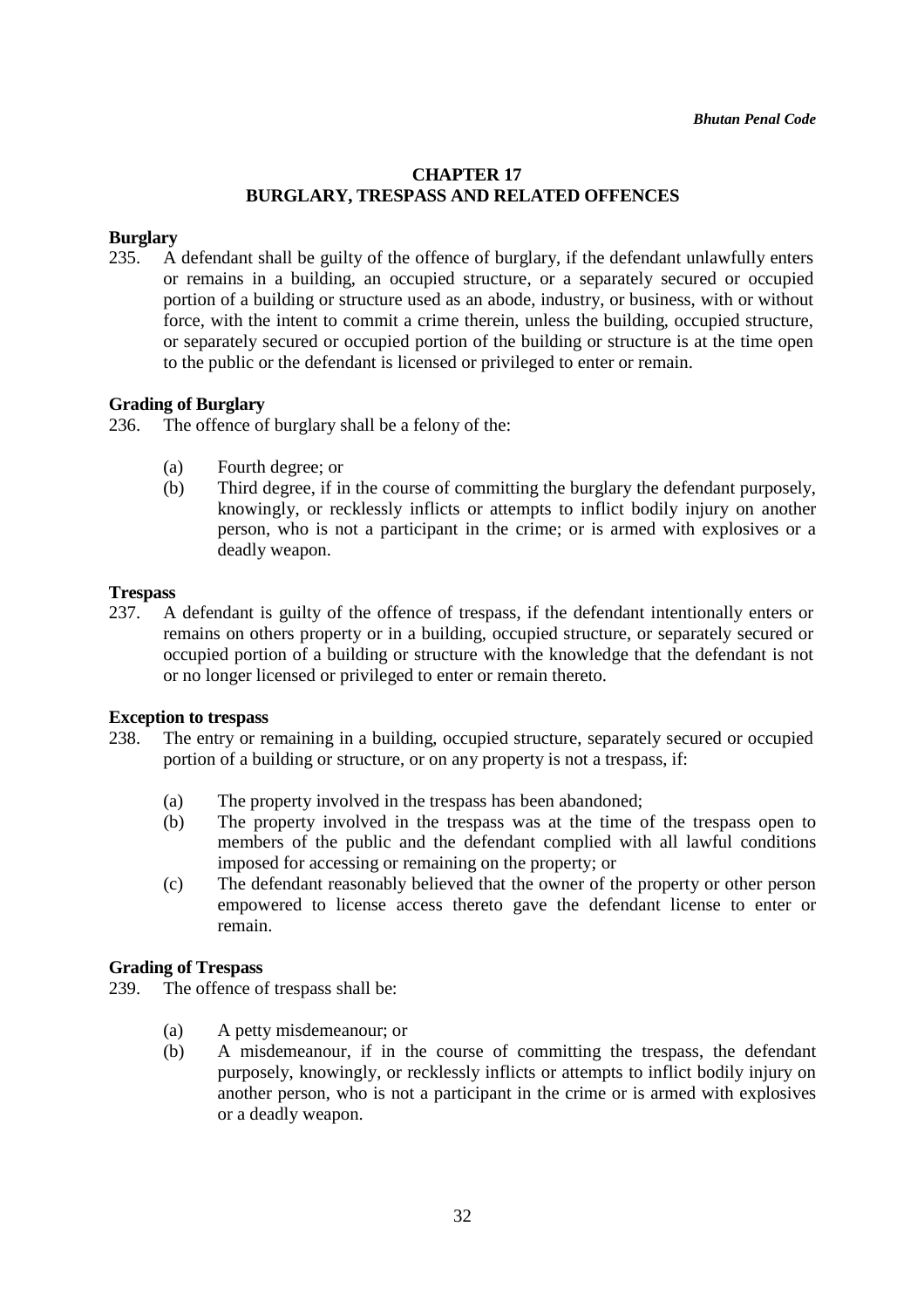### **CHAPTER 18**

# **LARCENY, ROBBERY, ARMED ROBBERY AND RELATED OFFENCES**

# **Larceny**

240. A defendant shall be guilty of the offence of larceny, if the defendant takes or moves the property of another person without the owner's consent and with the intent to deprive the owner of the property or to appropriate the same to the defendant or a third person.

#### **Larceny by deception**

- 241. A defendant, who obtains property of another by deception or cheating, is guilty of larceny. A defendant deceives or cheats another person, if the defendant:
	- (a) Creates or reinforces a false impression of property, including false impressions as to the law relating to the property, the value of the property, or the use of the property;
	- (b) Prevents another from acquiring information which would affect that person's judgment of a property transaction;
	- (c) Fails to correct a false impression that the defendant previously created or reinforced; or
	- (d) Fails to disclose a known lien, adverse claim, or other legal impediment to the enjoyment or ownership of the property whether the impediment is or is not valid or is or is not a matter of official record.
- 242. The term "deceive or cheat" as used does not include falsities about matters that have no pecuniary significance or other false statements that are unlikely to deceive or influence a reasonable person.

### **Defence to larceny**

- 243. A defendant shall have a defence to a prosecution for the offence of larceny, if the defendant:
	- (a) Acted with a reasonable belief that the defendant had a right to the property involved in the larceny; or
	- (b) Took property that was for sale intending to purchase and pay for it promptly.

### **Grading of Larceny**

244. The offence of larceny shall be a value-based sentencing.

#### **Robbery**

245. A defendant shall be guilty of the offence of robbery, if in the course of committing a larceny, the defendant uses or threatens to use force against another person.

#### **Grading of Robbery**

246. The offence of robbery shall be a felony of the:

- (a) Fourth degree felony; or
- (b) Third degree felony, if an aggravated circumstance is present.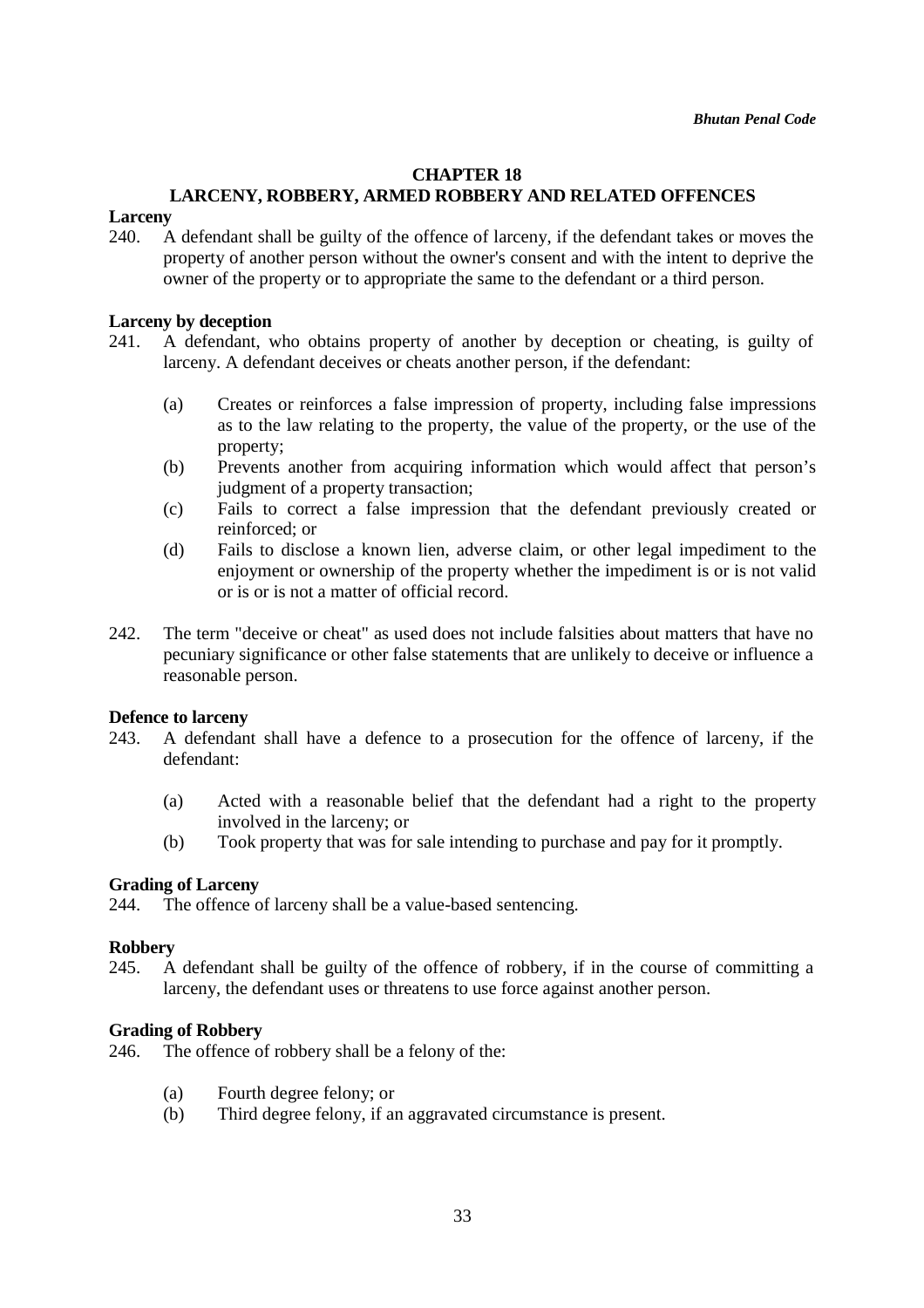# **Armed robbery**

247. A defendant shall be guilty of the offence of armed robbery, if in the course of committing a robbery there exits three or more persons.

### **Grading of Armed robbery**

248. The offence of armed robbery shall be a felony of the:

- (a) Third degree felony; or
- (b) Second degree felony, if an aggravated circumstance is present.

### **Extortion**

249. A defendant shall be guilty of the offence of extortion, if the defendant unlawfully obtains or collects or attempts to obtain or collect something of value from a person by compelling the person to deliver it.

### **Grading of Extortion**

250. The offence of extortion shall be a felony of the third degree.

#### **Illegal transfer of immovable property**

251. A defendant is guilty of the offence of the illegal transfer of immovable property, if the defendant unlawfully transfers title or ownership of immovable property of another person or a public property or any interest therein to a third person.

# **Grading of Illegal transfer of immovable property**

252. The offence of illegal transfer of immovable property shall be a value-based sentencing.

### **Larceny of property lost, mislaid, or delivered by mistake**

253. A defendant shall be guilty of larceny of property lost, mislaid, or delivered by mistake, if the defendant comes into control of property known to have been lost, mislaid, or delivered under a mistake as to the nature or amount of the property or the identity of the recipient and with the purpose of depriving the owner thereof, the defendant fails to take reasonable measures to restore the property to the person entitled to it.

#### **Grading of Larceny of property lost, mislaid, or delivered by mistake**

254. The offence of larceny of property lost, mislaid, or delivered by mistake shall be a petty misdemeanour.

### **Possession of stolen property**

255. A defendant is guilty of the offence of possession of stolen property, if the defendant purposely receives, retains, or disposes off the property of another person knowing that it has been stolen, or believing that it has been stolen, with the intent to benefit oneself or a third person other than the owner of the property or to impede the recovery of the property by the owner.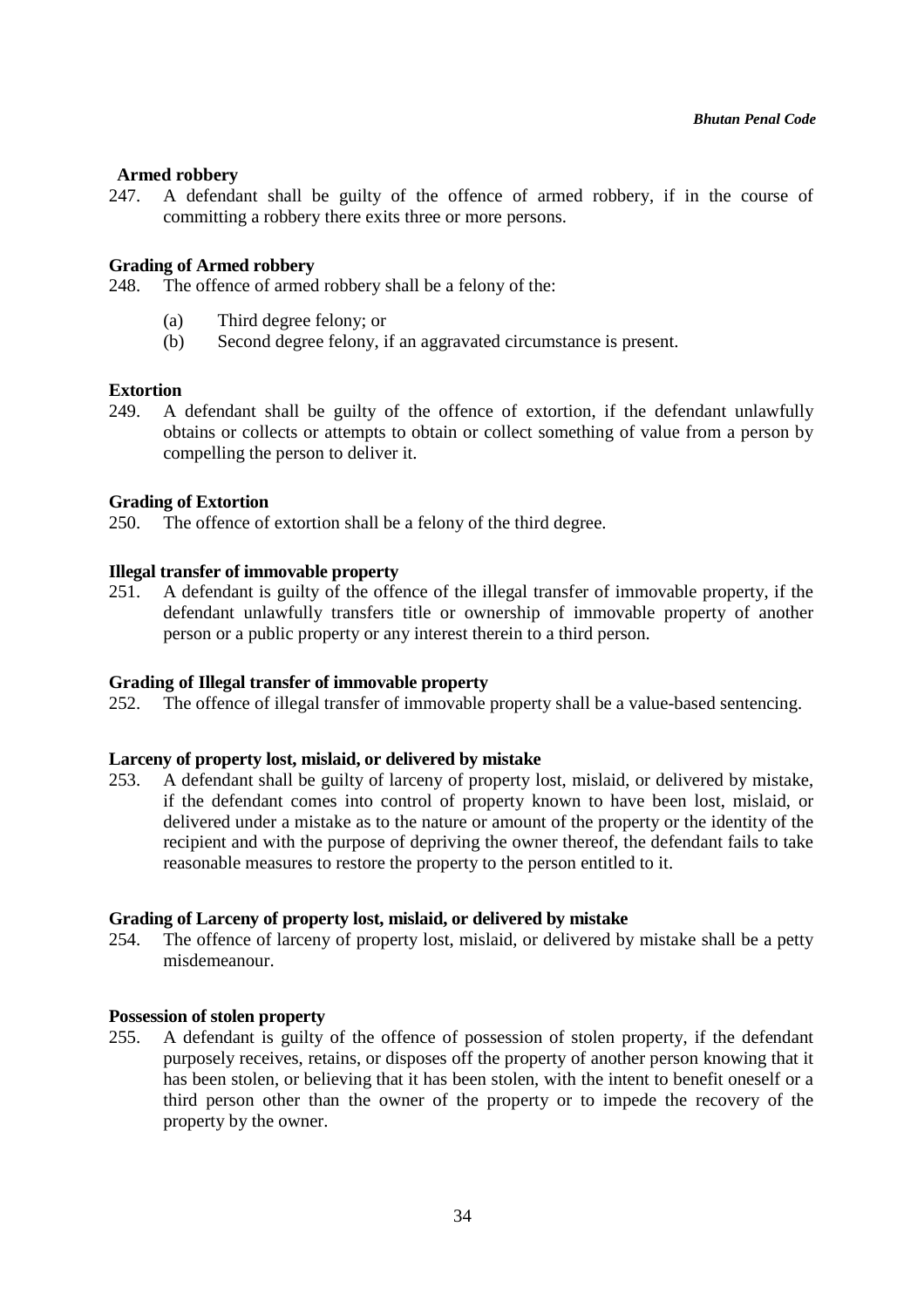# **Grading of Possession of stolen property**

256. The offence of possession of stolen property shall be half the penalty awarded to a person who had committed the offence of larceny.

### **Theft of services**

- 257. A defendant shall be guilty of the offence of theft of services, if the defendant intentionally does not pay for a service rendered to the defendant or another person for whom the defendant is legally responsible upon receipt of a bill for the service.
- 258. A defendant shall be guilty of the offence of theft of services, if the defendant by deception, threat, or other means obtains a service without paying for it knowing it to be available only for compensation.
- 259. A defendant shall be guilty of the offence of theft of services, if having control over the disposition of a service of another to which the defendant is not entitled, the defendant knowingly diverts the service to the defendant's own benefit or to the benefit of third person not entitled to the service.
- 260. In this Penal Code, the term "service" shall include labour, professional services, transportation services, telecommunication services, including cable television, gas, electricity, water, or other public service, accommodations in a hotel, and restaurant service.

### **Grading of Theft of services**

261. The offence of theft of services shall be a value-based sentencing.

### **Unauthorized use of property**

- 262. A defendant is guilty of the offence of unauthorized use of property, if the defendant operates or uses another person's property without consent of the owner.
- 263. A defendant shall have a defence to a prosecution for the offence of unauthorized use of property, if the defendant reasonably believed that the owner would have consented to the operation of the property by the defendant, if the owner had known of it.

#### **Grading of Unauthorized use of property**

264. The offence of unauthorized use of property shall be:

- (a) A petty misdemeanour; or
- (b) A misdemeanour, if the property is damaged during the unauthorized use except for trivial damage.

### **Breach of Trust**

265. The defendant shall be guilty of the offence of breach of trust, if the defendant being entrusted with property or dominion over property does any act contrary to the terms of his trust and dishonestly misappropriates or converts the property to ones own use.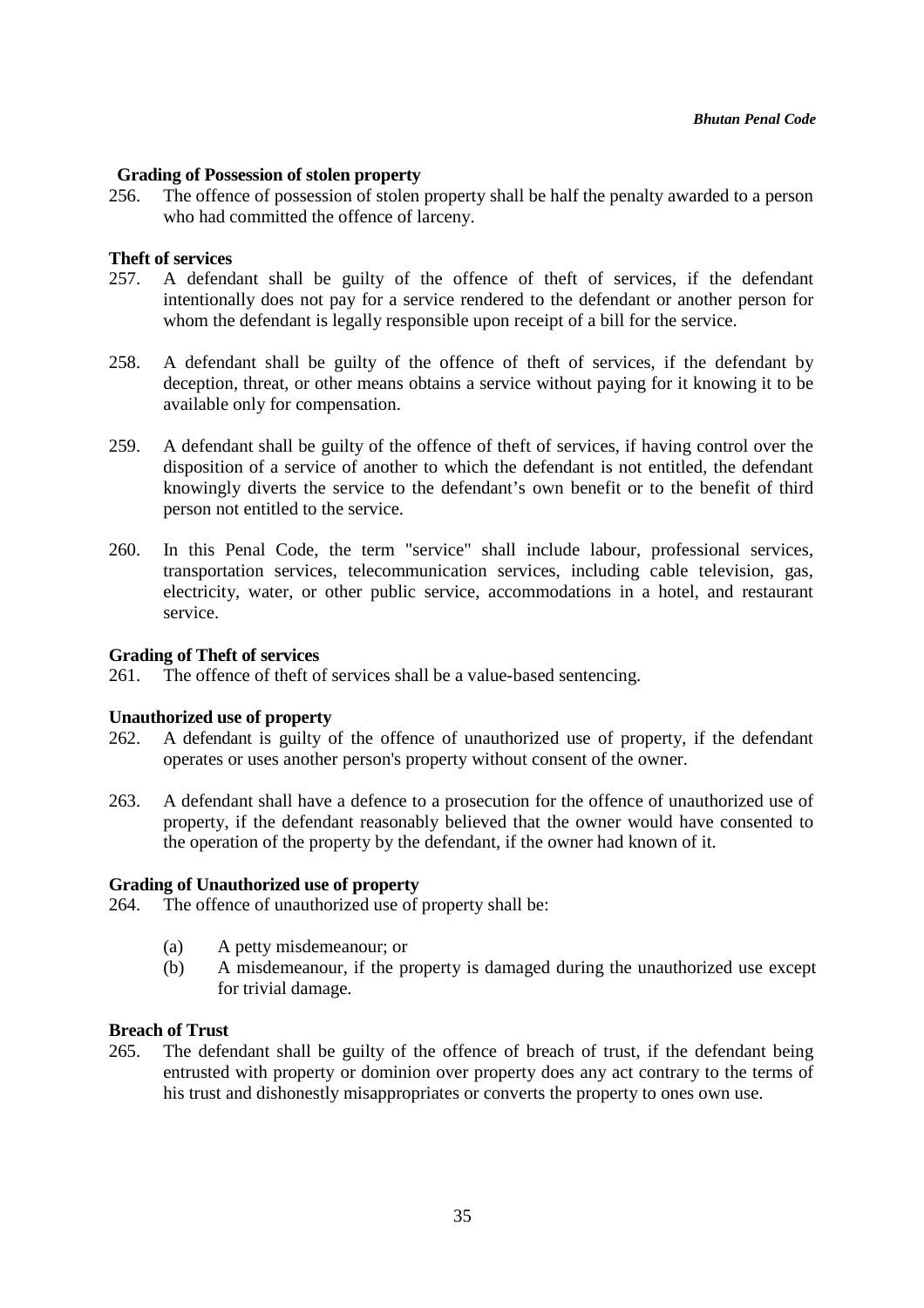### **Grading of Breach of Trust**

266. The offence of the breach of trust shall be a value-based sentencing.

### **Criminal misappropriation of property**

267. The defendant shall be guilty of the offence of criminal misappropriation of property, if the defendant dishonestly misappropriates or converts the property of others to his own use.

### **Grading of Criminal misappropriation of property**

268. The offence of the criminal misappropriation of property shall be a value-based sentencing.

# **Reckless endangerment of property**

269. A defendant shall be guilty of the offence of reckless endangerment of property, if the defendant engages in a conduct that creates a substantial risk of damage to the property of another person.

### **Grading of Reckless endangerment of property**

270. The offence of reckless endangerment of property shall be a value-based sentencing.

# **Unlawful posting of advertisements**

271. A defendant shall be guilty of the offence of unlawful posting of advertisements, if the defendant without any right or reasonable ground posts, paints, or otherwise affixes to the property of another person any advertisement, poster, notice, or other document.

### **Grading of Unlawful posting of advertisements**

272. The offence of unlawful posting of advertisements shall be a petty misdemeanour.

### **Auto stripping**

273. A defendant shall be guilty of the offence of auto stripping, if the defendant removes, destroys, or defaces any part of a motor vehicle.

### **Grading of Auto stripping**

274. The offence of auto stripping shall be a value-based sentencing.

### **Pick pocketing**

275. A defendant shall be guilty of the offence of pick pocketing, if the defendant unnecessarily places one's hands in a person's pocket or handbag in a public place.

### **Grading of Pick pocketing**

276. The offence of Pick pocketing shall be a value-based sentencing.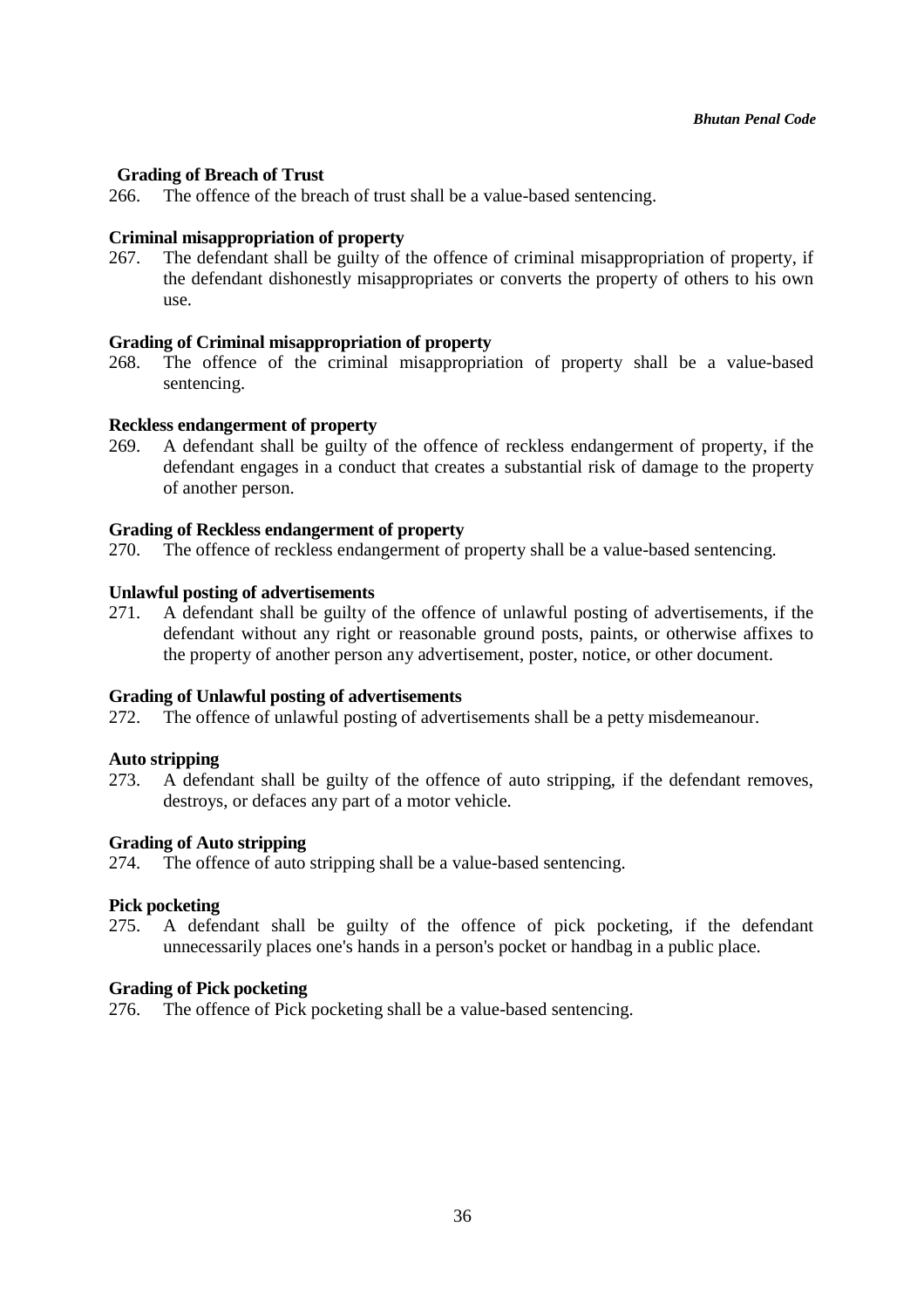# **PART FOUR COMMERCIAL CRIME, FRAUD, CORRUPTION AND RELATED OFFENCES**

# **CHAPTER 19 MONEY LAUNDERING AND SMUGGLING**

### **Money Laundering**

- 277. A defendant shall be guilty of the offence of money laundering, if the defendant knowingly:
	- (a) Acquires, owns, possesses or transfers any proceeds of crime;
	- (b) Enters into any financial transaction which is related to the proceeds of crime either directly or indirectly; or
	- (c) Conceals or aids in the concealment of the proceeds of crime.

# **Grading of Money Laundering**

278. The offence of money laundering shall be a value-based sentencing.

### **Smuggling**

279. A defendant shall be guilty of the offence of smuggling, if the defendant secretly and illegally imports or exports the restricted and prohibited goods or substances including animal parts.

### **Grading of Smuggling**

280. The offence of smuggling shall be a value-based sentencing.

### **Receiving of smuggled goods or substances**

281. A defendant shall be guilty of receiving smuggled goods or substances, if the defendant receives, retains or dispose of any smuggled goods knowing or believing that the goods or substances are smuggled.

### **Grading of Receiving of smuggled goods or substances**

282. The offence of receiving of smuggled goods or substances shall be half the penalty awarded to a person who had committed the offence of smuggled.

### **Tax evasion**

283. A defendant shall be guilty of the offence of tax evasion, if the defendant refrains from paying taxes which he is suppose to pay or illegally pays less tax than the law permits or commits fraud in filing or paying taxes.

### **Grading of Tax evasion**

284. The offence of tax evasion shall be a value-based sentencing.

### **Breach of contract**

285. A defendant shall be guilty of the offence of breach of contract, if the defendant fails without any legal excuse, to perform any promise that forms the whole or part of a contract or any agreement.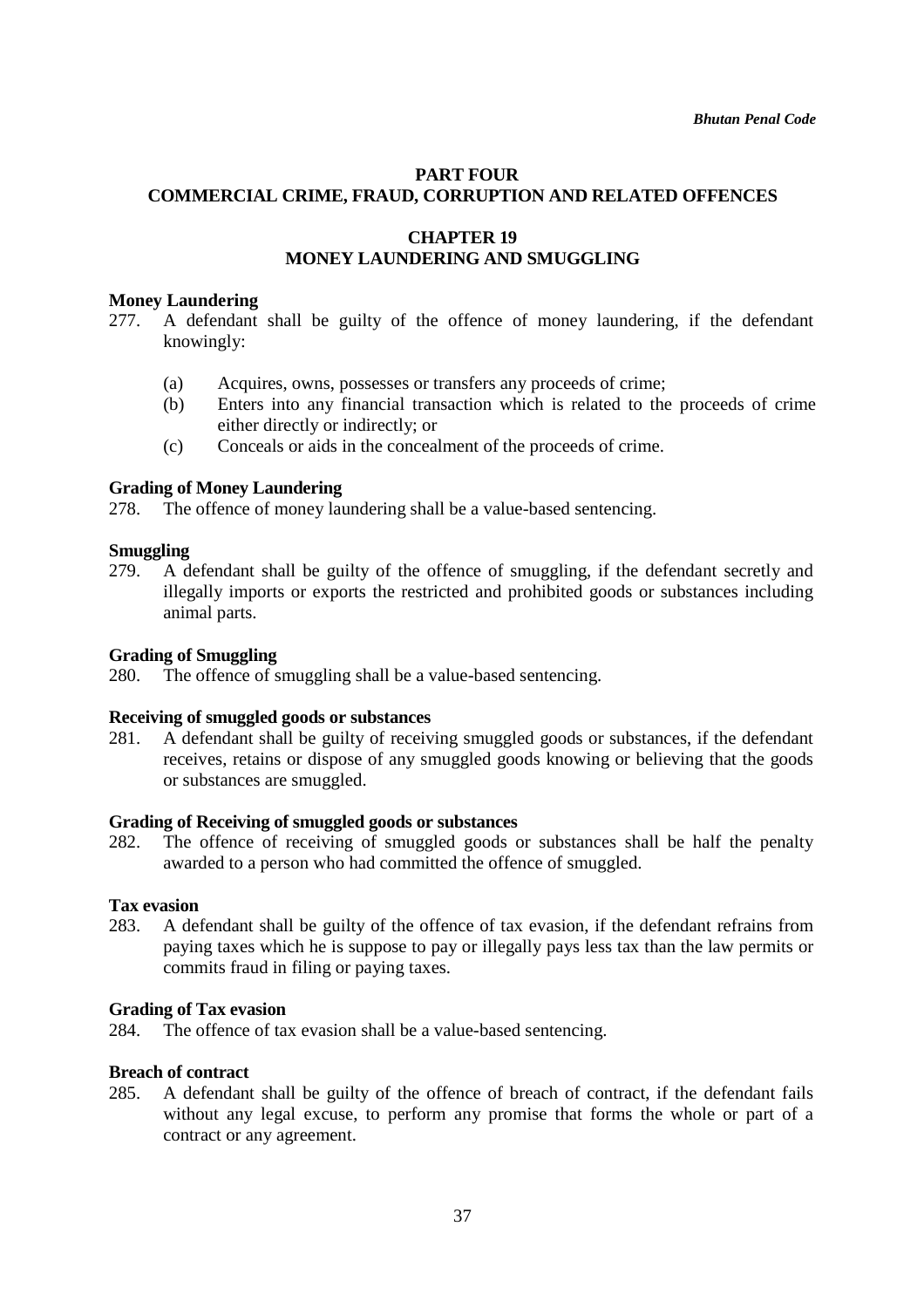# **Grading of Breach of contract**

286. The offence of breach of contract shall be a petty misdemeanour.

# **CHAPTER 20 EMBEZZLEMENT AND BRIBERY**

#### **Embezzlement**

287. A defendant shall be guilty of the offence of embezzlement, if the defendant:

- (a) Misuses or misappropriates government funds or property;
- (b) Misuses or misappropriates a private business's funds or property;
- (c) Does not remit or deposit a collection of money into the place to which the collection is intended to be remitted or deposited;
- (d) Makes an illegal expenditure; or
- (e) Fails to produce or render an accounting of the use of government funds or property upon demand by a proper governmental authority.

#### **Grading of Embezzlement**

288. The offence of embezzlement shall be:

- (a) A felony of the second degree, if the value or the amounts involved in the crime exceed the total amount of the daily minimum national wage rate at the time of the crime for a period of thirty five years or more;
- (b) A felony of the third degree, if the item of the crime is not of a type described in Section 290(a) and the value or the amounts involved in the crime exceed the total amount of the daily minimum national wage rate at the time of the crime for a period less than thirty five years and for a period of twenty one years or more;
- (c) A felony of the fourth degree, if the item of the crime is not of a type described in Section 290(a)  $\&$  (b) above and the value or the amounts involved in the crime exceed the total amount of the daily minimum national wage rate at the time of the crime for a period less than twenty one years and for a period of fifteen years or more;
- (d) A misdemeanour, if the item of the crime is not of a type described in Section 290(a) (b) and (c) above and the value or the amounts are less than the total amount of the daily minimum national wage rate at the time of the crime for a period less than fifteen years and for a period of seven years or more; or
- (e) A petty misdemeanour, if the item of the crime is not of a type described in Section 290(a) (b), (c) and (d) above and the value or the amounts are less than the total amount of the daily minimum national wage rate at the time of the crime for a period less than seven years.

### **Bribery**

289. A defendant shall be guilty of the offence of bribery, if the defendant is a public official and accepts money, property, or other gratification for oneself or another person in exchange for doing an act or omitting to do an act that is related to the defendant's public duties.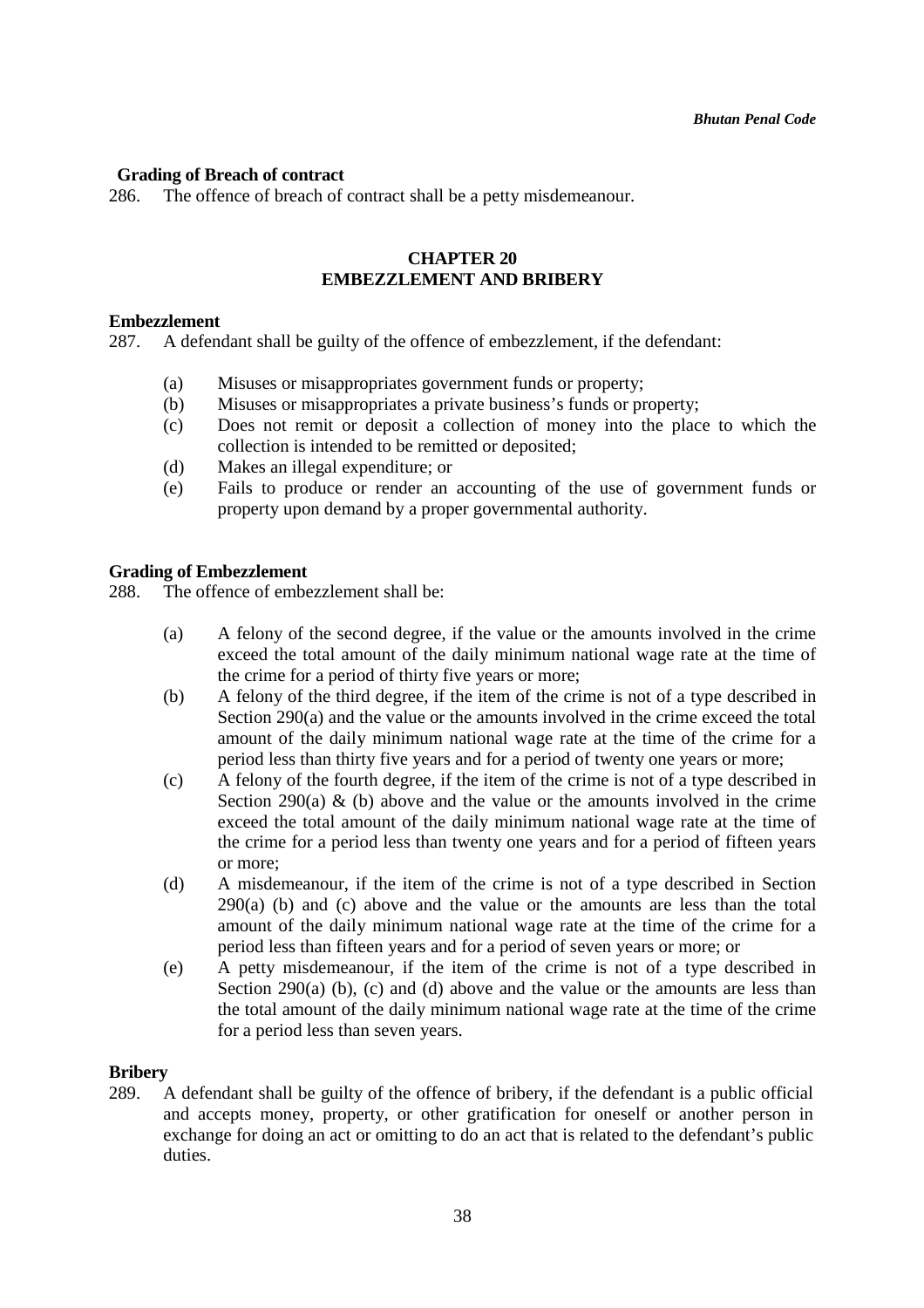290. A defendant shall be guilty of the offence of bribery, if the defendant offers money, property, or other gratification to a public official in exchange for the public official doing an act or omitting to do an act that is related to the public official's duties.

### **Grading of Bribery**

291. The offence of public bribery shall be a value-based sentencing.

### **Commercial bribery**

- 292. A defendant shall be guilty of the offence of commercial bribery, if the defendant solicits, accepts, or agrees to accept any money, property, or other gratification as consideration for knowingly violating or agreeing to violate a fiduciary duty to which the defendant is subjected to as a:
	- (a) Partner, agent, or employee of another;
	- (b) Officer, director, manager, or high managerial agent involved in the direction of the affairs of an incorporated or unincorporated association or corporation;
	- (c) Trustee, guardian, or other person in a fiduciary position;
	- (d) *Jabmi*, physician, accountant, appraiser, or other professional adviser;
	- (e) Court appointed agent, mediator, or receiver; or
	- (f) Arbitrator or other purportedly disinterested adjudicator or referee.

### **Grading of Commercial bribery**

293. The offence of commercial bribery shall be a value-based sentencing.

### **Official misconduct**

- 294. A defendant shall be guilty of the offence of official misconduct, if the defendant knowingly:
	- (a) Commits an act relating to the office constituting an unauthorized exercise of the official functions or unauthorised divulging of restricted official information or secrecy; or
	- (b) Refrains from performing a duty, which is imposed upon the defendant by law.

### **Grading of Official misconduct**

295. The offence of official misconduct shall be a misdemeanour.

# **CHAPTER 21 FORGERY AND RELATED OFFENCES**

### **Forgery**

- 296. A defendant shall be guilty of the offence of forgery, if with the purpose to defraud, deceive, or prejudice the rights of another person, the defendant:
	- (a) Makes or alters a writing or document of another which has legal efficacy without authority;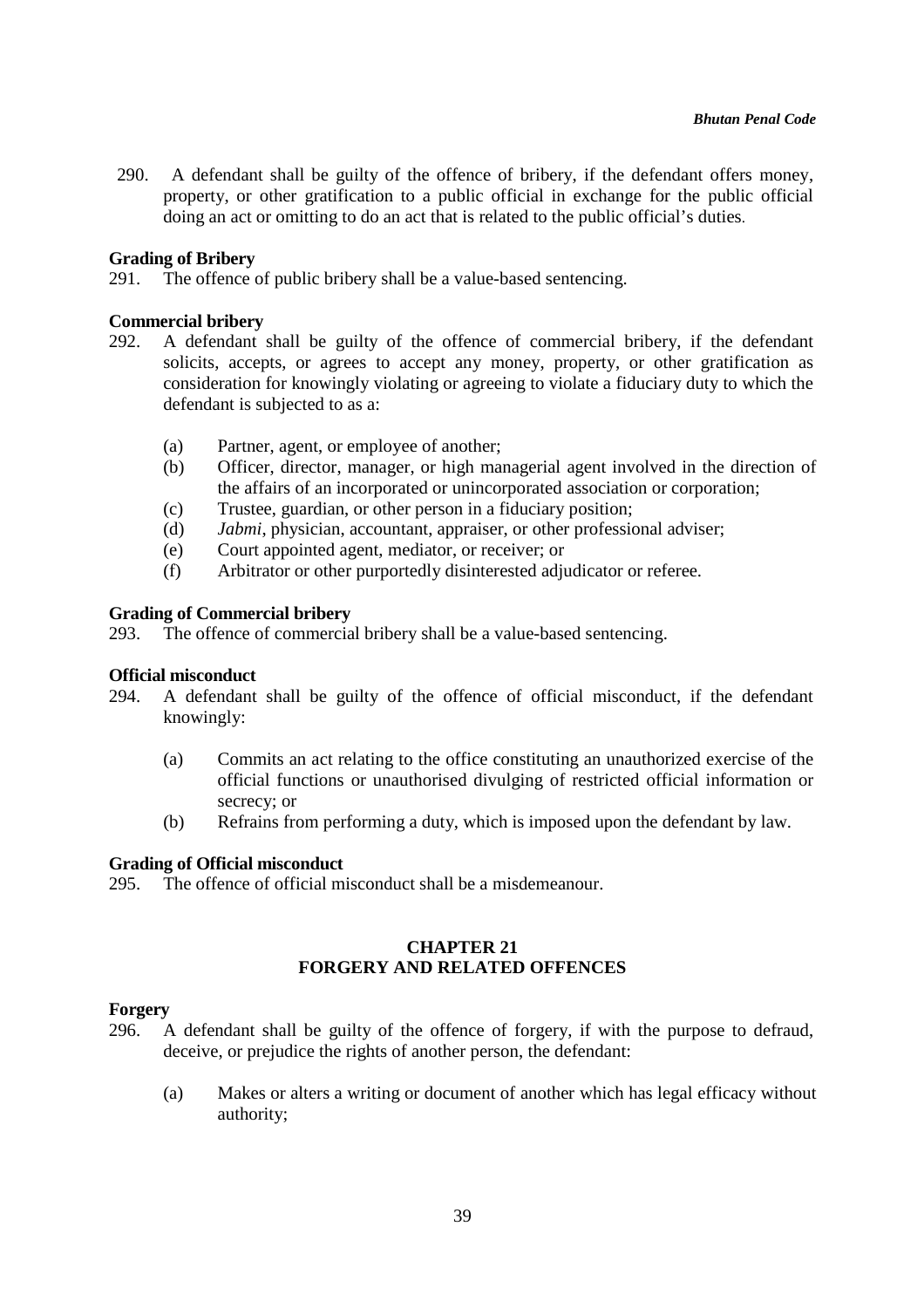- (b) Makes, completes, executes, authenticates, issues, or transfers a writing or document using the authority of another, who did not authorize the defendant to use the authority;
- (c) Signs another person's name, writes something in or on another person's existing signature that materially alters the originality or authenticity of the signature, or obtains someone else's genuine signature by deceitful means; or
- (d) Causes any circumstance to exits or make any false entry in any book or record, or makes any document containing false statement, intending that such circumstances may appear in evidence in a judicial proceeding, or in any other proceeding taken by lawful authority.

# **Grading of Forgery**

297. The offence of forgery shall be:

- (a) A felony of the second degree, if the writing or document forged is a part of a *kasho* of His Majesty;
- (b) A felony of the third degree, if the writing or document forged is a part that involves the issue of money, securities, postage or revenue stamps, or other valuable instrument issued by the government, or part of an issue of stock, bonds, or other instrument representing interests in or claims against any property or enterprise:
- (c) A felony of the fourth degree, if the writing or document forged is a will, deed, contract, mortgage, release, commercial instrument, or other writing or document evidencing, creating, transferring, altering, terminating, or otherwise affecting a legal relationship; or
- (d) A misdemeanour for all other forgeries.

### **Tampering with public records**

298. A defendant shall be guilty of the offence of tampering with public records, if after knowing that the defendant does not have the authority to do so, removes, mutilates, destroys, conceals, makes a false entry in, or falsely alters any record or other written instrument filed with, deposited in, or otherwise constituting a record of a public office.

### **Grading of Tampering with public records**

299. The offence of tampering with public records shall be a felony of the fourth degree.

# **Tampering with documents**

- 300. A defendant shall be guilty of the offence of tampering with documents, if the defendant, with the intent to defraud, deceive, or injure another person or to conceal a wrongdoing, removes, mutilates, destroys, conceals, or falsifies a written instrument of the following type:
	- (a) A record or document pertaining to a legal proceeding that has not been filed in court;
	- (b) A will, deed, contract, mortgage, release, or commercial instrument that has not been registered or any other document affecting a legal relationship; or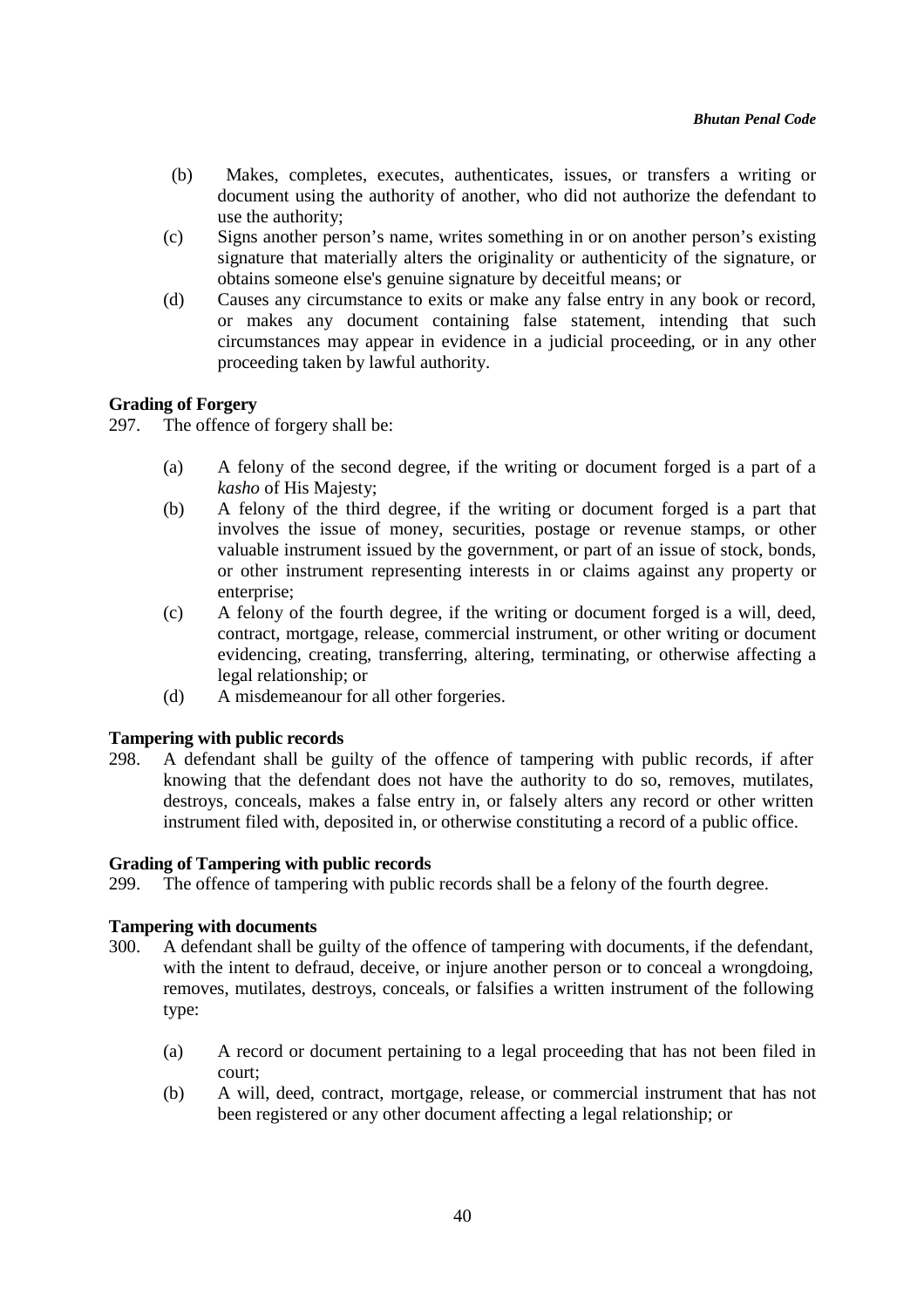(c) An accounting record or financial statement.

### **Grading of Tampering with documents**

301. The offence of tampering with documents shall be a misdemeanour.

### **Execution of a document by deception**

302. A defendant shall be guilty of the offence of execution of a document by deception, if the defendant causes a person to execute a document effecting, purporting to effect, or likely to affect a pecuniary interest of that person or another person, when the defendant knows that the document will not have such an effect.

#### **Grading of Execution of a document by deception**

303. The offence of execution of a document by deception shall be a misdemeanour.

#### **Fraudulent cheque writing**

- 304. A defendant shall be guilty of the offence of fraudulent cheque writing, if the defendant issues or passes a cheque knowing that the drawer will not honour it.
- 305. For the purpose of this Penal Code an issuer is presumed to know that the cheque will not be honoured by the drawer, if the issuer:
	- (a) Has no account with the drawer at the time the cheque is issued; or
	- (b) Knows that the fund with the drawer is insufficient to cover the cheque and payment is refused by the drawer for lack of funds upon presentation within thirty days after issue and the issuer fails to make good within sixty days after receiving notice of that refusal.

#### **Grading of Fraudulent cheque writing**

306. The offence of fraudulent cheque writing shall be a value-based sentencing.

### **Counterfeiting**

307. A defendant shall be guilty of the offence of counterfeiting, if the defendant knowingly manufactures, distributes, or sells counterfeit medicinal products, false currency, coin or bank notes.

#### **Grading of Counterfeiting**

308. The offence of counterfeiting shall be a felony of the fourth degree.

#### **Deceptive practice**

- 309. A defendant shall be guilty of the offence of deceptive practice, if the defendant knowingly:
	- (a) Possesses, uses, or sells a false weight, measure or other device for false determination or recording of quality or quantity of a good;
	- (b) Sells, offers, exposes for sale, or delivers less than the represented quantity of a good;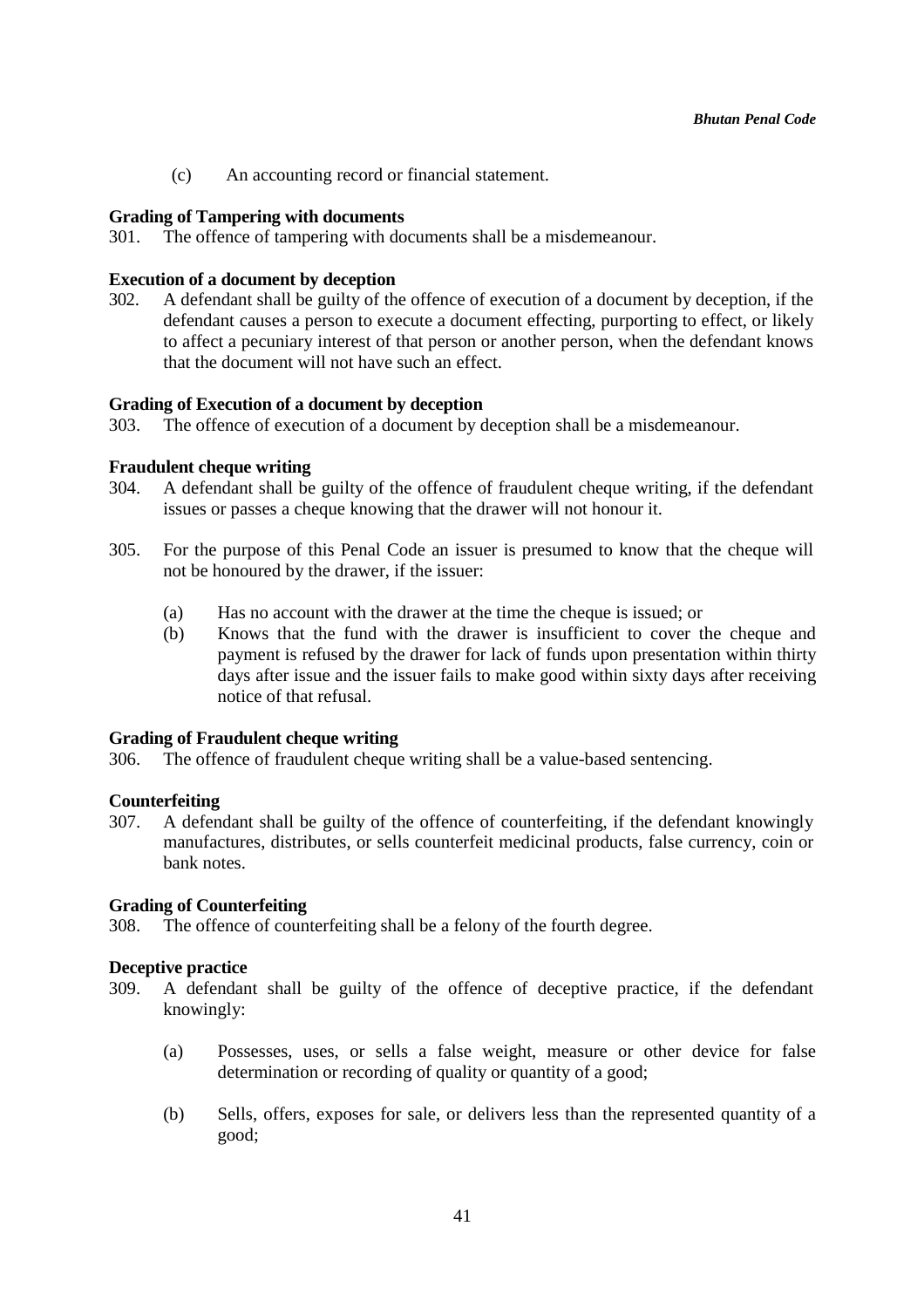- (c) Makes a false or misleading written statement for the purpose of obtaining property or credit;
- (d) Files or gives a false affidavit or information;
- (e) Makes a false or misleading written statement for the purpose of promoting the sale of a security or omits information required by law to be disclosed in written document relating to a security;
- (f) Defrauds another person or the defendant in facilitating a fraud to be perpetrated on another person, makes or alters an object or an item, so that it appears to be original and genuine; or
- (g) Cheats any person to deliver any property to any person or intentionally induces the person so cheated or deceived to do or omit to do anything, which the person would not do or omit, if the person was not so cheated or deceived.

# **Grading of Deceptive practice**

310. The offence of deceptive practice shall be:

- (a) A petty misdemeanour; or
- (b) A misdemeanour, if the deceptive practice involves the manufacturing, selling, offering, or exposing for sale of any food or beverage that is potentially perilous to the public health.

# **Fraudulent obtaining of insurance**

311. A defendant shall be guilty of the offence of fraudulent obtaining of insurance, if the defendant presents a false statement as part of an application for commercial or personal insurance or as part of claim for payment on a commercial or personal insurance policy.

### **Grading of Fraudulent obtaining of insurance**

312. The offence of fraudulent obtaining of insurance shall be a value-based sentencing.

### **Fraudulent insolvency**

313. A defendant shall be guilty of offence of fraudulent insolvency, if the defendant is a debtor and acting with the intent to defraud one's creditors and knowingly conveys, transfers, removes, conceals, destroys, encumbers, or otherwise disposes of any part or interest in the debtor's property, obtains any substantial part of or interest in the debtor's property, or fails or refuses to disclose about the property, or other relevant information bound by law to any creditor.

### **Grading of Fraudulent insolvency**

314. The offence of fraudulent insolvency shall be a value-based sentencing.

### **Fraud involving a security interest**

315. A defendant shall be guilty of the offence of fraud involving a security interest, if the defendant engages in fraudulent conduct designed to defeat a security interest.

### **Grading of Fraud involving a security interest**

316. The offence of fraud involving a security interest shall be a value-based sentencing.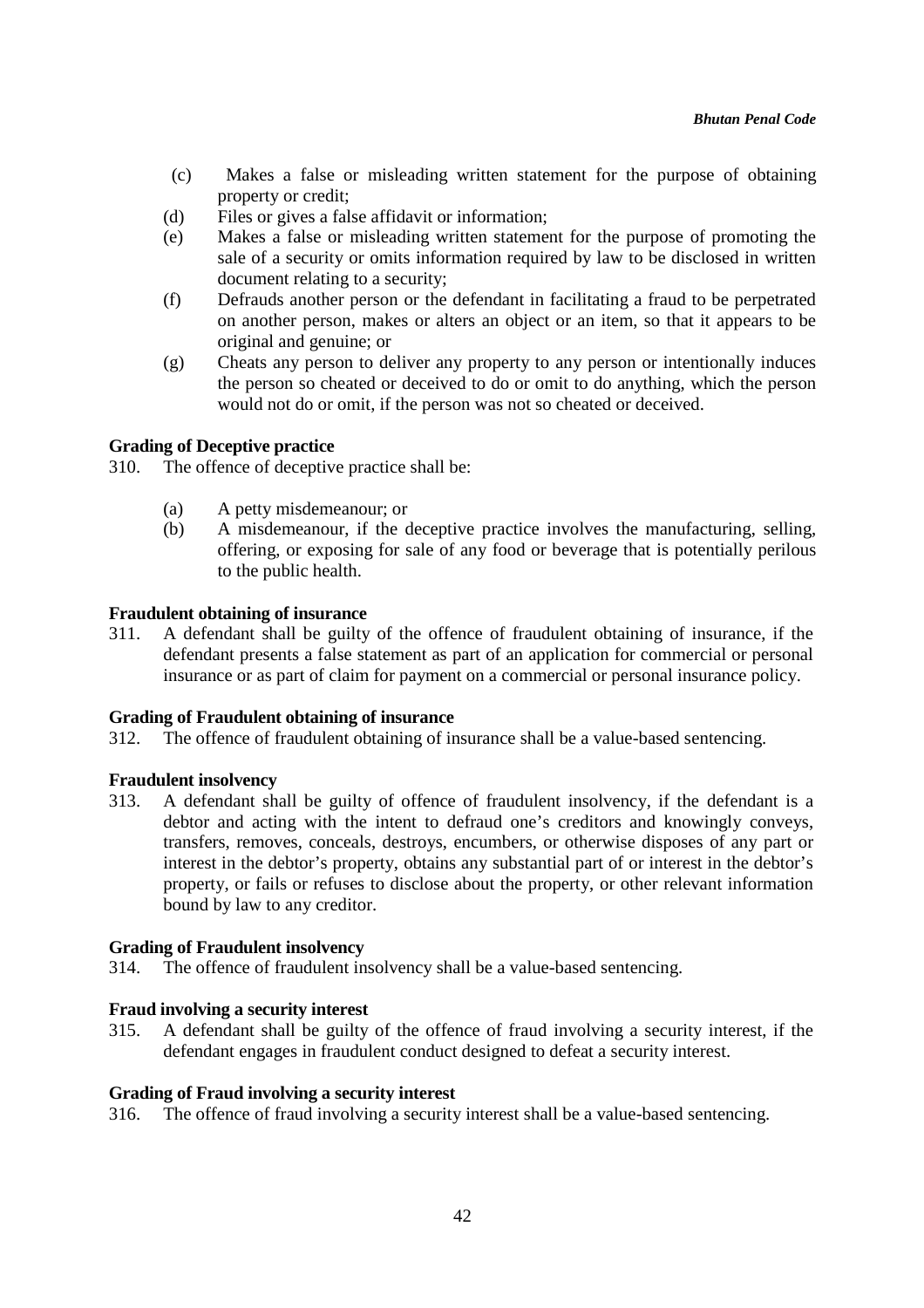# **CHAPTER 22 DEFAMATION AND RELATED OFFENCES**

# **Defamation**

317. A defendant shall be guilty of the offence of defamation, if the defendant intentionally causes damage to the reputation of another person or a legal person by communicating false or distorted information about that person's action, motive, character, or reputation.

### **Exceptions to defamation**

318. The following acts shall not be construed as defamation:

- (a) A bonafide expression made in the public interest;
- (b) A criticism of a literary work or product;
- (c) An appeal through lawful means or in good faith for redressing a grievance;
- (d) A bonafide complaint by the defendant against one's own superior officer or about an employee serving under the officer;
- (e) A bonafide complaint by or to an agency or authority of Bhutan to redress a grievance;
- (f) A formal report of a supervisor or superior officer concerning the work or performance of an employee; or
- (g) Instances where the Court, based on relevant facts and circumstances, considers the statement made to be reasonable.

### **Grading of Defamation**

319. The offence of defamation shall be:

- (a) A felony of the fourth degree and pay compensation for a minimum of one month and a maximum of three years to the aggrieved party calculated in accordance with the daily minimum national wage rate, if the defamation includes murder, armed robbery, terrorism or treason; or
- (b) A petty misdemeanour and pay compensation to the aggrieved party for a minimum of one month and maximum of three years calculated in accordance with the daily minimum national wage rate, if the defamation includes any matter other than murder, armed robbery, terrorism or treason.

# **Libel**

320. A defendant shall be guilty of the offence of libel, if the defendant defames another person through the means of writing, drawing, or photographing.

### **Grading of Libel**

321. The offence of libel shall be:

(a) A felony of the fourth degree and pay compensation for a minimum of one month and a maximum of three years to the aggrieved party calculated in accordance with the daily minimum national wage rate, if the libel includes murder, armed robbery, terrorism or treason; or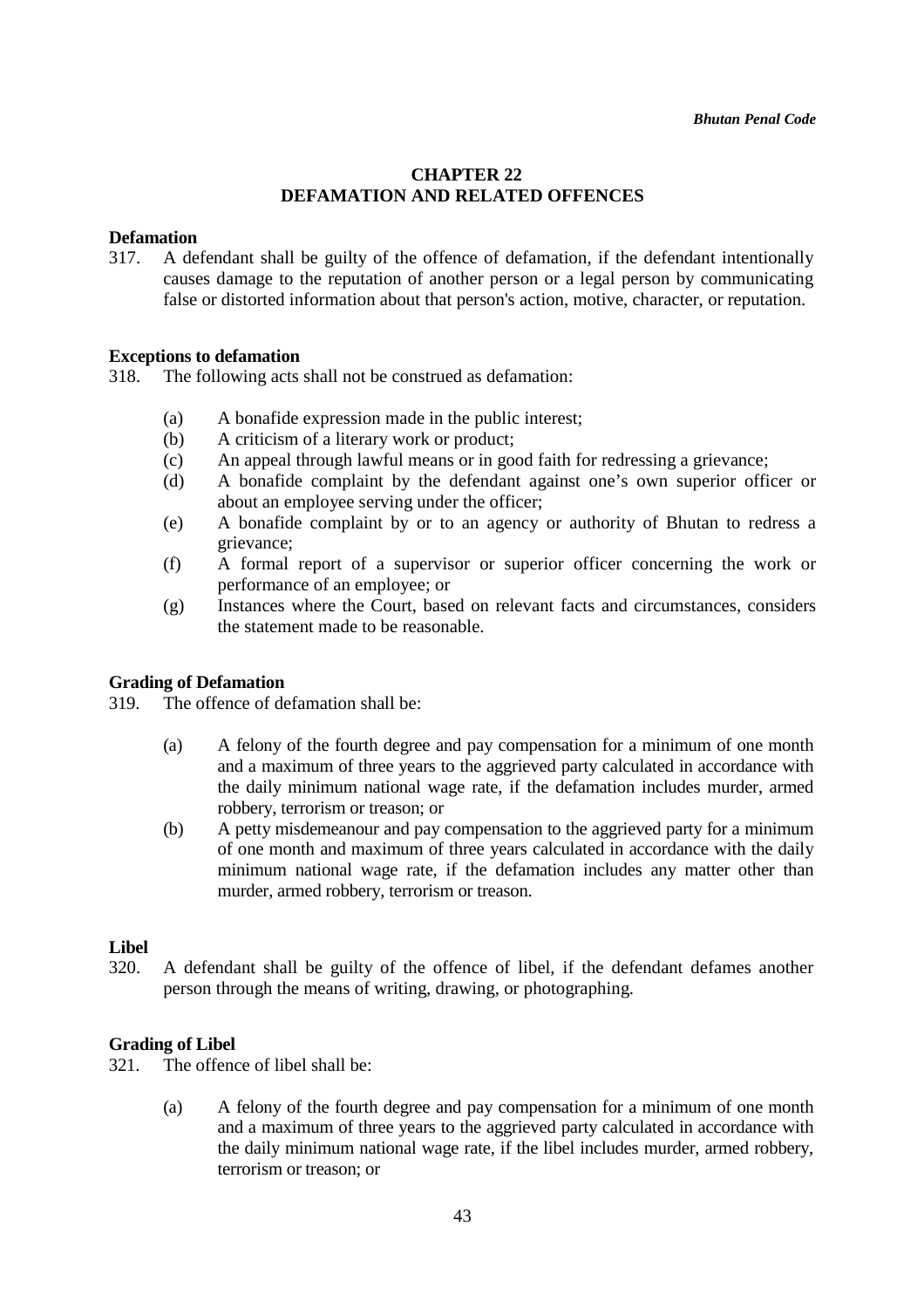(b) A petty misdemeanour and pay compensation to the aggrieved party for a minimum of one month and maximum of three years calculated in accordance with the daily minimum national wage rate, if the libel includes any matter other than murder, armed robbery, terrorism or treason.

#### **Blackmail**

322. A defendant shall be guilty of the offence of blackmail, if the defendant threatens to expose a true or allegedly true fact about a person that would cause harm to that person's reputation unless the person gives the defendant money, property, or other gratification.

#### **Grading of Blackmail**

323. The offence of blackmail shall be a misdemeanour.

#### **False advertising**

324. A defendant shall be guilty of the offence of false advertising, if the defendant with the intent to promote the sale or to increase the consumption of a property or service makes or causes to be made a false or misleading statement in any advertisement addressed to the public or to substantial number of persons.

#### **Grading of False advertising**

325. The offence of false advertising shall be a misdemeanour.

# **PART FIVE OFFENCES AGAINST STATE AND PUBLIC ORDER**

### **CHAPTER 23 TREASON, TERRORISM AND RELATED OFFENCES**

#### **Treason**

- 326. A defendant shall be guilty of the offence of treason, if the defendant commits a subversive act against the state within or outside the realm of Bhutan.
- 327. Treason shall include the following acts:
	- (a) Waging war against Bhutan;
	- (b) Engages with the known enemy of Bhutan;
	- (c) Supplying or engaging in the collection of weapons to be used against Bhutan; or
	- (d) Causing or attempting to cause any physical injury on *the Druk Gyalpo*.

### **Grading of Treason**

328. The offence of treason shall be a felony of the first degree.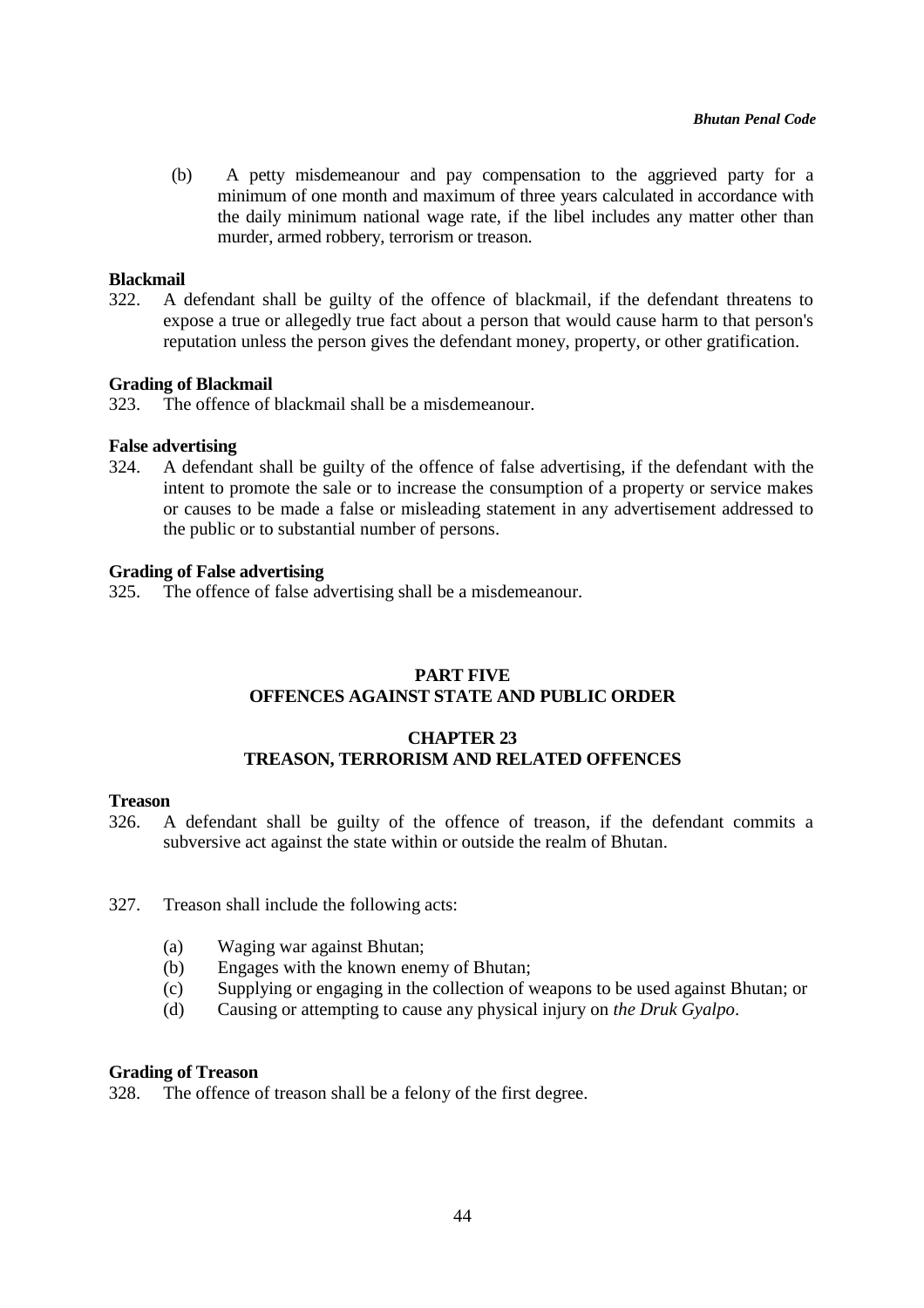# **Terrorism**

329. A defendant shall be guilty of the offence of terrorism, if the defendant:

- (a) With intent to subvert the state, uses or assists, recruits, or trains another person to use a bomb, dynamite, fire-arm, or other lethal weapon against Bhutan; or
- (b) Engages in a violent act or insurrection against Bhutan that is designed primarily to generate fear in a community or a substantial section of the society.

# **Grading of Terrorism**

330. The offence of terrorism shall be a felony of the first degree.

# **Sedition**

331. A defendant shall be guilty of the offence of sedition, if the defendant:

- (a) Undermines the security, unity, integrity, or sovereignty of Bhutan by creating animosity and disaffection among the people;
- (b) Creates animosity between Bhutan and its people or Bhutan and the government of a foreign country with which Bhutan has peaceful and friendly relations;
- (c) Writes and distributes seditious pamphlet, poster or literature;
- (d) Conducts meeting of a seditious nature;
- (e) Issues a scurrilous and malignant statement against the His Majesty or the Royal Government with the intent to defame, disrupt, encourage contempt, or incite hatred of the people against Bhutan; or
- (f) Joins or registers with a known terrorist organization.

# **Grading of Sedition**

332. The offence of sedition shall be a felony of the third degree.

# **Espionage**

333. A defendant shall be guilty of the offence of espionage, if the defendant:

- (a) Without having the written permission of a competent government authority to do so, enters into a government office, military establishment, or another restricted area in order to obtain information of a confidential nature relating to Bhutan's national security;
- (b) Is in possession of an article, data, or other information relating to Bhutan's national security and purposely, knowingly, or recklessly discloses the contents to another person not legally authorized by the Royal Government to know it; or
- (c) Reveals confidential information relating to Bhutan's national security to a person not legally authorised by the Royal Government to know it.

# **Grading of Espionage**

334. The offence of espionage shall be a felony of the third degree.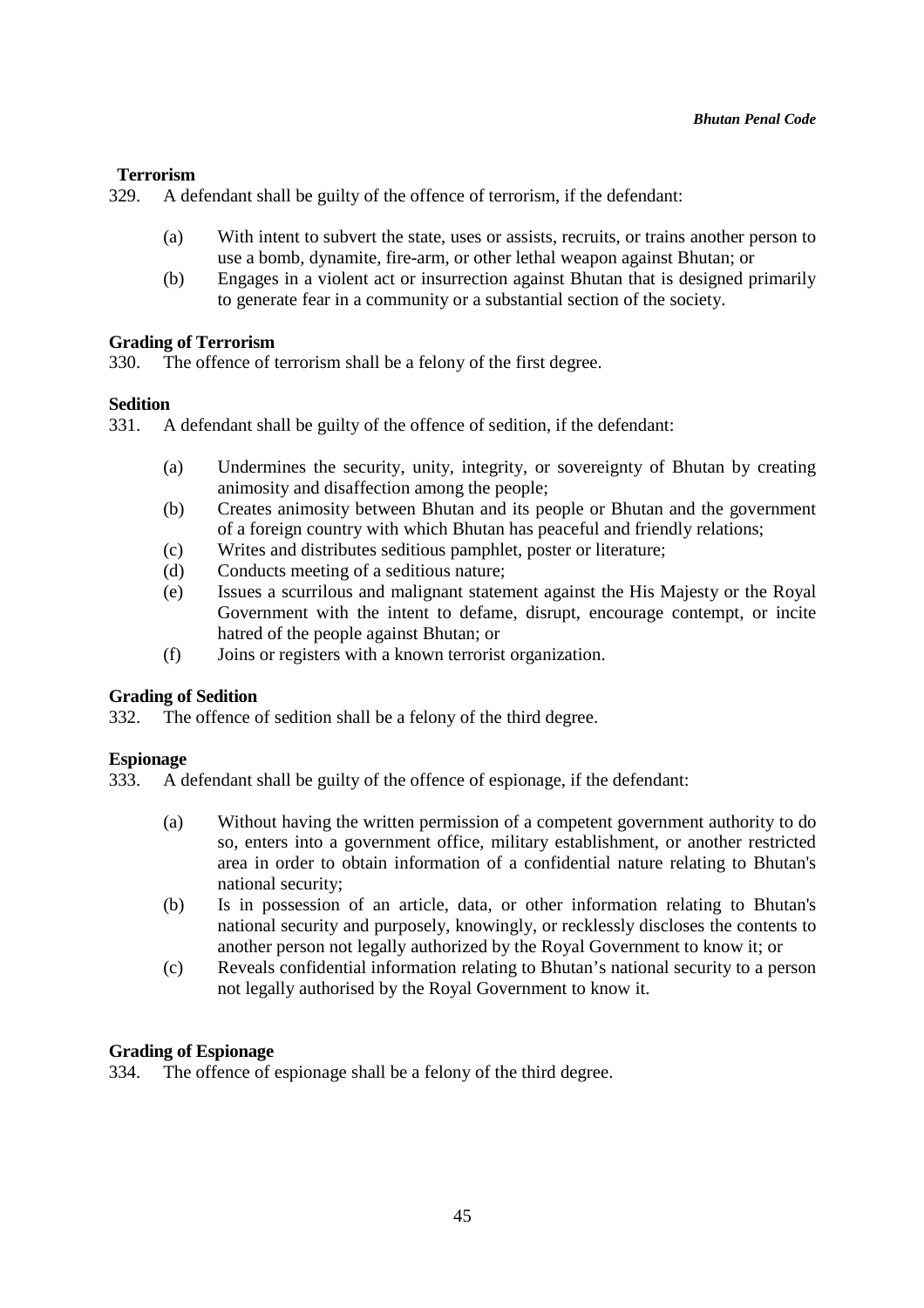# **Hijacking**

335. A defendant shall be guilty of the offence of hijacking, if the defendant commandeers a airplane or other mode of transport.

### **Grading of Hijacking**

336. The offence of hijacking shall be a felony of the:

- (a) First degree; or
- (b) Second degree, if it involves a mode of transportation other than an aircraft.

# **Abettor of mutiny**

337. A defendant shall be guilty of the offence of abettor of mutiny, if the defendant abets the committing of mutiny by an officer or soldier of the armed forces of Bhutan.

# **Grading of Abettor of mutiny.**

338. The offence of abettor of mutiny shall be a felony of the third degree.

# **Harbouring of deserter**

339. A defendant shall be guilty of the offence of harbouring of deserter, if the defendant harbours an officer or soldier of the armed forces of Bhutan, who had deserted the armed forces without authorization to do so.

### **Grading of Harbouring of deserter**

340. The offence of harbouring of deserter shall be a misdemeanour.

### **Impersonation of uniformed personnel**

341. A defendant shall be guilty of the offence of impersonation of uniformed personnel, if the defendant is not in the armed forces of Bhutan but wears a garb, carries a garb or token of, or other attire similar to that of the armed forces of Bhutan with the purpose to impersonate uniformed personnel.

### **Grading of Impersonation of uniformed personnel**

342. The offence of impersonation of uniformed personnel shall be a felony of the fourth degree.

### **Impersonation of an official**

343. A defendant shall be guilty of the offence of impersonation of an official, if the defendant falsely represents to be that official.

### **Grading of Impersonation of an official**

344. The offence of impersonation of an official shall be a misdemeanour.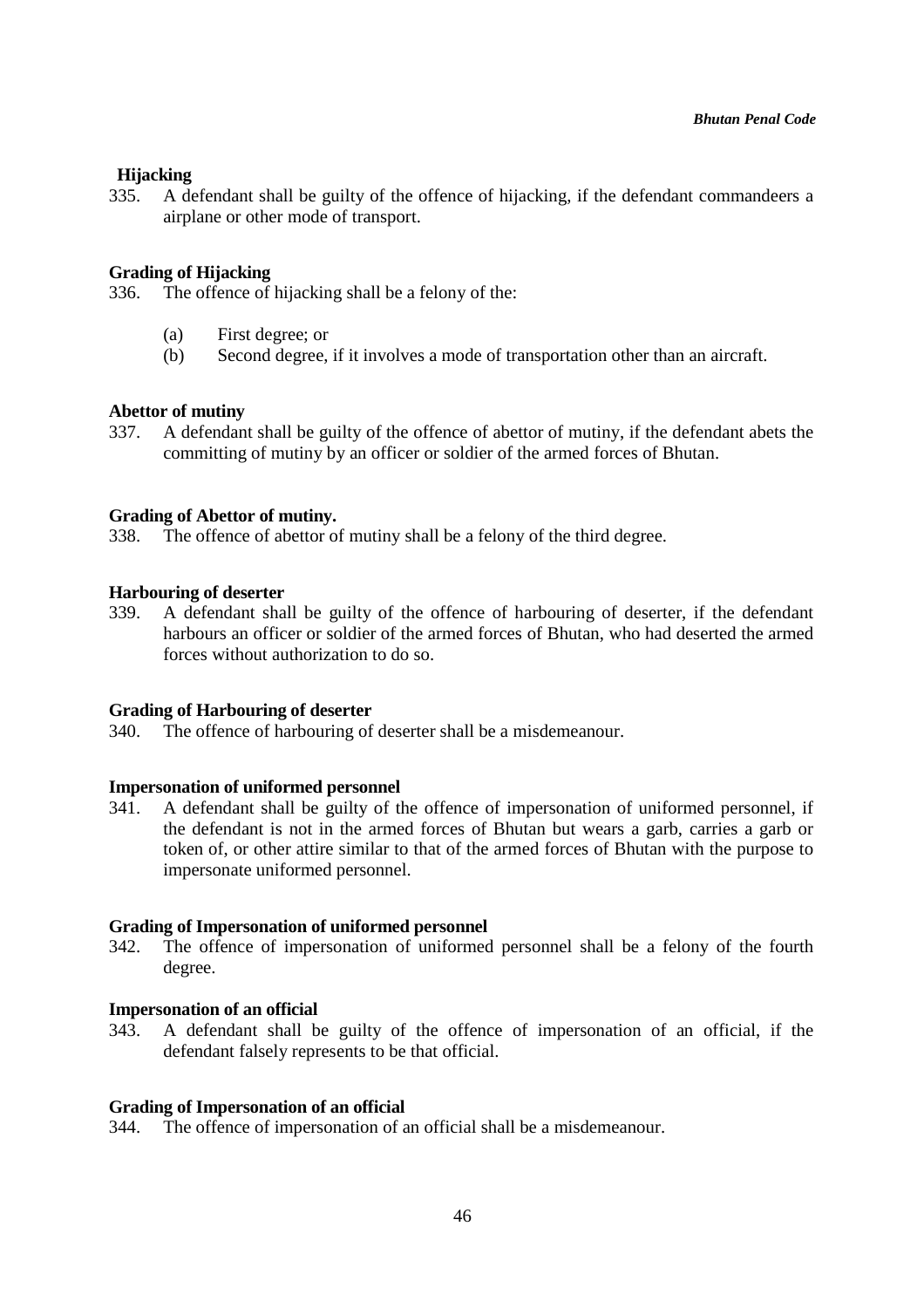# **CHAPTER 24 OFFENCES AGAINST CULTURAL AND NATIONAL HERITAGE**

### **Illicit sale of cultural and national heritage property**

345. A defendant shall be guilty of the offence of illicit sale of cultural and national heritage property, if the defendant knowingly sells or exports an item of cultural and national heritage property without prior permission from the relevant government authority.

# **Grading of Illicit sale of cultural and national heritage property**

346. The offence of illicit sale of cultural and national heritage property shall be a felony of the fourth degree.

# **Damage to cultural or national heritage property and national monuments**

347. A defendant shall be guilty of the offence of damage to cultural and national heritage property or national monuments, if the defendant damages, destroys, or excavates a cultural or national heritage property and national monument.

### **Grading of Damage to cultural or national heritage property and national monuments**

348. The offence of damage to cultural and national heritage property and national monuments shall be a felony of the fourth degree.

### **Damage to religious objects**

349. A defendant shall be guilty of the offence of damage to religious objects, if the defendant unlawfully damages, destroys, or excavates any religious object.

### **Grading of Damage to religious objects**

350. The offence of damage to religious objects shall be a misdemeanour.

### **Offence against the** *Ku, Sung, Thuk-Ten, or Zung*

- 351. A defendant shall be guilty of the offence against the *Ku, Sung, Thuk-Ten,* or *Zung,* if the defendant:
	- (a) Removes a *Zung* from a *Chorten* or religious statue*;*
	- (b) Commits a larceny of *Ku, Sung, Thuk-Ten, or Zung* of antique value from a *Lhakhang*, *Dzong, Chorten,* museum, or dwelling places; or
	- (c) Vandalising any *Ten Suum.*

### **Grading of Offence against the** *Ku, Sung, Thuk-Ten,* or *Zung*

352. The offence against the *Ku, Sung, Thuk-Ten,* or *Zung* shall be a felony of the first degree.

### **Illegal purchase or sale of** *Ku, Sung, Thuk-Ten,* or *Zung*

353. A defendant shall be guilty of the offence of illegal purchase or sale of *Ku, Sung, Thuk-Ten, or Zung,* if the defendant unlawfully purchases, sells, or otherwise procures *Ku, Sung, Thuk-Ten,* or *Zung* of antique value knowing or believing it to have been obtained through commission of an offence.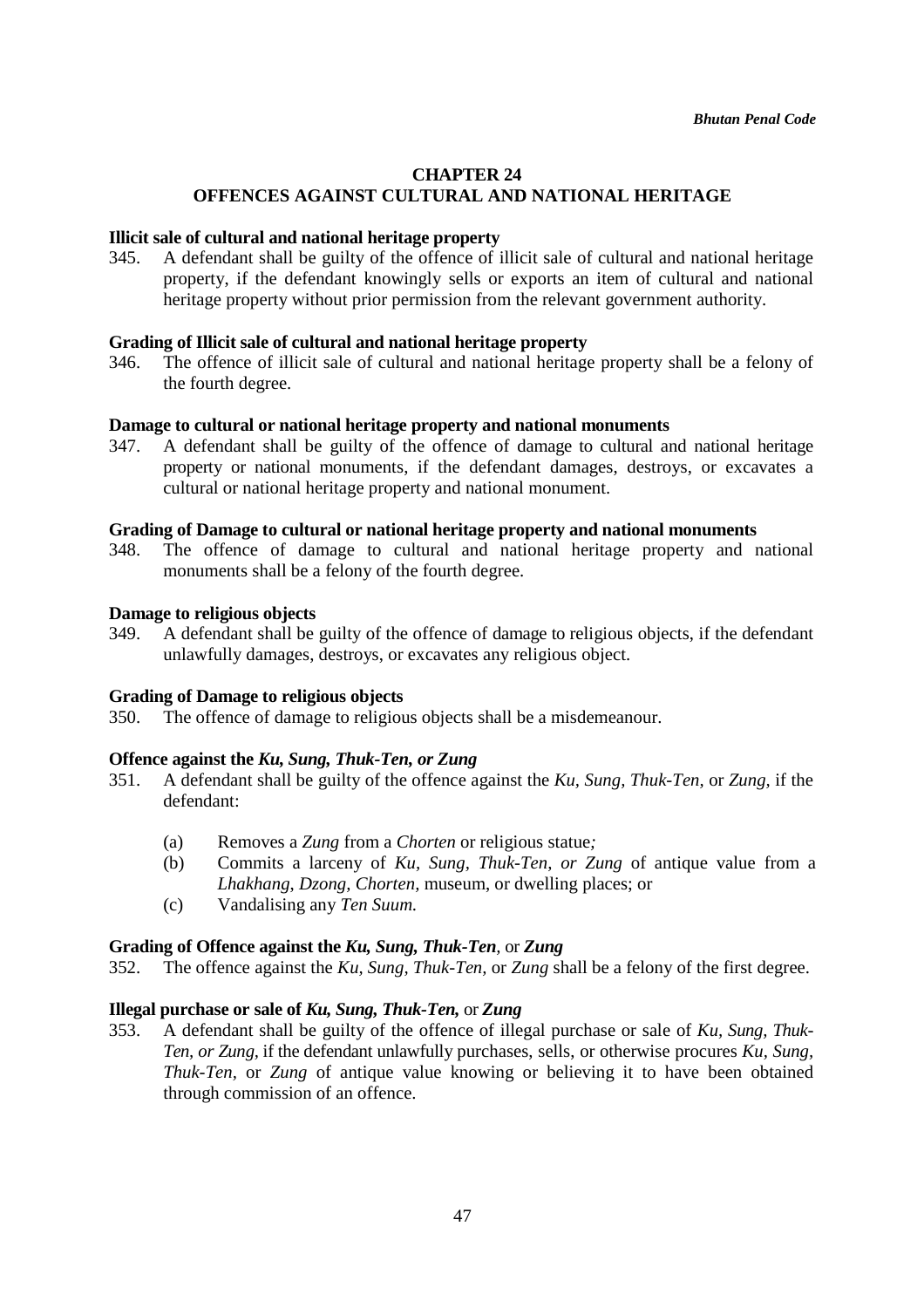# **Grading of Illegal purchase or sale of** *Ku, Sung, Thuk-Ten,* **or** *Zung*

354. The offence of illegal purchase or sale of *Ku, Sung, Thuk-Ten,* or *Zung* shall be a felony of the fourth degree.

#### **Illegal gift of Ku, Sung,** *Thuk-Ten, or Zung*

355. A defendant shall be guilty of the offence of illegal gift of *Ku, Sung, Thuk-Ten,* or *Zung,* if the defendant presents as gift a *Ku, Sung, Thuk-Ten,* or *Zung* of antique value to a foreigner.

#### **Grading of Illegal gift of** *Ku, Sung, Thuk-Ten,* **or** *Zung*

356. The offence of illegal gift of *Ku, Sung, Thuk-Ten,* or *Zung* shall be a felony of the fourth degree.

#### **Caretaker's negligence causing loss or larceny of** *Ku, Sung, Thuk-Ten, Zung* **or antique**

357. A defendant shall be guilty of causing loss or larceny of *Ku, Sung, Thuk-Ten, Zung,* or antique, if the defendant is a caretaker and one's negligence resulted in the loss or larceny of an antique *Ku, Sung, Thuk-Ten, Zung* or antique from a *Lhakhang*, *Dzong, Chorten,* or museum.

# **Grading of Caretaker's negligence causing loss or larceny of** *Ku, Sung, Thuk-Ten, Zung* **or antique**

358. The offence of causing loss or larceny of *Ku, Sung, Thuk-Ten, Zung* or antique shall be a petty misdemeanour.

#### **Larceny of antique**

359. A defendant shall be guilty of the offence of larceny of antique, if the defendant takes or moves the antique property of another person without the owner's consent and with the intent to deprive the owner of the property or to appropriate the same to the defendant or a third person.

#### **Grading of Larceny of antique**

360. The offence of larceny of antique shall be a value-based sentencing.

#### **Illegal purchase or sale of an antique**

361. A defendant shall be guilty of the offence of illegal purchase or sale of antique*,* if the defendant unlawfully purchases, sells, or otherwise procures any antique knowing or believing it to have been obtained through commission of an offence.

#### **Grading of Illegal purchase or sale of an antique**

362. The offence of illegal purchase or sale of antique shall be a felony of the fourth degree.

### **Illegal gift of antique**

363. A defendant shall be guilty of the offence of illegal gift of antique*,* if the defendant presents as gift a prohibited antique to a foreigner.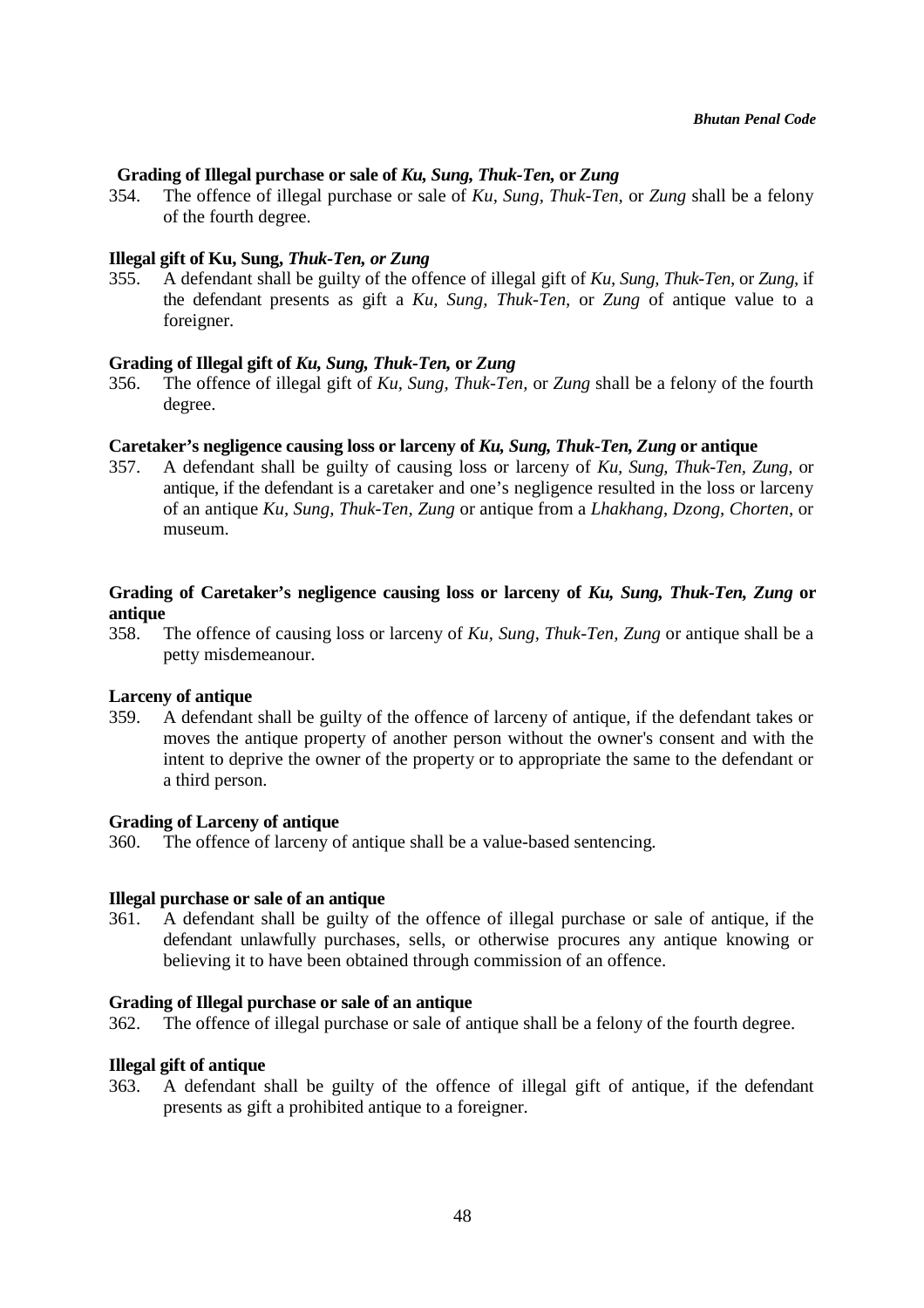# **Grading of Illegal gift of antique**

364. The offence of illegal gift of antique shall be a felony of the fourth degree.

# **CHAPTER 25 OFFENCES AGAINST JUDICIAL AUTHORITY**

### **Unauthorized hearing**

365. A defendant shall be guilty of the offence of unauthorized hearing, if the defendant is not lawfully authorized to hear a case but hears a case and orders a sentence and/or an award of damages or fine or other punishment.

#### **Grading of Unauthorized hearing**

366. The offence of unauthorized hearing shall be a misdemeanour.

#### **Contempt of court**

367. A defendant shall be guilty of the offence of contempt of court, if the defendant:

- (a) Has been served with a Court order and fails to comply without any reasonable cause;
- (b) Purposely interferes with or interrupts a legal proceeding including a failure to respond to a Court directed inquiry, makes a public outburst, an antagonistic comment or directs a threat at a judicial official or person present in the courtroom, or engages in acts demonstrating a lack of *diglam namsha* befitting the Court; or
- (c) Refuses to abide or obey a direction rendered by the Court.

### **Grading of Contempt of court**

368. The offence of contempt of court shall be a petty misdemeanour except that the Court may extend the period of imprisonment until the defendant complies with the Court order that is the subject of the contempt.

#### **Perjury**

369. A defendant shall be guilty of the offence of perjury, if in a judicial or quasi-judicial proceedings conducted by lawful judicial authority, if the defendant knowingly makes a false declaration or gives false evidence with regard to the issue or point in question.

#### **Grading of Perjury**

370. The offence of perjury shall be a misdemeanour.

#### **Cantankerous litigation**

371. A defendant shall be guilty of the offence of cantankerous litigation, if the defendant launches a malicious or malafide prosecution with perverse intent to embarrass or harass another person without having a reasonable basis for the prosecution or knowing that the prosecution does not involve a concrete controversy or case.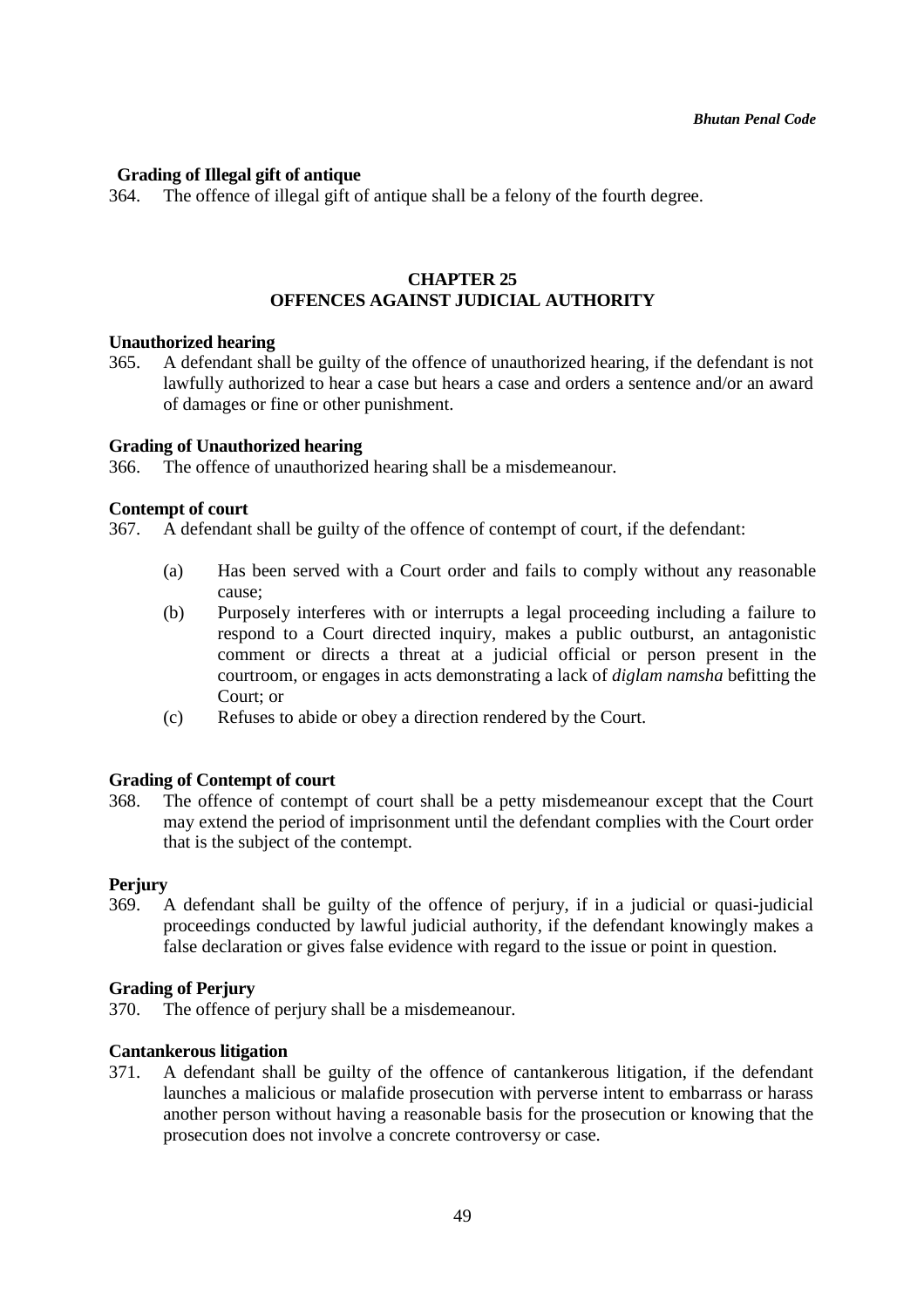# **Grading of Cantankerous litigation**

372. The offence of cantankerous litigation shall be a petty misdemeanour.

# **CHAPTER 26 PROSTITUTION AND RELATED OFFENCES**

#### **Prostitution**

373. A defendant shall be guilty of the offence of prostitution, if the defendant offers, agrees to engage, or engages in sexual conduct with another person for money or property.

#### **Grading of Prostitution**

374. The offence of prostitution shall be a misdemeanour.

#### **Promotion of prostitution**

375. A defendant shall be guilty of the offence of promotion of prostitution, if the defendant:

- (a) Owns, leases, controls, manages, supervises a brothel or otherwise keeps a prostitution business;
- (b) Procures a person for a house of prostitution;
- (c) Encourages, induces, or otherwise purposely causes another to become or remain as a prostitute;
- (d) Solicits a person to patronize a prostitute;
- (e) Procures a prostitute for a patron;
- (f) Requires a prostitute to give a part or all of the money or property received as a result of the prostitution.

### **Grading of Promotion of prostitution**

- 376. The offence of promotion of prostitution shall be:
	- (a) A misdemeanour;
	- (b) A felony of the fourth degree, if the person used for prostitution is a child of above 12 years and below 18 years; or
	- (c) A felony of the third degree, if the person used for prostitution is a child of 12 years and below.

### **Patronizing a prostitute**

377. A defendant shall be guilty of the offence of patronizing a prostitute, if the defendant gives money, property, or other gratification to engage in sexual act.

### **Grading of Patronizing a prostitute**

378. The offence of patronizing a prostitute shall be:

- (a) A misdemeanour;
- (b) A felony of the fourth degree, if the person used for prostitution is a child of above 12 years and below 18 years; or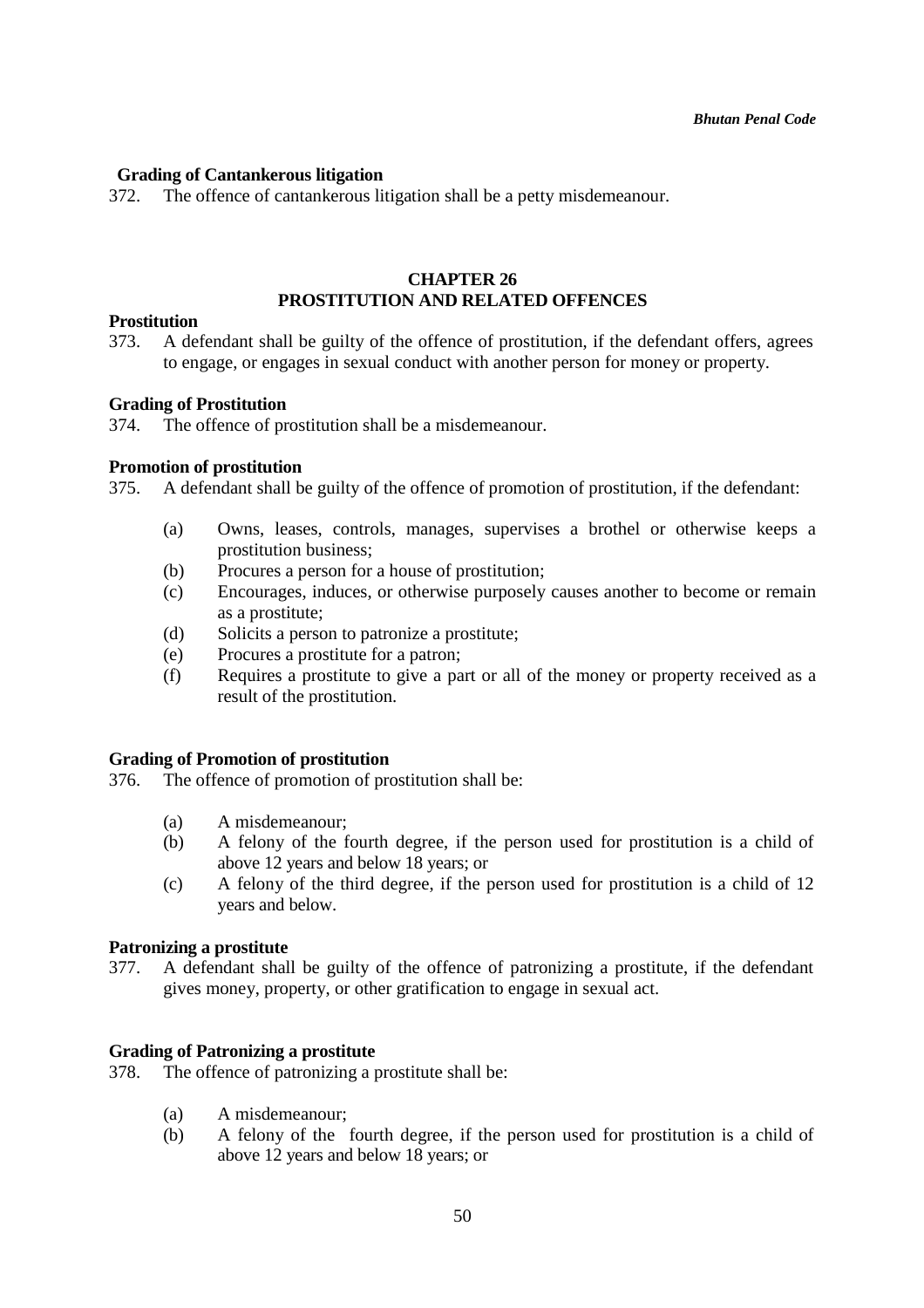(c) A felony of the third degree, if the person used for prosecution is a child of 12 years and below.

### **Trafficking a person for prostitution**

379. A defendant shall be guilty of the offence of trafficking a person for prostitution, if the defendant transports, sells or buys a person into or outside of Bhutan with the purpose of engaging that person in prostitution.

### **Grading of trafficking a person for prostitution**

- 380. The offence of trafficking a person for prostitution shall be a felony of the:
	- (a) Third degree;
	- (b) Second degree, if the person is a child of above 12 years and below 18 years;
	- (c) First degree, if the person is a child of 12 years and below.

#### **Lewd and lascivious conduct**

- 381. A defendant shall be guilty of the offence of lewd and lascivious conduct, if the defendant:
	- (a) Performs a sexual act in a public place under circumstances where the defendant knows it may be observed by the public and that causes the public affront or alarm; or
	- (b) Sells, manufactures, issues, distributes, displays or otherwise deals in obscene material.

#### **Grading of Lewd and lascivious conduct**

382. The offence of lewd and lascivious conduct shall be a petty misdemeanour.

# **CHAPTER 27 OFFENCES AGAINST THE PUBLIC WELFARE**

#### **Public intoxication**

383. A defendant shall be guilty of the offence of public intoxication, if the defendant is in public place and under the influence of alcohol, narcotics, or a drug not administered under the medical supervision endangers oneself, another person, or property.

#### **Grading of Public intoxication**

384. The offence of public intoxication shall be a violation.

#### **Use of tobacco or other health hazard substances**

385. A defendant shall be guilty of the offence of use of tobacco or other health hazard substances, if the defendant uses tobacco or other health hazard substances in the prohibited places.

#### **Grading of Use of tobacco or other health hazard substances**

386. The offence of use of tobacco or other health hazard substances shall be a violation.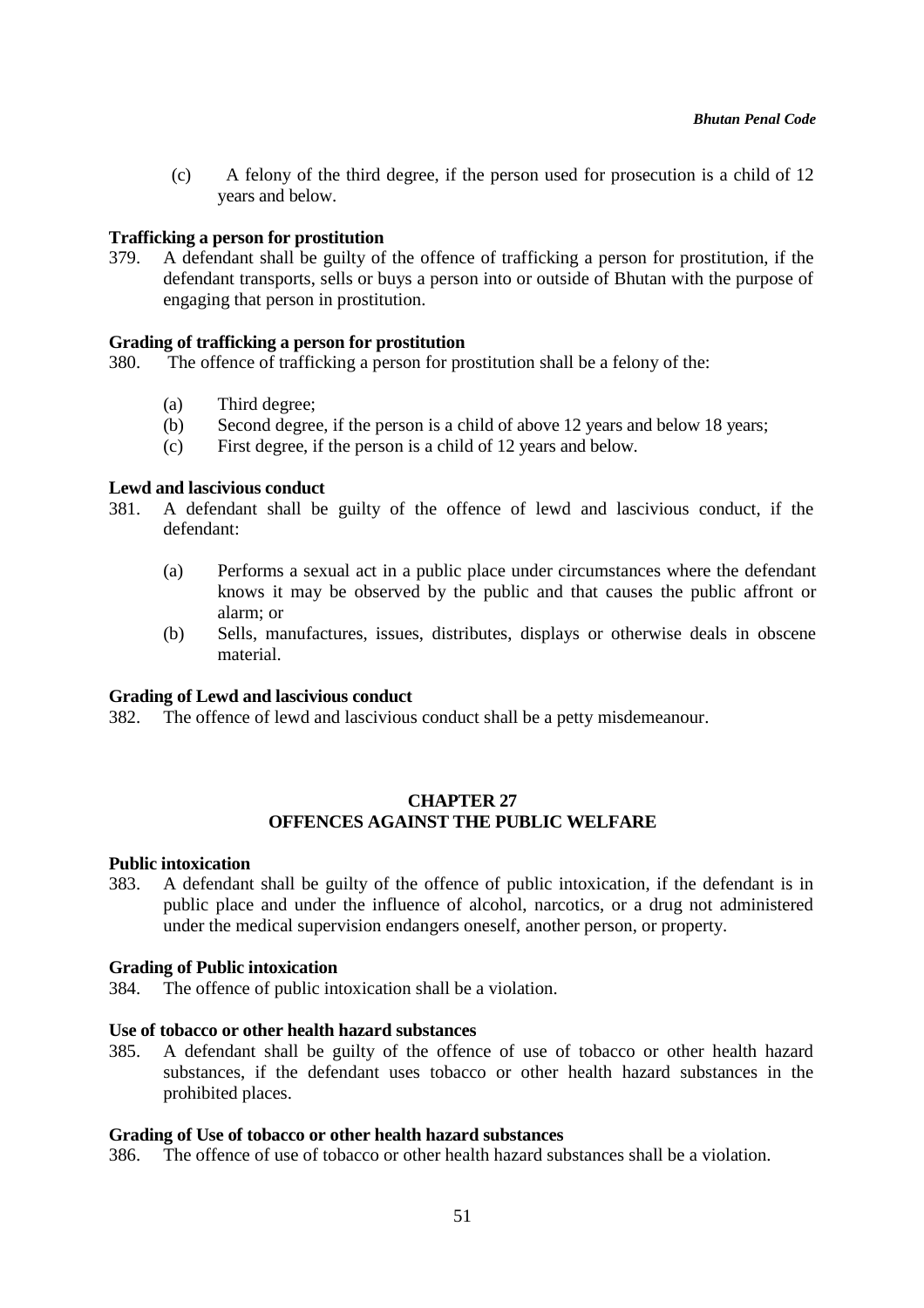#### **Illegal sale of tobacco or other health hazard substances**

387. A defendant shall be guilty of the offence of illegal sale of tobacco or other health hazard substances, if the defendant illegally sells any tobacco or other health hazard substances.

#### **Grading of Illegal sale of tobacco or other health hazard substances**

- 388. The offence of illegal sale of tobacco or other health hazard substances shall be a violation.
- 389. A Court may also order the suspension or revocation of the business license.

#### **Illegal sale of alcohol**

390. A defendant shall be guilty of the offence of illegal sale of alcohol, if the defendant illegally sells or serves an alcoholic beverage to a child or on prohibited days.

#### **Grading of Illegal sale of alcohol**

- 391. The offence of illegal sale of alcohol shall be a violation.
- 392. A Court may order the suspension or revocation of the license of a bar, hotel, or shop found to have violated the above Sections.

#### **Gambling**

393. A defendant shall be guilty of the offence of gambling, if the defendant stakes or wagers something of value upon the outcome of a contest of chance or a future contingent event not under the defendant's control or influence upon an agreement or understanding that the defendant will receive something of value in the event of a certain outcome.

#### **Grading of Gambling**

- 394. The offence of gambling shall be a petty misdemeanour.
- 395. For the purposes of the above Sections, an authorized lottery is not considered to be gambling.

#### **Malicious mischief**

- 396. A defendant shall be guilty of the offence of malicious mischief, if the defendant without right or any reasonable ground to believe that the defendant has the right to do so:
	- (a) Tampers with public property or private property of another person with intent to cause substantial inconvenience to the owner or to a third person;
	- (b) Tampers with the property of public utility with the intent to cause substantial interruption or impairment of service rendered to the public by the public utility whether or not the tampering causes such substantial interruption or impairment of service;
	- (c) Intentionally or recklessly causes damage to public property or private property of another person;
	- (d) Causes serious bodily injury to an animal;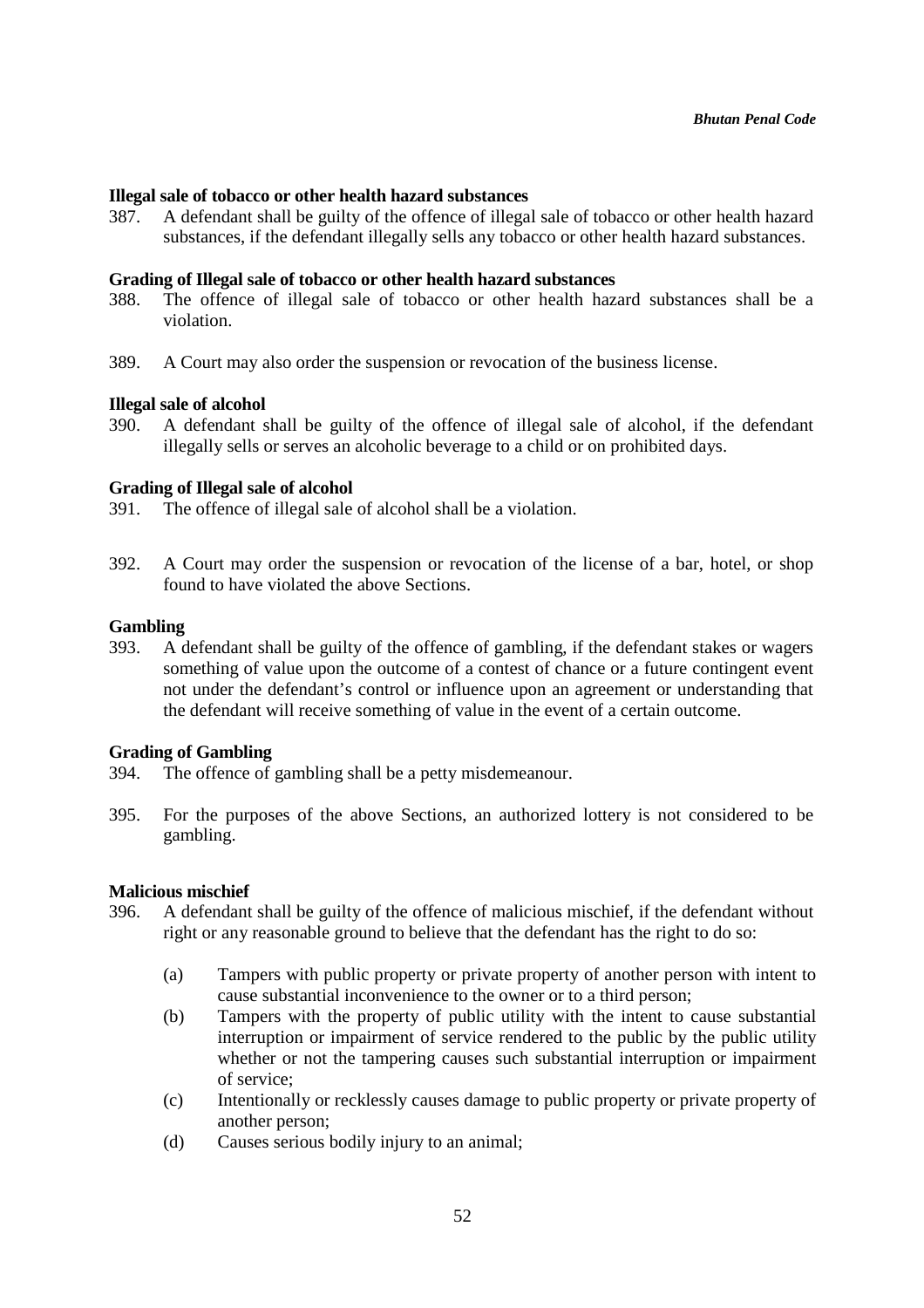- (e) Intentionally or recklessly causes destruction of a road, bridge, runway, riverwork, channel, embankment, irrigation canal, public water supplies or other place of transport of goods or natural substances;
- (f) Obstructs public drainage; or
- (g) Destroys, moves, or renders useless landmarks or official signs fixed by public authority.

# **Grading of Malicious mischief**

397. The offence of malicious mischief shall be a misdemeanour.

# **Usury**

398. A defendant shall be guilty of the offence of usury, if the defendant is not authorized or permitted by law to do so and charges, takes, or receives any money or other property as interest on a loan or forbearance of any money or property at an interest rate that exceeds the rate offered under the law.

### **Grading of Usury**

399. The offence of usury shall be a petty misdemeanour.

### **Tampering with a consumer product**

400. A defendant shall be guilty of the offence of tampering with a consumer product, if the defendant without any right or reasonable ground to believe that the defendant has the right to do so, alters, adulterates, poisons or otherwise contaminates a consumer product and, thereby creates a substantial risk to public health.

### **Grading of Tampering with a consumer product**

401. The offence of tampering with a consumer product shall be a misdemeanour.

### **Black-marketing**

402. A defendant shall be guilty of the offence of black-marketing, if the defendant buys and sells any of the controlled goods including contraband goods.

### **Grading of Black-marketing**

403. The offence of black-marketing shall be a petty misdemeanour.

### **Antitrust**

404. A defendant shall be guilty of the offence of antitrust, if the defendant unlawfully restraints trade and commerce by interfering with free competition in business and commercial transactions.

### **Grading of Antitrust**

405. The offence of antitrust shall be a value-based sentencing.

### **Endangerment of a public water source**

406. A defendant shall be guilty of the offence of endangerment of a public water source, if the defendant intentionally or recklessly contaminates a public water source.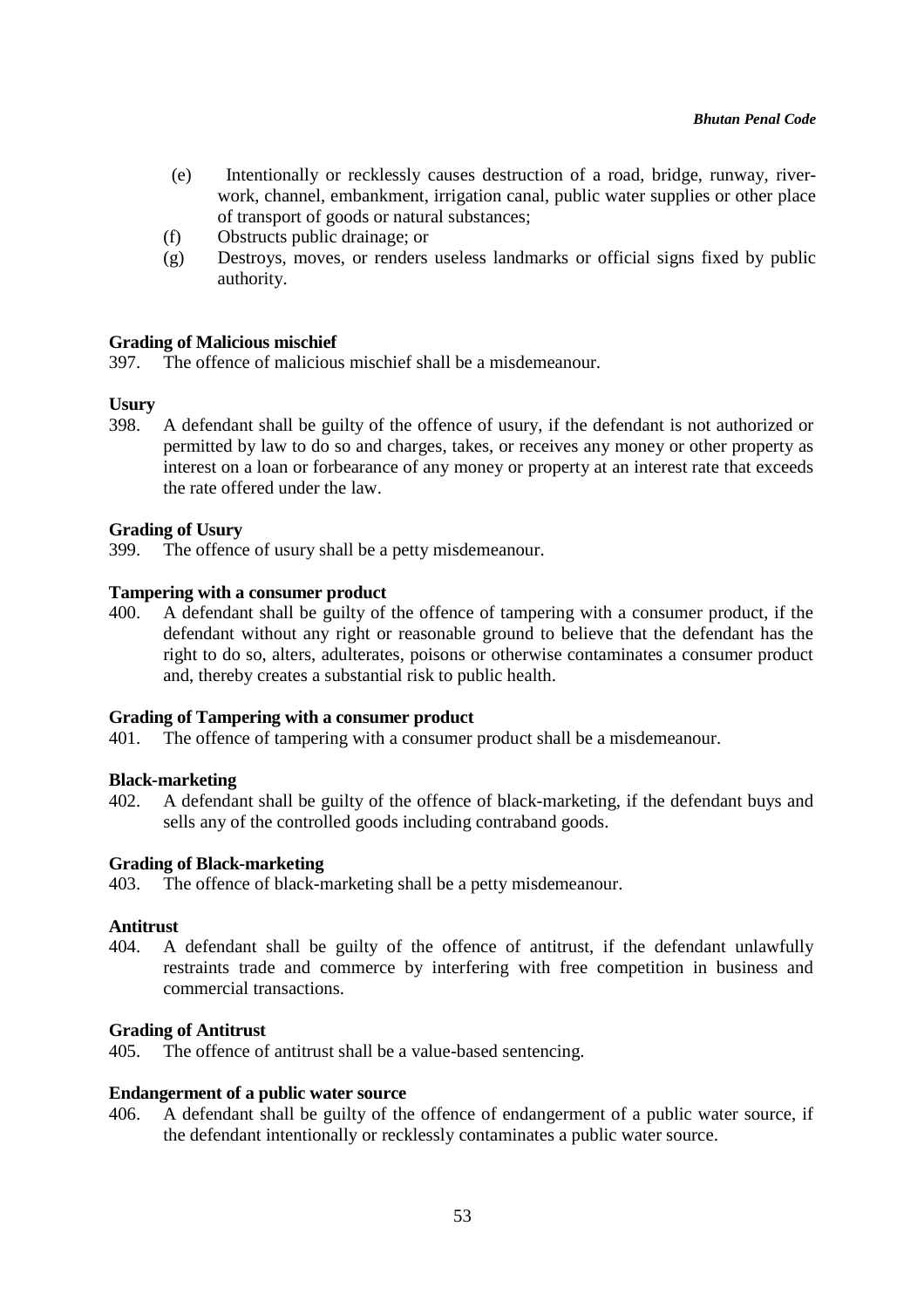### **Grading of Endangerment of a public water source**

407. The offence of endangerment of a public water source shall be:

- (a) A misdemeanour;
- (b) A felony of the third degree, if it creates a substantial risk of serious physical injury to the public; or
- (c) A felony of the first degree, if the contamination results in an epidemic, death or serious public hazard.

#### **Environment pollution**

408. A defendant shall be guilty of the offence of environment pollution, if the defendant knowingly or recklessly pollutes or contaminates the environment including air, water and land and makes it noxious to the public health and safety.

#### **Grading of Environment pollution**

409. The offence of environment pollution shall be:

- (a) A petty misdemeanour; or
- (b) A misdemeanour, if it creates a substantial risk of serious physical injury to the public.

#### **Criminal nuisance**

410. A defendant shall be guilty of the offence of criminal nuisance, if the defendant knowingly or recklessly creates or maintains a condition including spreading of dangerous disease that injures or endangers the safety or health of the public.

#### **Grading of Criminal nuisance**

411. The offence of criminal nuisance shall be a misdemeanour.

# **CHAPTER 28 OFFENCES RELATED TO PUBLIC AND CIVIC DUTIES**

#### **Entrapment**

412. A defendant shall be guilty of the offence of entrapment, if the defendant being a law enforcement official or a person acting in cooperation with law enforcement officials or any other person for the purpose of obtaining evidence of the commission of an offence induces or encourages another person to commit a crime by making a false representation designed to induce the belief that the conduct is not prohibited by law.

#### **Grading of entrapment**

413. The offence of entrapment shall be a misdemeanour.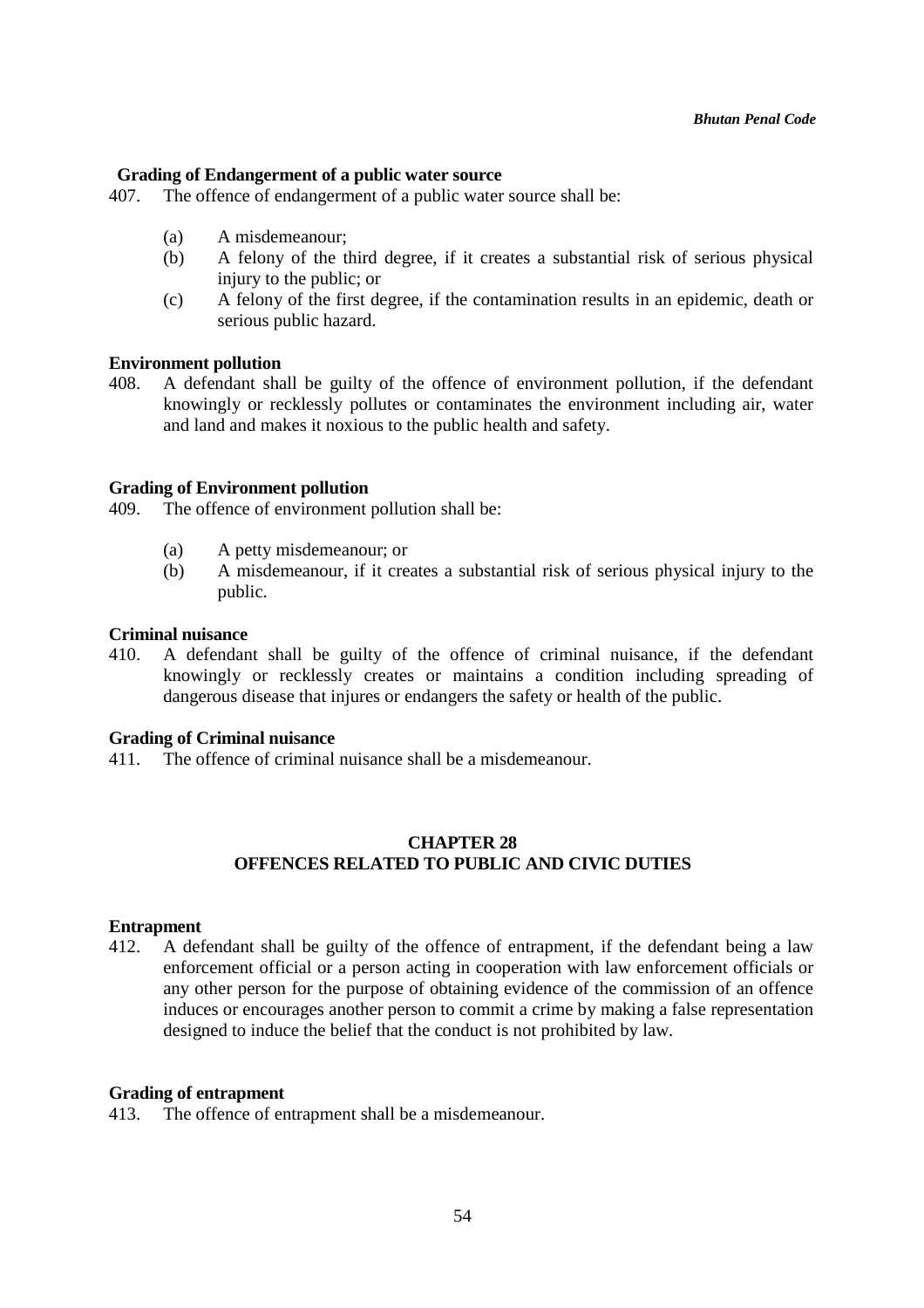# **Torture**

414. A defendant shall be guilty of the offence of torture, if the defendant extorts confession or information from a person through the use of cruel, inhuman, or other degrading treatment.

### **Grading of Torture**

415. The offence of torture shall be a felony of the:

- (a) Fourth degree; or
- (b) Third degree, if it causes permanent physical disability.

# **Illegal arrest**

416. A defendant shall be guilty of the offence of illegal arrest, if the defendant being a police official or other authorized government official arrests and detains a person without probable cause.

# **Grading of Illegal arrest**

417. The offence of illegal arrest shall be a violation.

### **Hindering prosecution**

- 418. A defendant shall be guilty of the offence of hindering prosecution, if the defendant avoids the service of process or absconds from arrest or prosecution or knows that a person has committed a crime or is being sought by law enforcement officials for the commission of crime and the defendant:
	- (a) Harbours or conceals the person;
	- (b) Warns the person of impending discovery or apprehension;
	- (c) Provides the person with money, transportation, weapon, or other means of avoiding discovery or apprehension;
	- (d) Prevents or obstructs a third person from performing an act that might aid in the discovery or apprehension of the person;
	- (e) Conceals or destroys any evidence that might aid in discovery or apprehension of the person;
	- (f) Intimidates or threatens the witnesses; or
	- (g) Provides false or misleading information to a public official encompassing the person that might delay or hinder the discovery or apprehension of the person.
- 419. A defendant, who is a public official shall be guilty of the offence of hindering prosecution, if the defendant fails to report a design, plan, or information relating to the commission, attempted commission, or conspiracy to commit a criminal offence.
- 420. A defendant whose duty is to apprehend a criminal suspect or convicted person shall be guilty of the offence of hindering prosecution, if the defendant deliberately and intentionally fails to apprehend the suspect or convicted person.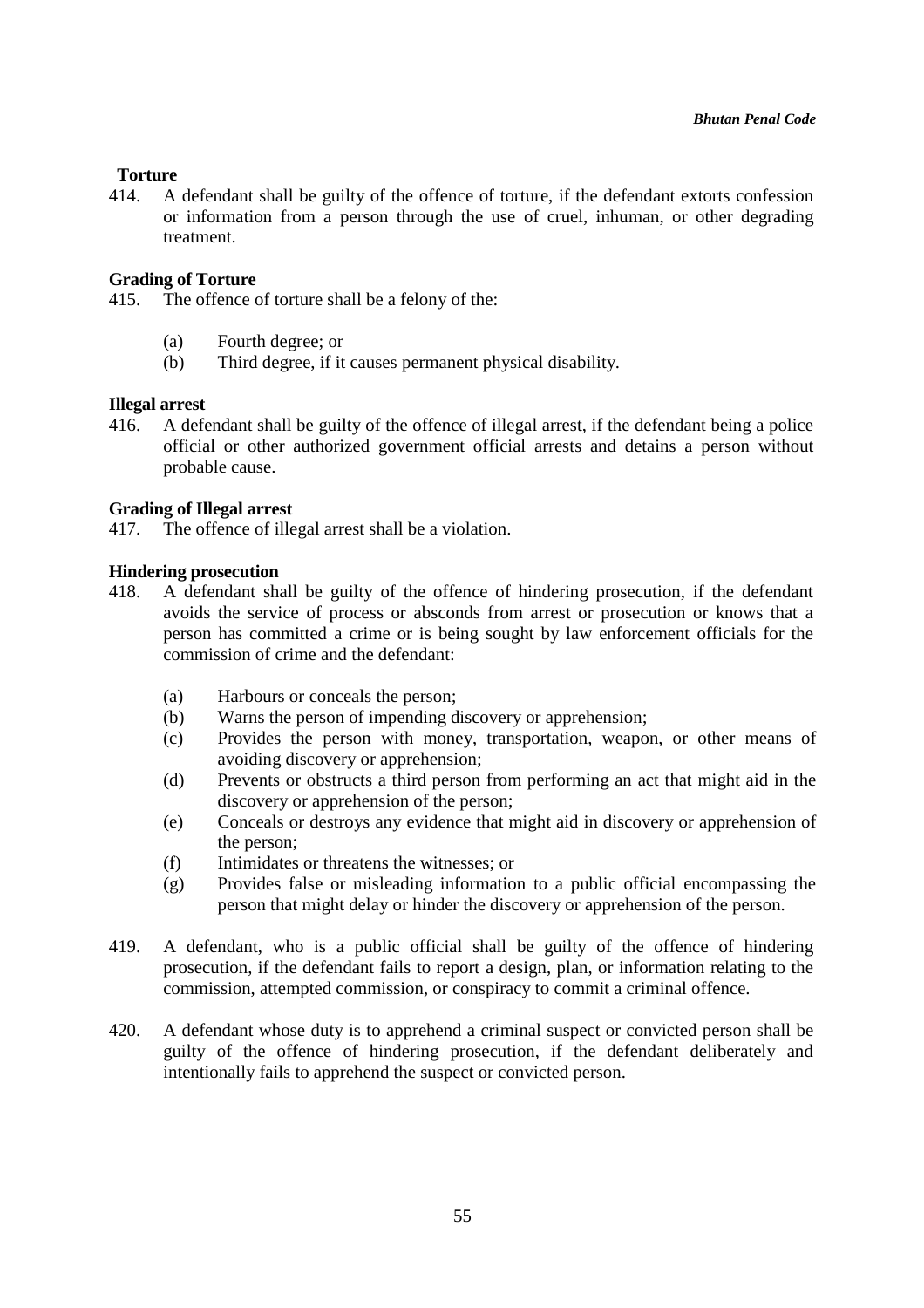### **Grading of hindering prosecution**

421. The offence of hindering prosecution shall be a petty misdemeanour.

# **Obstruction of lawful authority**

422. A defendant shall be guilty of obstruction of lawful authority, if the defendant knowingly and without any reasonable cause obstructs lawful authority in execution of lawful duties.

# **Grading of Obstruction of lawful authority**

423. The offence of obstruction of lawful authority shall be a petty misdemeanour.

# **Obstruction of Public Service**

424. A defendant shall be guilty of obstruction of public service, if the defendant without any reasonable cause interrupts, hinders or obstructs any execution of public services.

# **Grading of Obstruction of Public Service**

425. The offence of obstruction of public service shall be a petty misdemeanour.

# **Reporting of false information**

426. A defendant shall be guilty of the offence of reporting of false information, if the defendant knowingly reports false information to a lawful authority with the intent to deceive that authority.

# **Grading of Reporting of false information**

427. The offence of reporting of false information shall be a petty misdemeanour.

### **Failure to assist lawful authority**

- 428. A defendant shall be guilty of the offence of failure to assist lawful authority, if the defendant could aid the lawful authority without risk of bodily injury or property to the defendant and fails to aid the lawful authority in the following acts:
	- (a) Execution of a warrant;
	- (b) Capture or prevention of escape of any person whom the lawful authority is authorised to arrest;
	- (c) Arrest of a person;
	- (d) In the prevention or suppression of a breach of peace; or
	- (e) Service of a Court order.

### **Grading of Failure to assist lawful authority**

429. The offence of failure to assist lawful authority shall be a petty misdemeanour.

### **Failure to report a crime**

430. The defendant shall be guilty of the offence of failure to report a crime, if the defendant, who witnesses any person committing a crime, does not report it to the lawful authority.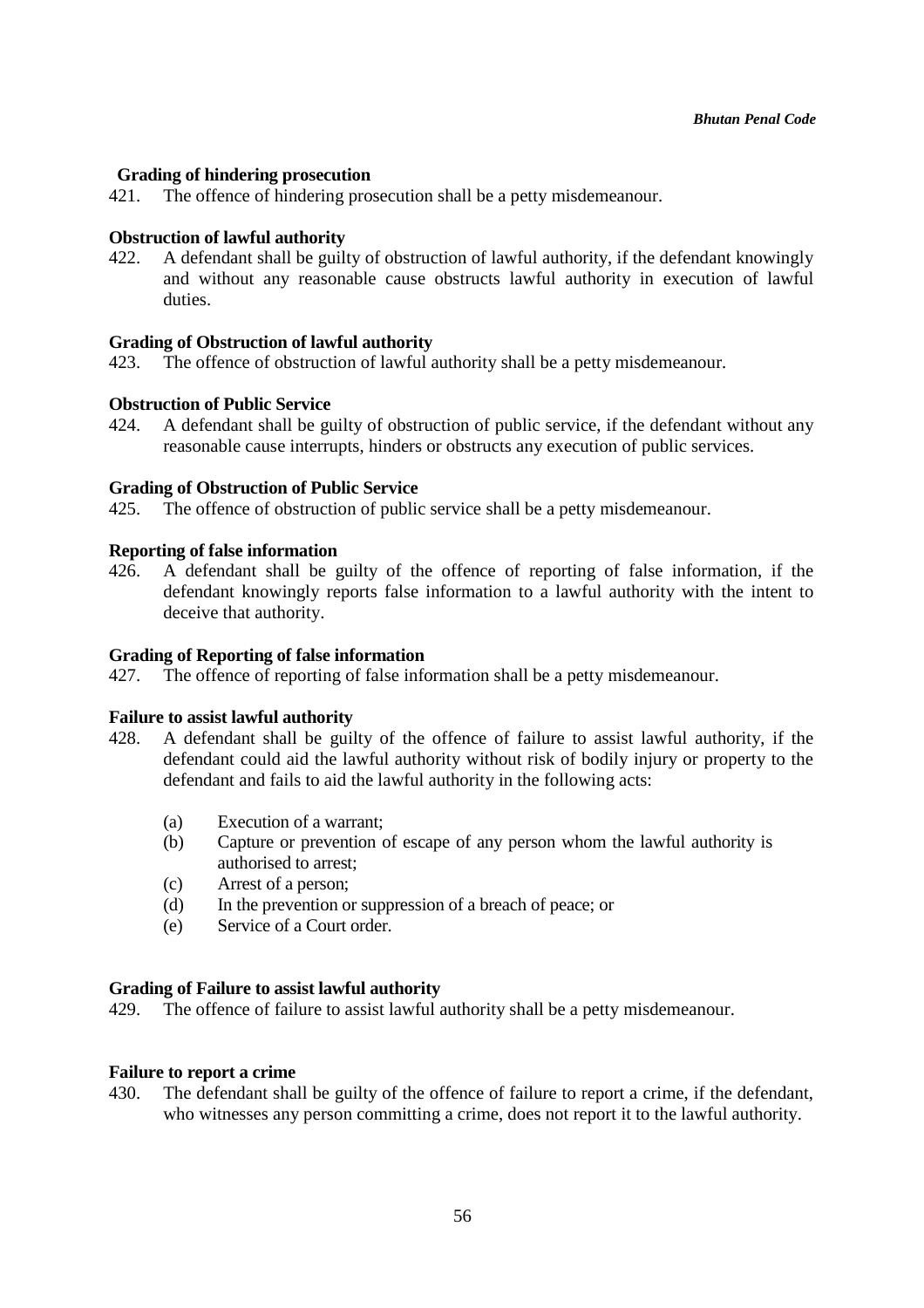### **Grading of Failure to report a crime**

431. The offence of failure to report a crime shall be a violation.

# **Tampering with a dead body**

- 432. A defendant shall be guilty of the offence of tampering with a dead body, if the defendant:
	- (a) Touches or disturbs a corpse that died unnaturally or touches or disturbs any article found on or near the corpse unless a circumstance requires moving of the body or removal of an article; or
	- (b) Conducts any kind of scientific research on the body parts without prior consent of the person, when alive or without the consent of legal heir or representative.

### **Grading of Tampering with a dead body**

433. The offence of tampering with a dead body shall be a petty misdemeanour.

# **Abandonment of a person in danger**

434. A defendant shall be guilty of the offence of abandonment of a person in danger, if the defendant fails to render assistance to a person, who is found wounded or in danger of dying and the assistance could be rendered without risk of bodily injury to the defendant.

### **Grading of Abandonment of a person in danger**

435. The offence of abandonment of a person in danger shall be a petty misdemeanour.

### **Malpractice**

436. A defendant shall be guilty of the offence of malpractice, if the defendant's negligence or gross carelessness causes injury, loss, or damage to a patient or client while rendering professional service.

### **Grading of Malpractice**

437. The offence of malpractice shall be a misdemeanour.

### **Crime against public election**

- 438. A defendant shall be guilty of the offence of crime against public election, if the defendant:
	- (a) Offers or pays a bribe or otherwise uses undue influence in an election;
	- (b) Receives or gives an illegal payment or other gratification in connection with an election;
	- (c) Fails to keep an infallible election account;
	- (d) Defects to the other party before the expiry of term or the next general election;
	- (e) Does any act which is prohibited under the Election Act; or
	- (f) Impersonates a person in voting.

#### **Grading of crime against public election**

439. The offence of crime against public election shall be a felony of the fourth degree.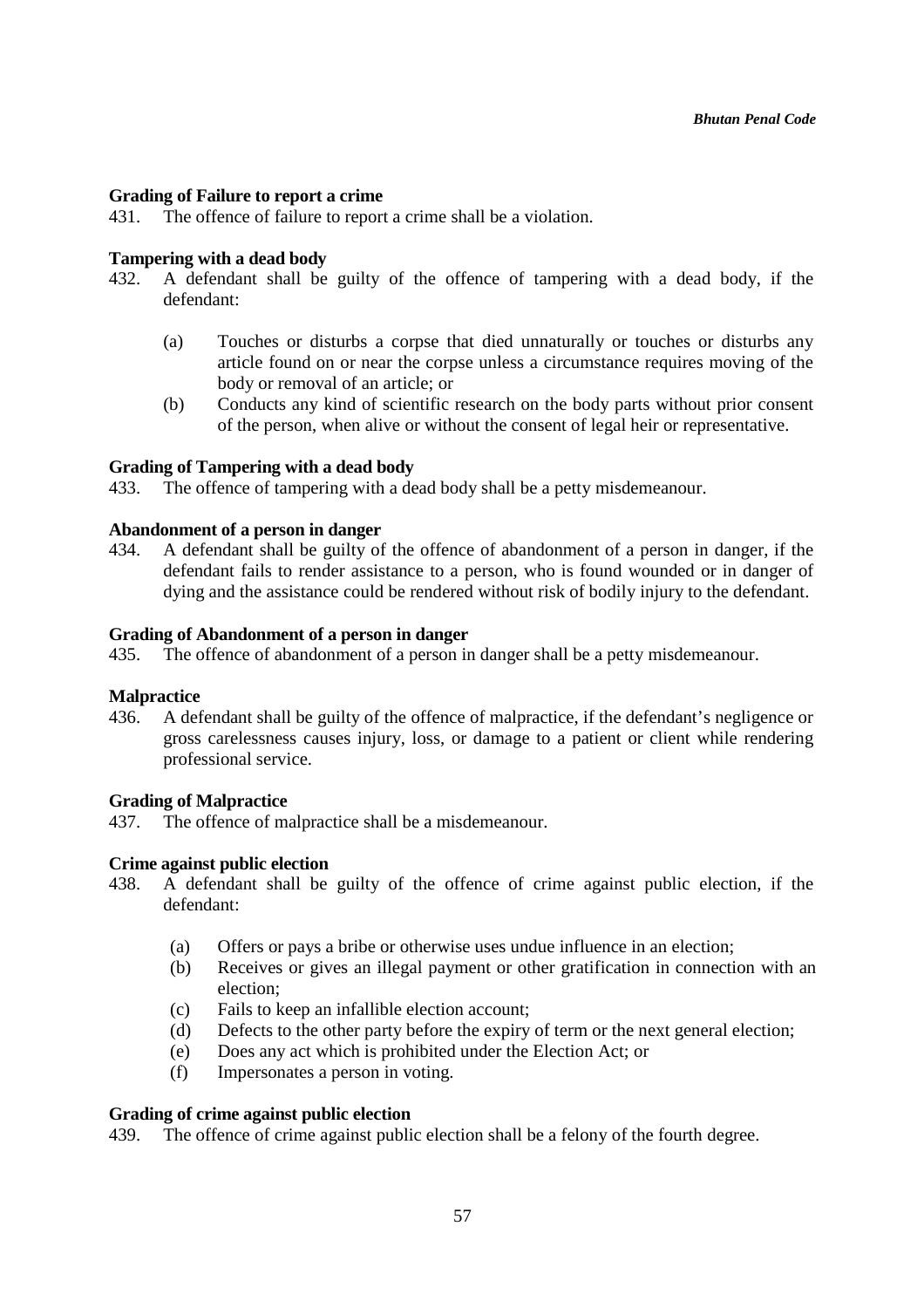### **Illegal immigration**

440. A defendant shall be guilty of the offence of illegal immigration, if the defendant enters or obtains entry or stays in Bhutan by false or misleading representation or by the concealment of a material fact or without a valid immigration documents.

### **Grading of Illegal immigration**

441. The offence of illegal immigration shall be a petty misdemeanour and the defendant shall be deported.

# **Illegal issue of immigration documents**

442. A defendant shall be guilty of the offence of illegal issue of immigration documents, if the defendant provides fake or forged immigration documents such as passports, visas or other immigration documents.

# **Grading of Illegal issue of immigration documents**

443. The offence of unlawful issue of immigration documents shall be a felony of the third degree and such passports, visas or other immigration documents shall be impounded.

### **Illegal transportation of immigrant**

444. A defendant shall be guilty of the offence of illegal transportation of immigrant, if the defendant aids or provides a means for the immigrants to illegally enter into Bhutan.

### **Grading of Illegal transportation of immigrant**

445. The offence of illegal transportation of immigrant shall be a felony of the fourth degree.

### **Drawing of an illegal document**

446. A defendant shall be guilty of the offence of drawing an illegal document, if the defendant is a party to the document, which is drawn to conceal an illegal act.

### **Grading of drawing an illegal document**

- 447. The offence of drawing an illegal document shall be:
	- (a) A petty misdemeamour, if the commission of an illegal act is of a misdemeanour or a petty misdemeanour; or
	- (b) A misdemeanour, if the commission of an illegal act is of the first, second, third or fourth degree felony.

# **CHAPTER 29 OFFENCES RELATED TO PUBLIC ORDER AND TRANQUILITY**

### **Breach of Public Order and tranquillity**

448. A defendant shall be guilty of the offence of breach of Public Order and tranquillity, if the defendant purposely fails to abide by the orders of the Royal Government issued in the interest of public safety, public order (*ordre public*) and tranquillity.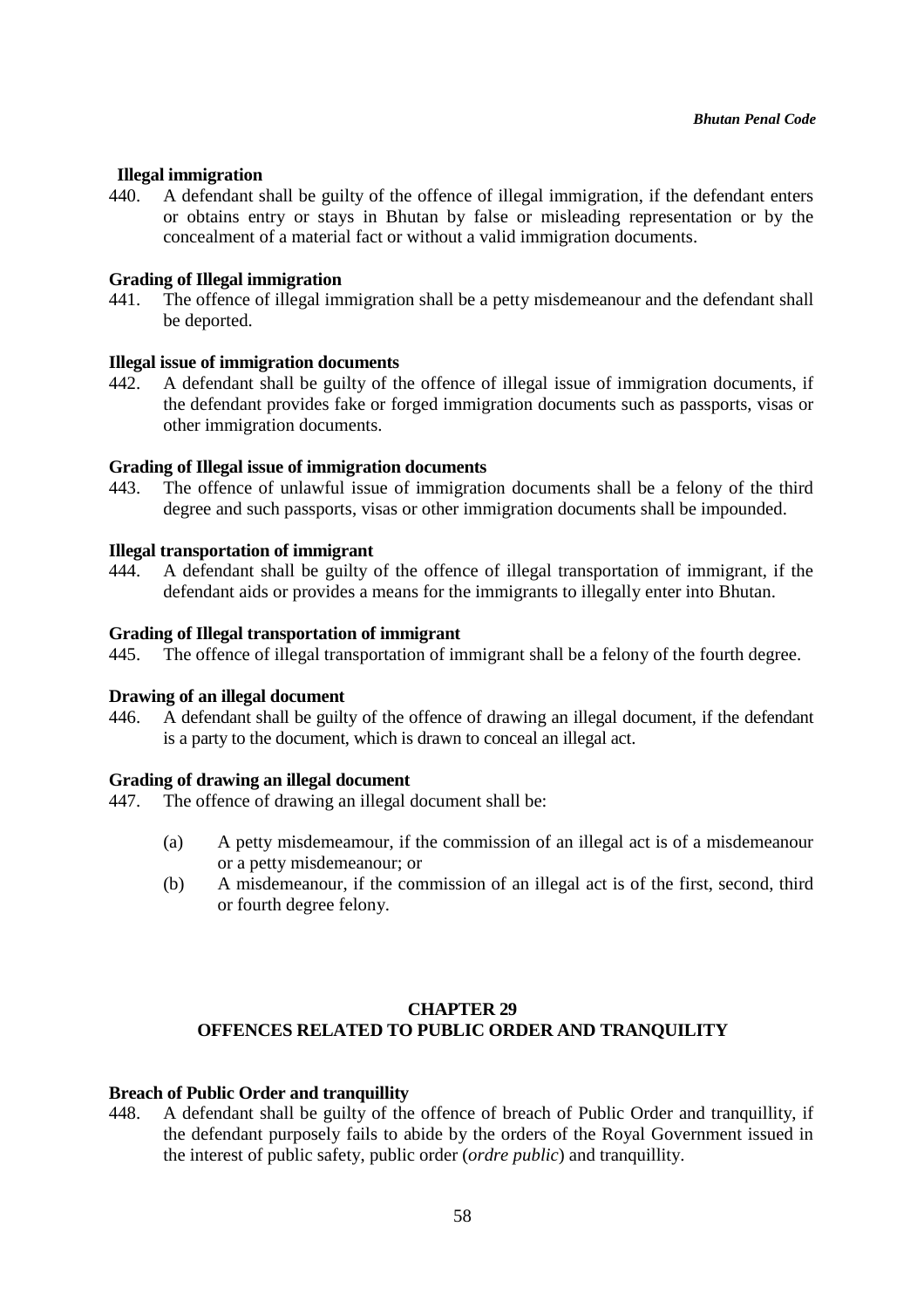In pursuit of public order, general social welfare and to avoid breach of the peace, the Royal Government may, if deemed necessary:

- (a) In emergency circumstance, declare curfew or take other action as may be required; or
- (b) Prohibit an assembly in designated area (Government building, military installation, border area, etc.).

### **Grading of Breach of Public Order and tranquillity**

449. The offence of breach of Public Order and tranquillity shall be a petty misdemeanour.

### **Unlawful assembly**

450. A defendant shall be guilty of the offence of unlawful assembly, if the defendant is with four or more persons for the purpose of engaging or preparing to engage in violent conduct deleterious to the public order and tranquillity.

#### **Grading of Unlawful assembly**

451. The offence of unlawful assembly shall be a misdemeanour.

### **Disruption of a lawful meeting or gathering**

452. A defendant shall be guilty of the offence of disruption of a lawful meeting or gathering, if the defendant with the purpose to prevent or disrupt a lawful meeting or gathering, engages in conduct that obstructs or interferes with the meeting or gathering or makes an utterance, gesture, or display designed to outrage the sensibility of the group attending the meeting or gathering.

#### **Grading of Disruption of a lawful meeting or gathering**

453. The offence of disruption of a lawful meeting or gathering shall be a petty misdemeanour.

#### **Failure to disperse**

454. A defendant shall be guilty of the offence of failure to disperse, if the defendant refuses or knowingly fails to obey an order of lawful authority to disperse.

#### **Grading of Failure to disperse**

455. The offence of failure to disperse shall be a petty misdemeanour.

#### **Rioting**

456. A defendant shall be guilty of the offence of rioting, if the defendant participates with four or more persons in a course of disorderly and violent conduct or demonstration that creates a grave risk of public harm or causes damage to the private or public properties.

#### **Grading of Rioting**

457. The offence of rioting shall be a felony of the fourth degree.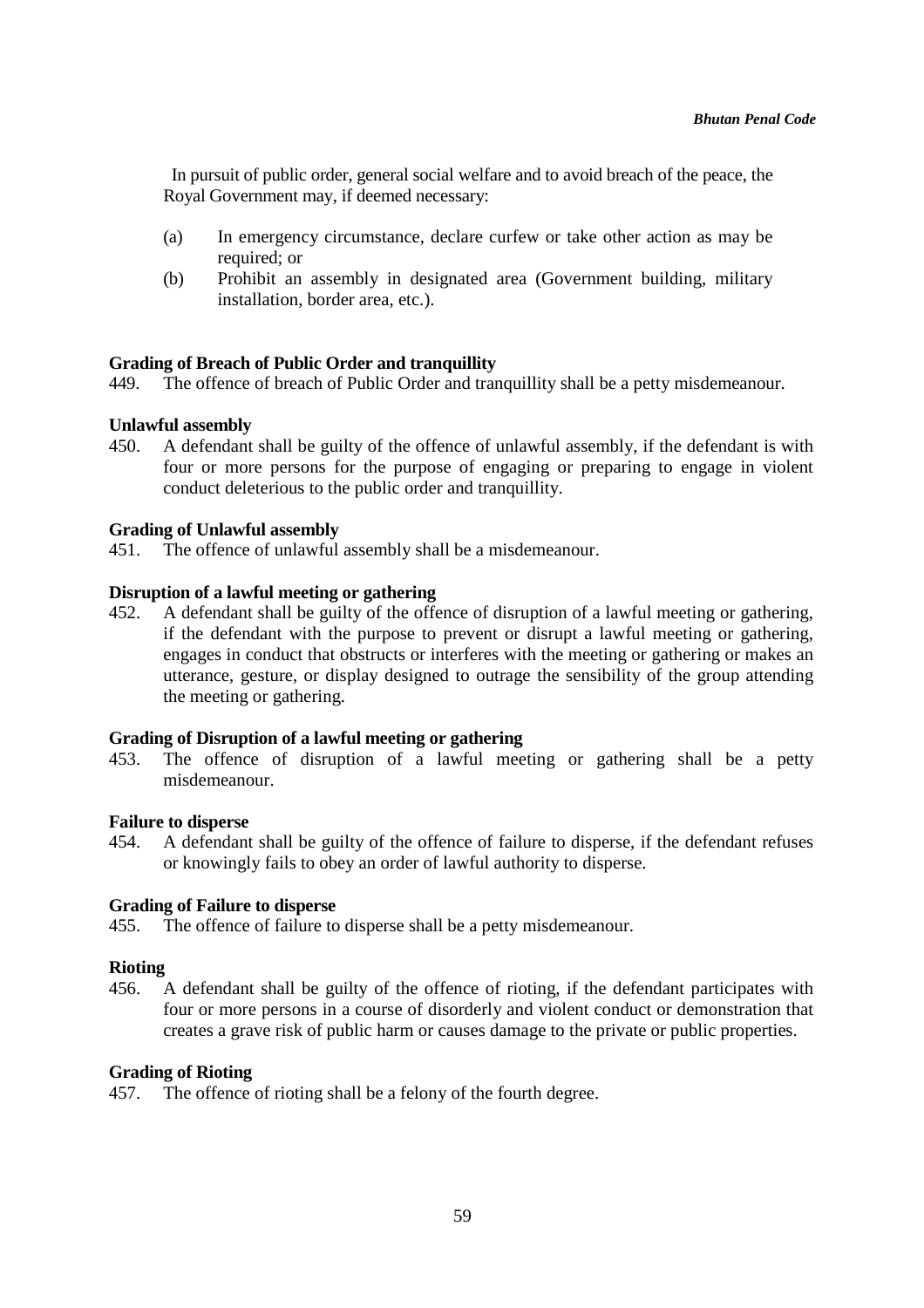## **Promotion of civil unrest**

458. A defendant shall be guilty of the offence of promotion of civil unrest, if the defendant:

- (a) Advocates national, racial, ethnic, linguistic, caste-based, or religious abhorrence constituting an incitement of violence; or
- (b) Commits an act that is prejudicial to the maintenance of harmony between different nationalities, racial groups, castes, or religious groups and that disturbs the public tranquillity.

### **Grading of Promotion of civil unrest**

459. The offence of promotion of civil unrest shall be a felony of the third degree.

### **Disorderly conduct**

- 460. A defendant shall be guilty of the offence of disorderly conduct, if with the purpose to cause public inconvenience, annoyance, or alarm, or recklessly creating a risk thereof, the defendant engages in the following acts in public:
	- (a) Makes unreasonable noise or an offensively coarse utterance, gesture, or display;
	- (b) Creates a hazardous or physically offensive condition by an act which serves no legitimate purpose; or
	- (c) Engages in affray or fighting, eve-teasing, threatening, violent or tumultuous behaviour.

# **Grading of Disorderly conduct**

461. The offence of disorderly conduct shall be a violation.

#### **Harassment**

462. A defendant shall be guilty of the offence of harassment, if the defendant engages in a course of conduct that places a person in reasonable fear of emotional or mental distress.

### **Grading of Harassment**

463. The offence of harassment shall be a petty misdemeanour.

### **Prowling**

464. A defendant shall be guilty of the offence of prowling, if the defendant loiters or prowls at a place and in a manner not usual for a law-abiding individual under circumstances that cause alarm for the safety of another person or property in the vicinity.

### **Grading of Prowling**

465. The offence of prowling shall be a violation.

#### **Obstruction of thoroughfare**

466. A defendant shall be guilty of the offence of obstruction of thoroughfare, if the defendant has no legal privilege to do so and purposely or recklessly obstructs a roadway, bridge, trail, or other public passage.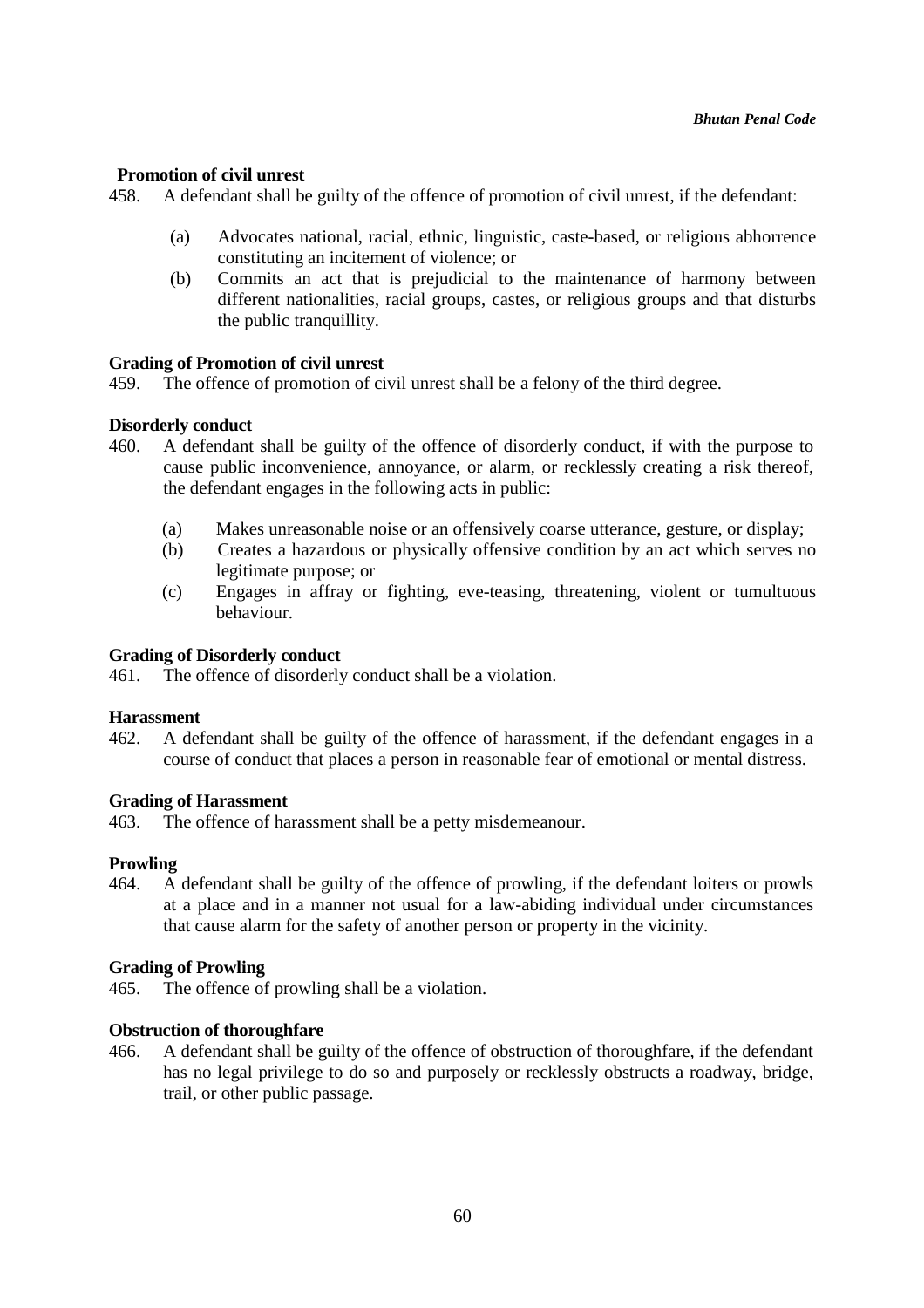#### **Grading of Obstruction of thoroughfare**

467. The offence of obstruction of thoroughfare shall be a petty misdemeanour.

# **PART SIX MISCELLANEOUS OFFENCES**

# **CHAPTER 30 OFFENCES AGAINST PRIVACY**

#### **Eavesdropping**

468. A defendant shall be guilty the offence of eavesdropping, if the defendant unlawfully engages in wiretapping, mechanical overhearing of conversation, or intercepting or accessing of an electronic communication.

#### **Grading of Eavesdropping**

469. The offence of Eavesdropping shall be a misdemeanour.

#### **Unauthorized opening of mail or parcel**

470. A defendant shall be guilty of the offence of an unauthorized opening of mail or parcel, if the defendant without lawful warrant intercepts and opens any mail or parcel not addressed to the defendant.

# **Grading of Unauthorized opening of mail or parcel**

471. The offence of the unauthorized opening of mail or parcel shall be a felony of the fourth degree.

# **CHAPTER 31 COMPUTER OFFENCES**

#### **Tampering with computer materials**

472. A defendant shall be guilty of the offence of tampering with computer materials, if the defendant interferes, alters, or destroys any data or hacks in a computer system or computer program of another person or plants a virus in a computer without the right to do so.

#### **Grading of Tampering with computer materials**

473. The offence of tampering with computer materials shall be a felony of the fourth degree.

#### **Unlawful possession of computer materials**

474. A defendant shall be guilty of the offence of unlawful possession of computer materials, if the defendant knowingly possesses in any form any copy, reproduction, or duplicate of any computer data procured by someone else with intent to benefit the defendant or a person other than the owner thereof.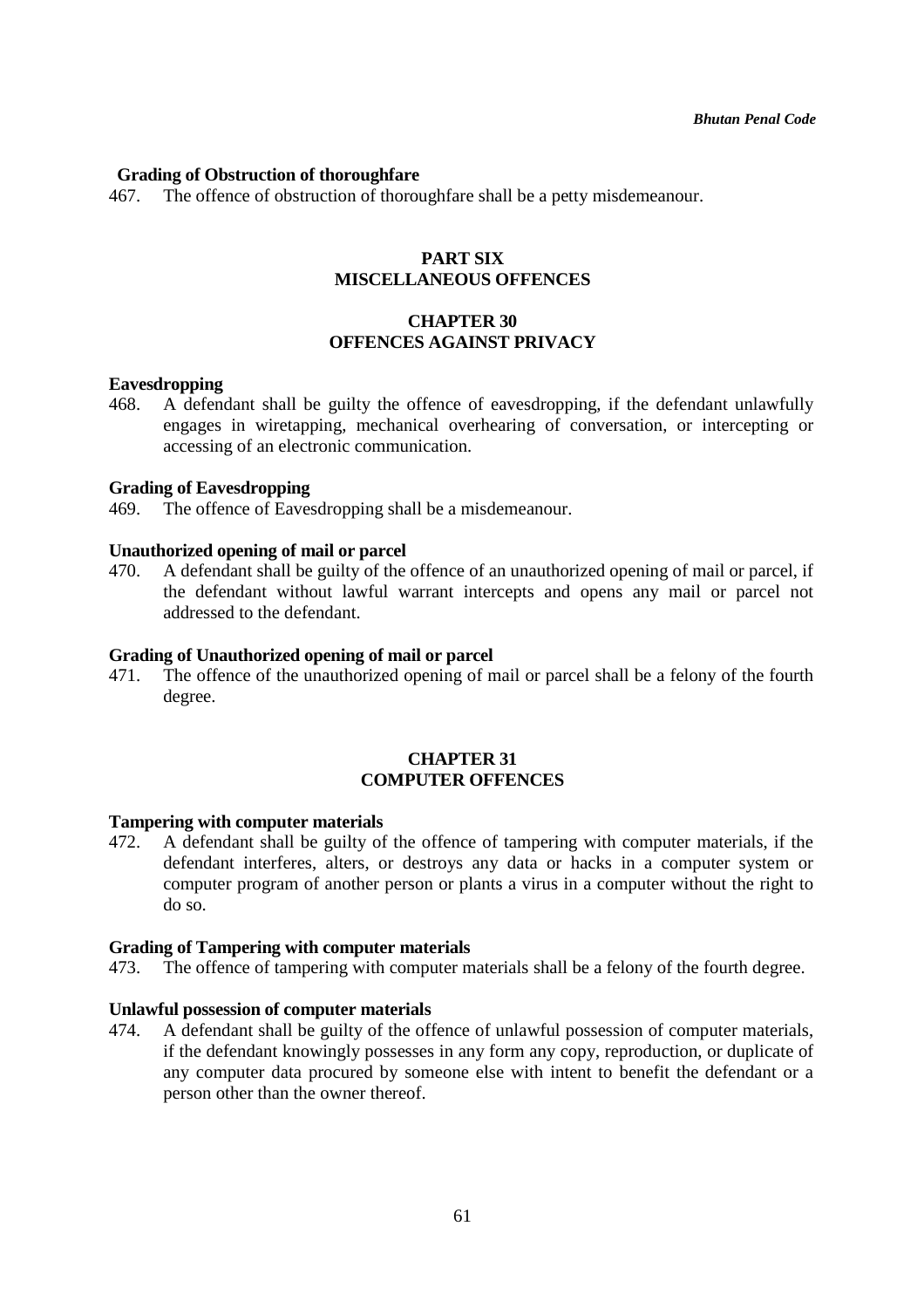## **Grading of Unlawful possession of computer materials**

475. The offence of unlawful possession of computer materials shall be a petty misdemeanour.

#### **Computer pornography**

476. A defendant shall be guilty of the offence of computer pornography, if the defendant:

- (a) Publishes and distributes an obscene photograph or picture on the computer or over the internet; or
- (b) Is an internet service provider, who knowingly acts as a host for pornographic material or acts as a channel for the image to be transmitted to an individual user.

#### **Grading of Computer pornography**

477. The offence of computer pornography shall be a misdemeanour.

## **CHAPTER 32 OFFENCES RELATED TO FIREARMS AND WEAPONS**

## **Illegal manufacturing of a firearm, ammunition, explosive, or other lethal weapon**

478. A defendant shall be guilty of the offence of illegal manufacturing of a firearm, ammunition, explosive, or other lethal weapon, if the defendant manufactures any type of firearm, ammunition, explosive, or other lethal weapon without the proper license to do so.

### **Grading of Illegal manufacturing of a firearm, ammunition, explosive, or other lethal weapon**

- 479. The offence of illegal manufacturing of a firearm, ammunition, explosive, or other lethal weapon shall be:
	- (a) A felony of the fourth degree; or
	- (b) Life imprisonment, if the offence consists of manufacturing a weapon of mass destruction.

#### **Illegal possession of a firearm, ammunition, explosive, or other lethal weapon**

- 480. A defendant shall be guilty of the offence of illegal possession of a firearm, ammunition, explosive, or other lethal weapon if the defendant possesses a firearm, ammunition, or explosive, on oneself or has a firearm, ammunition, explosive, or other lethal weapon otherwise readily available for the defendant's use unless:
	- (a) The defendant is licensed or otherwise authorized by law to possess the firearm, ammunition, explosive, or other lethal weapon; or
	- (b) The firearm is of a type commonly used in a lawful sport.

### **Grading of Illegal possession of a firearm, ammunition, explosive, or other lethal weapon**

481. The offence of illegal possession of a firearm, ammunition, explosive, or other lethal weapon shall be a felony of the fourth degree.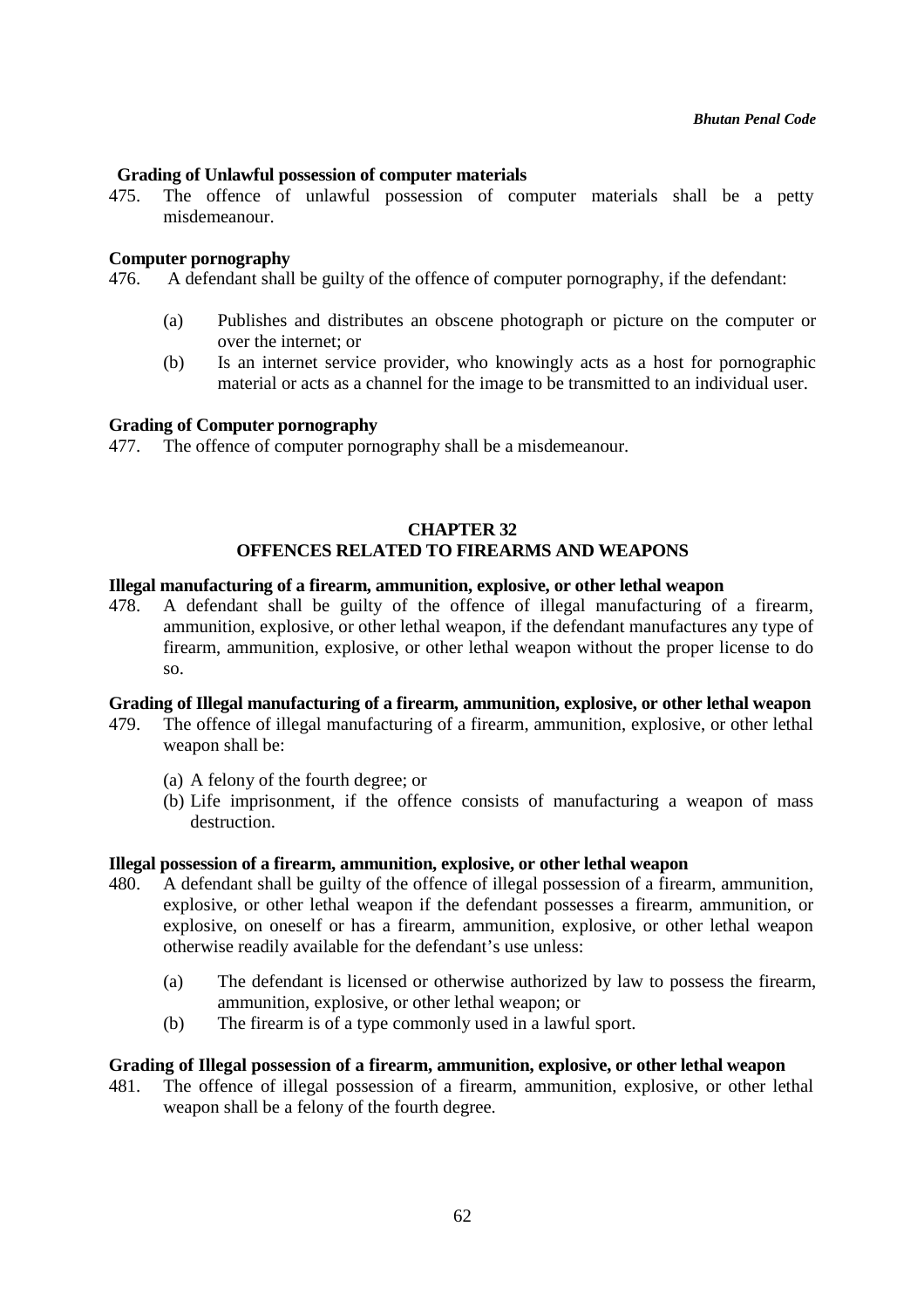### **Illegal sale or purchase of a firearm, ammunition, explosive, or other lethal weapon**

482. A defendant shall be guilty of the offence of illegal sale or purchase of a firearm, ammunition, explosive, or other lethal weapon, if the defendant sells, purchases, exports or imports or otherwise procures firearm, ammunition, explosive, or other lethal weapon without the proper license to do so.

# **Grading of Illegal sale or purchase of a firearm, ammunition, explosive, or other lethal weapon**

483. The offence of illegal sale or purchase of a firearm, ammunition, explosive, or other lethal weapon shall be a felony of the fourth degree.

### **Illegal pointing of a firearm**

484. A defendant shall be guilty of the offence of illegal pointing of a firearm, if the defendant knowingly or recklessly points a firearm at or in the direction of another person, whether or not the firearm is loaded.

### **Grading of Illegal pointing of a firearm**

485. The offence of illegal pointing of a firearm shall be a felony of the fourth degree.

### **Display of a weapon**

486. A defendant shall be guilty of the offence of display of a weapon, if the defendant purposely threatens or intimidates another person by displaying a weapon.

# **Grading of Display of a weapon**

487. The offence of display of a weapon shall be a felony of the fourth degree.

### **False alarm**

488. A defendant shall be guilty of the offence of false alarm, if the defendant circulates a report or warning of an impending bombing or other catastrophe knowing that the report or warning is false or baseless and that it is likely to cause public inconvenience or alarm.

### **Grading of False alarm**

489. The offence of false alarm shall be a petty misdemeanour.

## **CHAPTER 33 OFFENCES RELATED TO PROTECTED SPECIES, CONTROLLED & OTHER HARMFUL SUBSTANCES**

### **Risking the protected species**

490. A defendant shall be guilty of the offence of risking the protected species, if the defendant unlawfully hunts, destroys, captures, collects, transacts or deals in the sale of any animal or plant species or its parts or other conducts which shall be harmful or risky to the survival of such species recognized as protected under the law.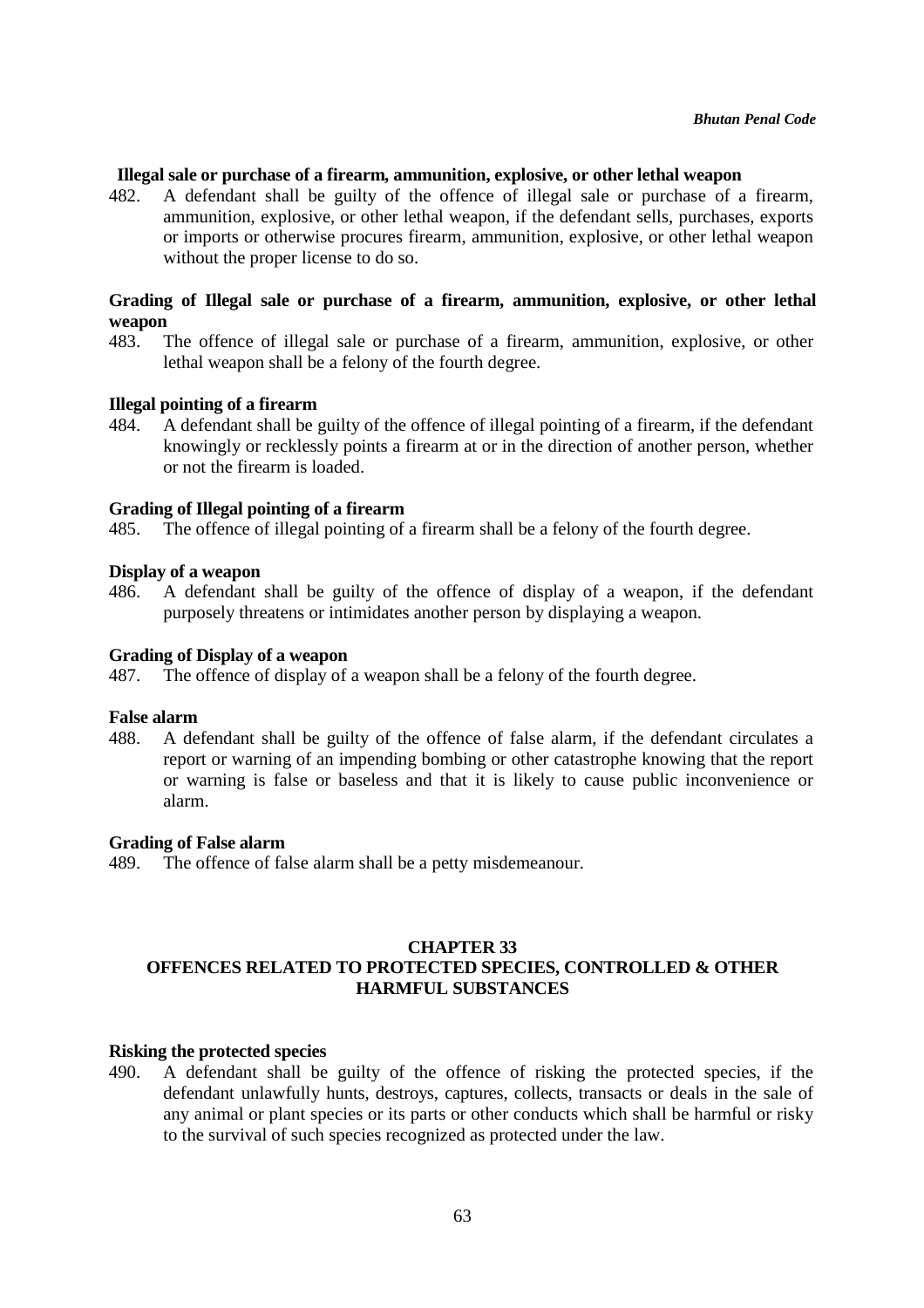## **Grading of risking the protected species**

491. The offence of the risking of the protected species shall be a misdemeanour.

## **Illegal hunting or fishing**

492. A defendant shall be guilty of the offence of illegal hunting or fishing if the defendant kills, injures, destroys, captures, collects or otherwise takes any wild animals or fishes except in accordance with law.

# **Grading of Illegal Hunting or fishing**

493. The offence of Illegal hunting or fishing shall be a petty misdemeanour.

## **Genetic interference**

494. A defendant shall be guilty of the offence of genetic interference, if the defendant unlawfully and without any authorisation interferes, or exploits with the genetic resource of any plant or animal species.

## **Grading of genetic interference**

495. The offence of genetic interference shall be a felony of the fourth degree.

## **Illegal cultivation, production or manufacturing**

- 496. A defendant shall be guilty of the offence of illegal cultivation, production or manufacturing of controlled substances, if the defendant unlawfully cultivates, produces, or manufactures:
	- (a) Coca plant or any of its derivatives including cocaine;
	- (b) Opium, poppy or any of its derivatives;
	- (c) Any narcotic drug or psychotropic substance; or
	- (d) Any controlled medicinal products and precursor chemicals.

### **Grading of Illegal cultivation, production, or manufacturing**

497. The offence of illegal cultivation, production, or manufacturing of controlled substances shall be a felony of the fourth degree.

### **Illegal transaction of controlled substances**

498. A defendant shall be guilty of the offence of illegal transaction of controlled substances, if the defendant unlawfully imports, exports, sells, purchases, hoards and stores or transports any psychotropic substance or narcotic drug.

### **Grading of Illegal transaction of controlled substances**

499. The offence of illegal transaction of controlled substances shall be a felony of the fourth degree.

### **Possession of a controlled substance**

500. A defendant shall be guilty of the offence of possession of a controlled substance, if the defendant possesses or uses any psychotropic substance or narcotic drug without the prescription of a registered doctor.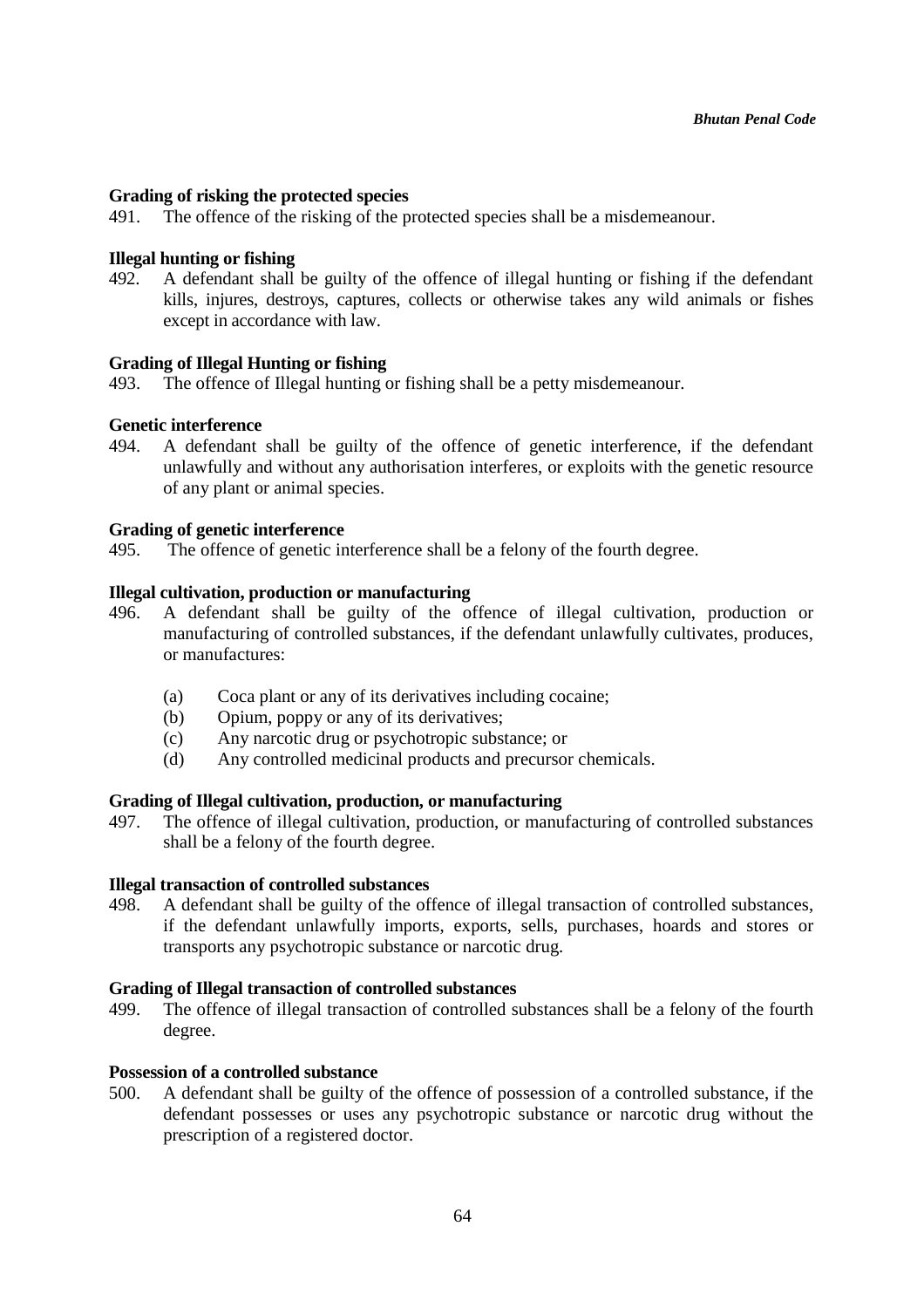### **Grading of Possession of a controlled substance.**

501. The offence of possession of a controlled substance shall be:

- (a) A petty misdemeanour; or
- (b) A misdemeanour, if the amount possessed is of a quantity such that the Court is of the opinion that the defendant intended to sell.

#### **Adulteration of drugs**

502. A defendant shall be guilty of the offence of adulteration of drugs, if the defendant alters, adulterates, or otherwise make impure by adding a foreign or inferior substance, thereby creating a substantial risk to the public.

#### **Grading of Adulteration of drugs**

503. The offence of adulteration of drugs shall be a felony of the third degree.

#### **Sale of a prescription for a controlled substance**

504. A defendant shall be guilty of sale of a prescription for a controlled substance, if the defendant knowingly sells a controlled substance or prescription drug to a person other than the person to whom the controlled substance or drug was prescribed or sells the prescription itself to a person other than the person to whom the controlled substance or drug was prescribed or sells or distributes an adulterated drugs.

#### **Grading of sale of a prescription for a controlled substance**

505. The offence of sale of a prescription for a controlled substance shall be a misdemeanour.

#### **Illegal sale and use of harmful chemical substance**

506. A defendant shall be guilty of the offence of illegal sale and use of harmful chemical substance, if the defendant except for the household purpose unlawfully sells, imports, exports or uses any harmful chemical substances including pesticides without any licence or authorization.

#### **Grading of Illegal sale and use of harmful chemical substance**

507. The offence of the illegal sale and use of harmful chemical substance shall be a misdemeanour.

### **CHAPTER 34**

# **CORPORATE OR OTHER BUSINESS ASSOCIATION'S CRIMINAL LIABILITY**

## **Conviction of a corporation or other business association**

- 508. A corporation or other business association may be convicted of the commission of an offence, if the offence:
	- (a) Consists of an omission to discharge a specific duty of affirmative performance imposed on a corporation or other business associations by law;
	- (b) Is when the corporation or other business associations failed to create and maintain a corporate culture that required compliance with the relevant law; or